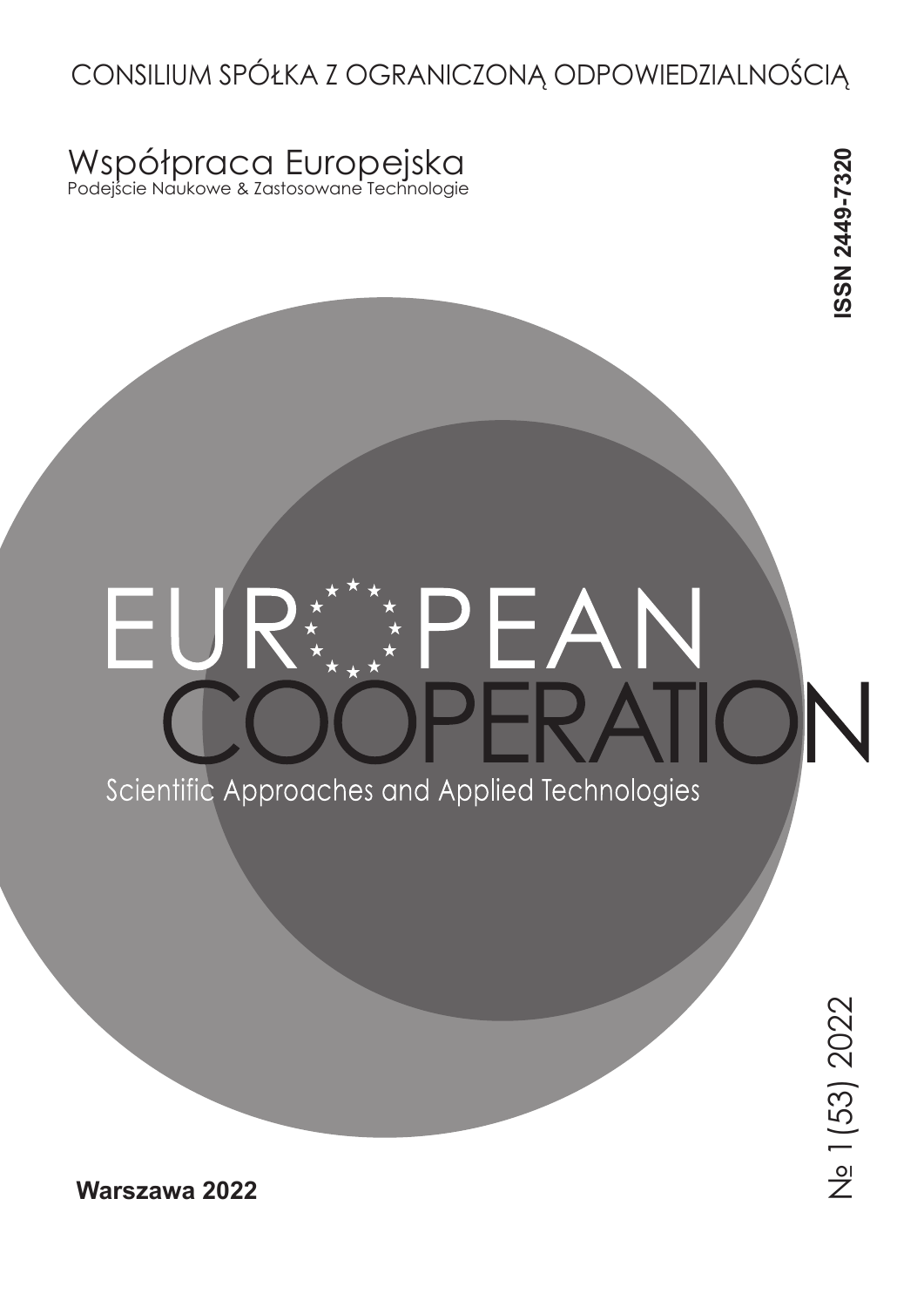#### **RADA NAUKOWA**

#### *Przewodniczący Rady Naukowej:*

Professor, Dr hab. OLEKSANDR MELNYCHENKO, The London Academy of Science and Business, Wielka Brytania

#### *Członkowie Rady Naukowej:*

Professor, Dr. ULF ANDERSSON, Mälardalen University, Szwecja / BI Norwegian Business School, Norwegia

Professor, Dr. hab. ARTUR BARTOSIK, Kielce University of Technology, Polska

Professor, Dr. LINO BRIGUGLIO, Director at Islands and Small States Institute, University of Malta, Malta

Professor, Dr. hab. HENRYK DZWIGOL, Silesian University of Technology, Polska

Professor, Dr. hab. FRANZ PETER LANG, Technical University Braunschweig, Niemcy

Professor, Dr. JERRY LUFTMAN, Global Institute for IT Management, Stany Zjednoczone

Professor, Dr hab. ALEKSY KWILIŃSKI, Instytut Rozwoju Współpracy Międzynarodowej, Polska

Professor, Dr. CESARIO MATEUS, University of Aalborg, Dania

Dr. IRINA MATEUS, University of Aalborg, Dania

Professor, Dr. IRENA MAČERINSKIENĖ, Mykolas Romeris University, Litwa

Professor, Dr. hab. RADOSŁAW MIŚKIEWICZ, Luma Investment S.A., Polska

Professor, Dr. hab. BORYS SAMORODOV, Kharkiv Educational and Scientific Institute of SHEI "Banking University", Ukraina

Professor, Dr. CRISTI SPULBAR, University of Craiova, Rumunia

Professor, Dr. ALEXANDER MASHARSKY, Baltic International Academy, Łotwa

#### **Wydawca:**

CONSILIUM SPÓŁKA Z OGRANICZONĄ ODPOWIEDZIALNOŚCIĄ

#### **WSPÓŁPRACA EUROPEJSKA NR 1(53) 2022**

Czasopismo jest zarejestrowane w Sądzie Okręgowym w Warszawie pod numerem 19258

ISSN (PRINT) 2449-7320

#### **Czasopismo naukowe WSPÓŁPRACA EUROPEJSKA jest umieszczone i indeksowane w bazach danych naukometrycznych:**

- DOAJ
- Crossref
- Publons
- Central and Eastern European Online Library (CEEOL)
- JournalTOCs
- Ulrich's
- ERIH PLUS
- Index Copernicus
- Polska Bibliografia Naukowa
- EuroPub
- ROAD

Adres strony internetowej: www.european-cooperation.eu www.clmconsulting.pl www.facebook.com/clmcstg

Adres do korespondencji: Redakcja Czasopisma naukowego WSPÓŁPRACA EUROPEJSKA Consilium Sp. z o.o. ul. Marszałkowska 58 00-545 Warszawa, Polska

Redaktor naczelny – Aleksy Kwiliński

editor@european-cooperation.eu

Reklama w czasopiśmie: office@clmconsulting.pl

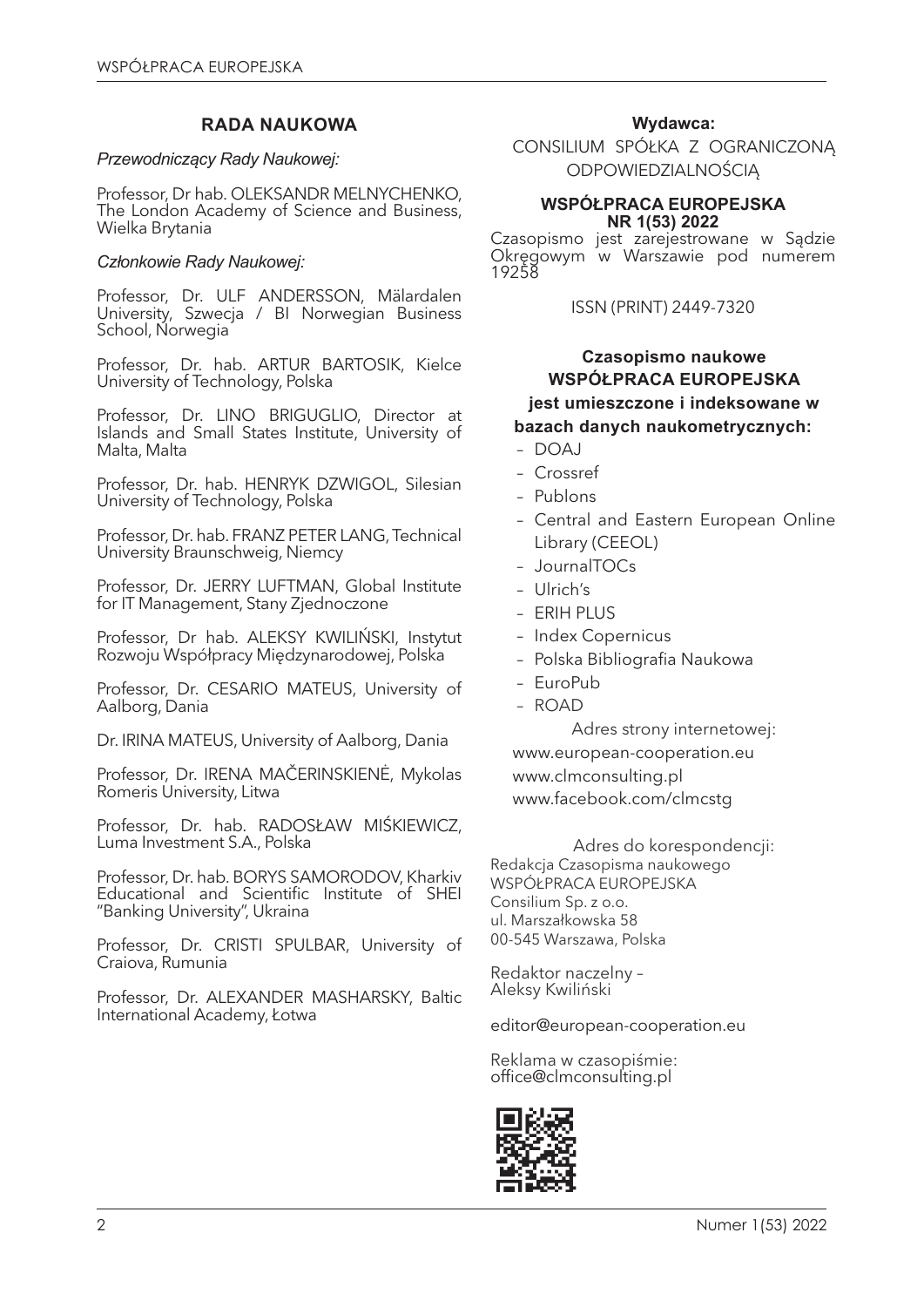#### **SCIENTIFIC COUNCIL**

#### *Head of Scientific Council:*

Professor, Dr. hab. OLEKSANDR MELNYCHENKO, The London Academy of Science and Business, UK

#### *Members of the Scientific Council:*

Professor, Dr. ULF ANDERSSON, Mälardalen University, Sweden / BI Norwegian Business School, Norway

Professor, Dr. hab. ARTUR BARTOSIK, Kielce University of Technology, Poland

Professor, Dr. LINO BRIGUGLIO, Director at Islands and Small States Institute, University of Malta, Malta

Professor, Dr. hab. HENRYK DZWIGOL, Silesian University of Technology, Poland

Professor, Dr. hab. FRANZ PETER LANG, Technical University Braunschweig, Germany

Professor, Dr. JERRY LUFTMAN, Global Institute for IT Management, USA

Professor, Dr. hab. ALEKSY KWILIŃSKI, Institute for International Cooperation Development, Poland

Professor, Dr. CESARIO MATEUS, University of Aalborg, Denmark

Dr. IRINA MATEUS, University of Aalborg, Denmark

Professor, Dr. IRENA MAČERINSKIENĖ, Mykolas Romeris University, Lithuania

Professor, Dr. hab. RADOSŁAW MIŚKIEWICZ, Luma Investment S.A., Poland

Professor, Dr. hab. BORYS SAMORODOV, Kharkiv Educational and Scientific Institute of SHEI "Banking University", Ukraine

Professor, Dr. CRISTI SPULBAR, University of Craiova, Romania

Professor, Dr. ALEXANDER MASHARSKY, Baltic International Academy, Latvia

**Publisher:**

CONSILIUM LIMITED LIABILITY COMPANY

#### **EUROPEAN COOPERATION Vol. 1(53) 2022**

Scientific journal is registered in District Court in Warsaw for the number 19258

ISSN (PRINT) 2449-7320

#### **Scientific journal EUROPEAN COOPERATION is included and indexed in the international informational and scientometric data bases:**

- DOAJ
- Crossref
- Publons
- Central and Eastern European Online Library (CEEOL)
- JournalTOCs
- Ulrich's
- ERIH PLUS
- Index Copernicus
- Polska Bibliografia Naukowa
- EuroPub
- ROAD

Web on:

www.european-cooperation.eu www.clmconsulting.pl www.facebook.com/clmcstg

Address for correspondence: Editorial team of the journal EUROPEAN COOPERATION Consilium LLC Marszałkowska str. 58

00-545 Warsaw, Poland

Chief editor of the journal – Aleksy Kwiliński

editor@european-cooperation.eu

Advertising in the journal: office@clmconsulting.pl

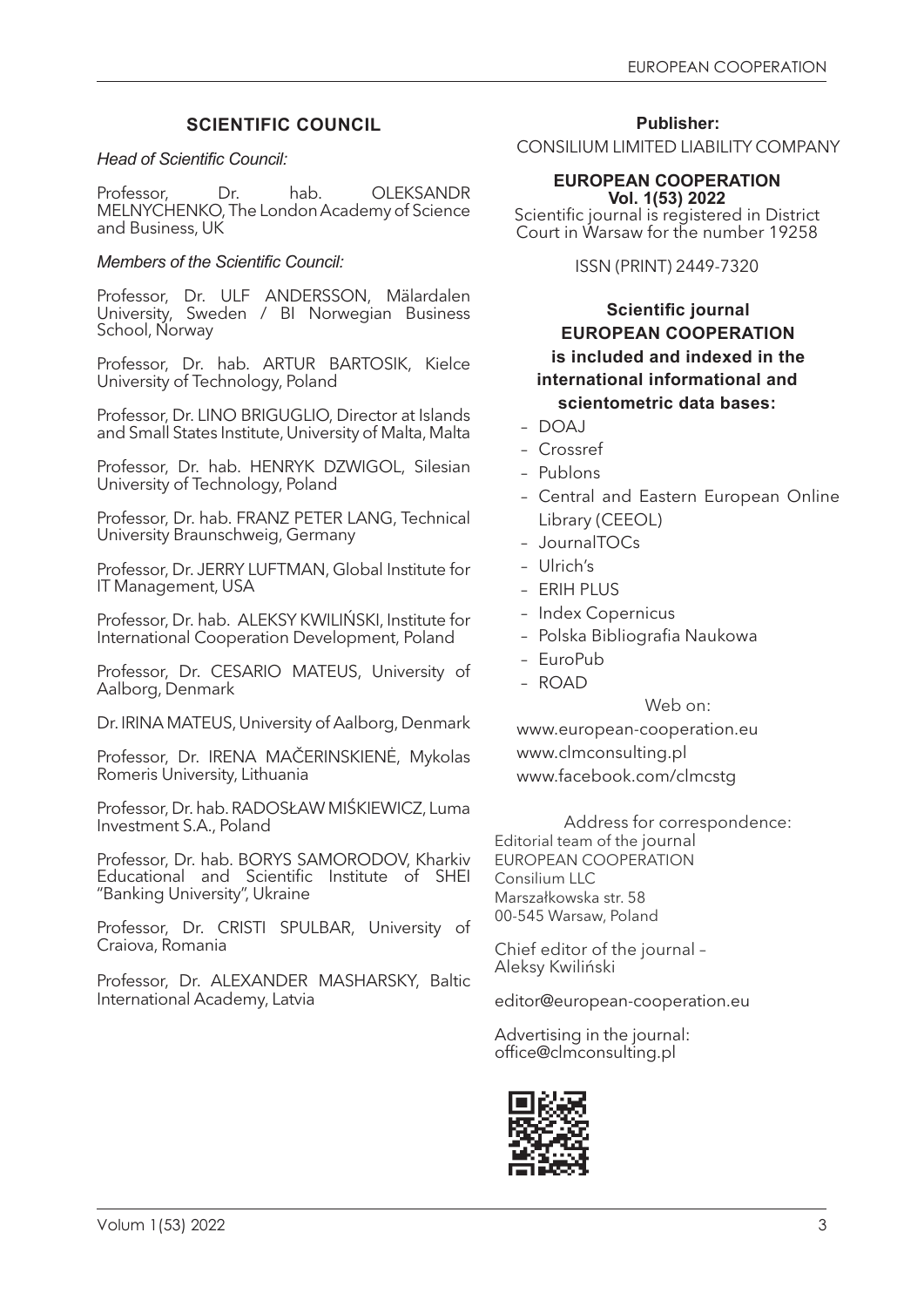## **SPIS TREŚCI**

"BELT AND ROAD INITIATIVE" AND "GLOBAL GATE WAY INITIATIVE" IN COMPARISON 7 Franz Peter Lang, Malte Pehl LL.M. (ENG)

АКТУАЛЬНА СИТУАЦІЯ НА РИНКУ НЕРУХОМОСТІ ПОЛЬЩІ 20 Tetiana Osadcha, Oleksandr Melnychenko (UKR)

МАТЕМАТИЧНИЙ ІНСТРУМЕНТАРІЙ ОЦІНЮВАННЯ ЕФЕКТИВНОСТІ ФІНАНСУВАННЯ ПРОЄКТІВ ДЕРЖАВНО-ПРИВАТНОГО ПАРТНЕРСТВА 31 Vladyslav Maslov (UKR)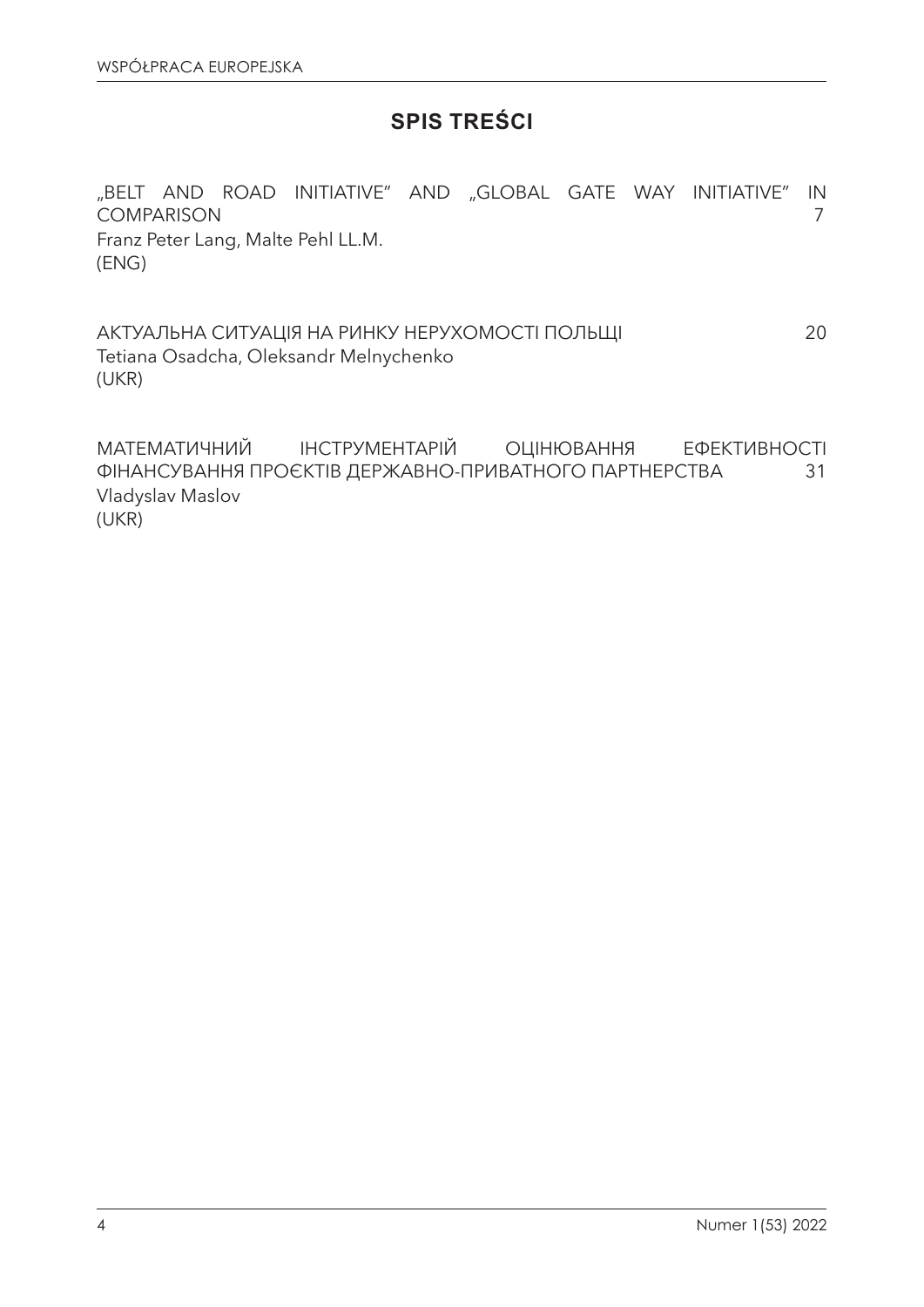# **TABLE OF CONTENTS**

"BELT AND ROAD INITIATIVE" AND "GLOBAL GATE WAY INITIATIVE" IN COMPARISON 7 Franz Peter Lang, Malte Pehl LL.M. (ENG)

CURRENT SITUATION ON THE POLAND REAL ESTATE MARKET 20 Tetiana Osadcha, Oleksandr Melnychenko (UKR)

MATHEMATICAL TOOLS FOR FINANCING PUBLIC-PRIVATE PARTNERSHIP PROJECTS' EFFICIENCY EVALUATION 31 Vladyslav Maslov (UKR)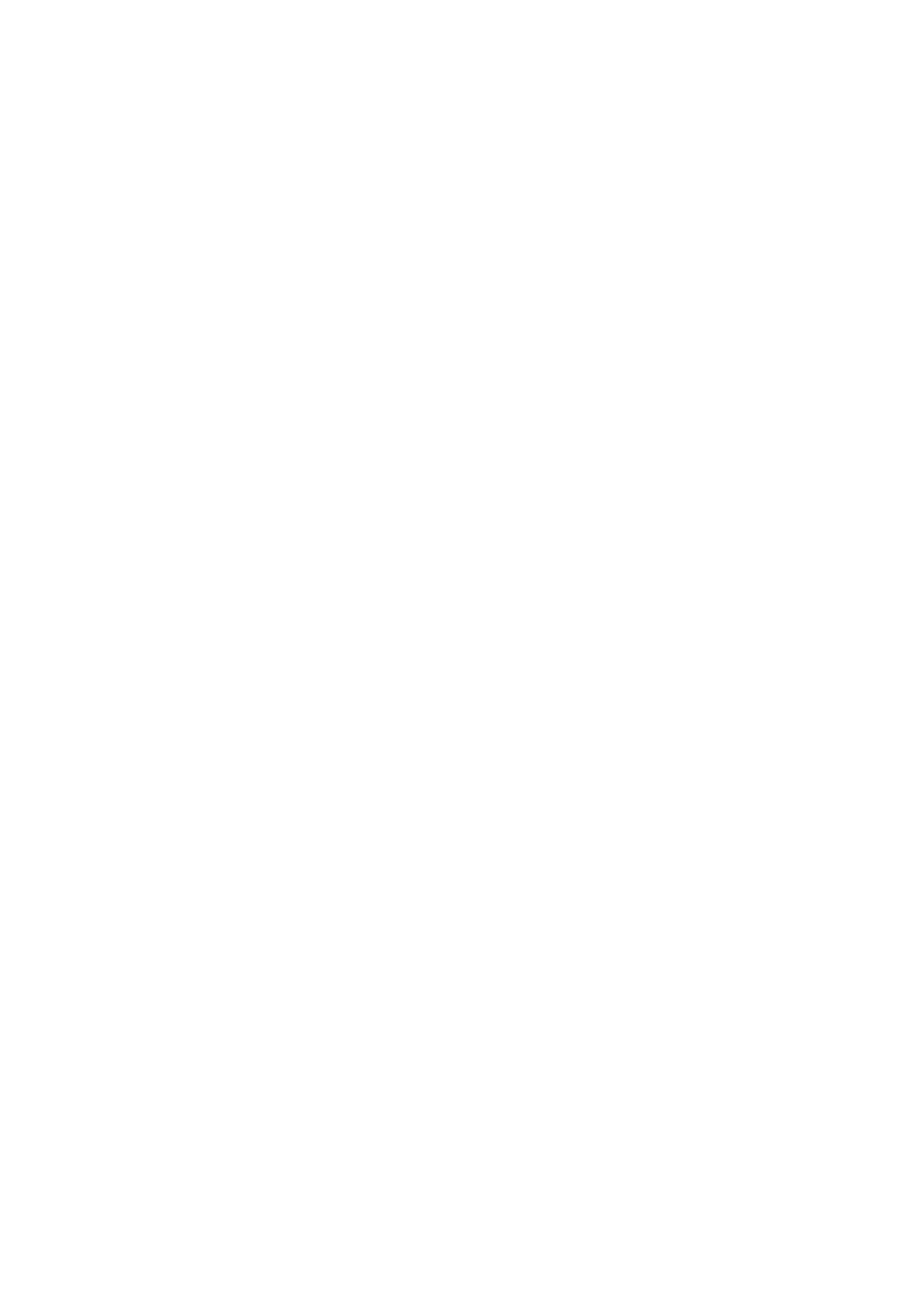#### DOI: https://doi.org/10.32070/ec.v1i53.121

#### **Franz Peter Lang**

Prof. re. Dr. habil. Dr. h.c.mult. FOM Hochschule für Oekonomie und Management Founding Rector FOM, Chairman of the Senate Witten, Germany peter.lang@fom.de ORCID ID: 0000-0002-9512-8597

#### **Malte Pehl LL.M.**

Lecturer FOM Hochschule für Oekonomie und Management Wetter, Germany Malte.pehl@web.de

#### "BELT AND ROAD INITIATIVE" AND "GLOBAL GATE WAY INITIATIVE" IN **COMPARISON**

**Abstract.** At the end of 2021, the freight rates for container ships were USD 16,000 per 40-foot container. The same container cost only about \$2000 two years earlier. This is good for shipping companies, but importers need to be able to bear such freight costs. This is currently leading to considerations of reorganizing the supply chains and thus the spatial structure of the international production facilities (the international division of labour).

However, this in turn must also take into account the expected effects of China's "Belt and Road Initiative" and the European Union's "Global Gate Way" initiative. This paper focuses on concepts, the similarities and the differences of this initiatives and their possible effects on the changes in the world economy in the future. Their chances of realization are also critically examined. Both initiatives will have enormous problems financing their ambitious programs. Planning, political and organizational problems will arise. Primarily due to the complexity of the decision-making apparatus in China and in the European Union. In the first case, caused by the high degree of centralization and the autocratic political structures. In the second case, due to the extreme decentralization and the low political power of the decision-makers on the European level.

**Keywords:** Freight rates, World trade, Chinese Belt Road Initiative, Global Gateway Initiative, European Union, Chines and European Development Policy

Formulas: tabl.: 0, fig.: 0, bibl.: 32

**JEL Classification:** F13, F21, F23, F33, F34, F55

**Introduction.** The year 2021 has brought significant shocks to world trade. Above all, there is the interruption of the usual transport routes due to the closure of important ports caused by the Covid crisis in China, which has led to supply bottlenecks and production losses especially in the European industry.

The indicator for this is the significant increase in freight rates and the resulting increase in production costs and inflation rates.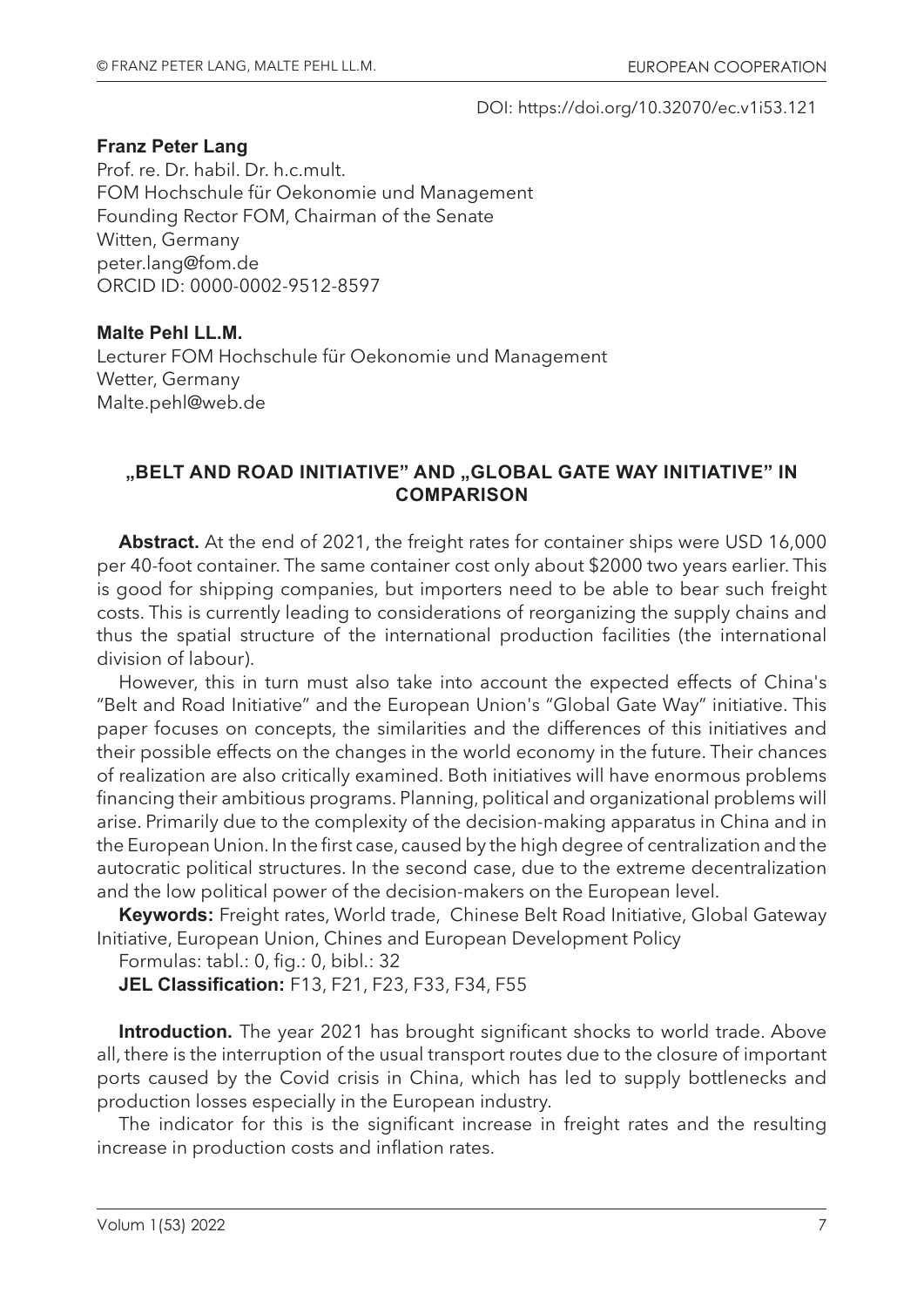This has shown that the globalization of economic relations can also trigger negative effects that have a global effect due to their close interlocking. For this reason, the usefulness and security of the current world economic order is often doubted and a rethink is called for.

Irrespective of these current developments, Chinese and Europeans are beginning to establish new trade relationships and new trade routes that may have serious implications for the world economy. They want to integrate world regions into the existing relationship that have so far been rather marginal, although they have significant development potential. This article deals with this complexes.

**Freight rates show weaknesses in the current supply chains.** Freight rates in world trade at sea reached a high at the end of 2021. The price per 40-foot container was USD 16,000. The same container cost about \$2000 a little less than 18 months ago. This is good for shipping companies, but entrepreneurs and importers have to be able to bear such freight costs.

In 2022, container rates will definitely remain at a very high level. There are several reasons for this. Due to the Suez Canal blockade [Flocke, Goebel 2021] by the "Ever Given" and the corona-related port closures in China, there are still considerable bottlenecks. As a result of the resulting worldwide restrictions for consumers, the demand for transport services is still very high.

Another reason is the shipping companies new freight rate model. Fearing the expected collapse of the high-price phase, They are tying their customers into new, comparatively cheap, long-term contracts. In a certain way the high price level is thus preserved. These new contracts are of interest to customers at the moment, because if they sign up for an annual contract, a container will cost 14,000 or 15,000 USD. But if the customers bind themselves with a two- or three-year rate, freight-rates will be significantly cheaper at a level of 6000 or 7000 USD. Nevertheless, this is good business for shipowners because these prices are still three to four times higher than before the crisis.

**Freight rates will only be temporarily high.** Since 2005, the Shanghai Container Freight Index SCFI [Shanghai Container Freight Index] has been showing the weekly freight rates of container transports that start from Shanghai, the world's largest container port. A freight container from China to Europe cost between USD 15,000 and 16,000 at the end of 2021.

However, prices will not remain at this high level. One reason is the stricter environmental standards of the International Maritime Organization (IMO) [International Maritime Organization], which will apply from 2023. Due to higher taxes, they make old container ships uneconomical. On the other hand, around four million additional TEU are coming onto the market due to the launching of many new ships. That corresponds to about 20 percent of the current global fleet. The usual standard container is abbreviated as TEU "Twenty-foot Equivalent Unit" (20-foot container) [Logistic know how, 2014]. Even if uneconomic ships are phased out, the supply of spare container ship capacity is expected to outstrip global demand in the medium term.

At the same time, however, the demand for transport capacities will also shrink, because when people move freely again, they will consume fewer general cargo and demand more services. From then on, freight rates will fall again. Nevertheless, they will probably be higher than before the crisis, mainly because of the shipowners' livelihoods.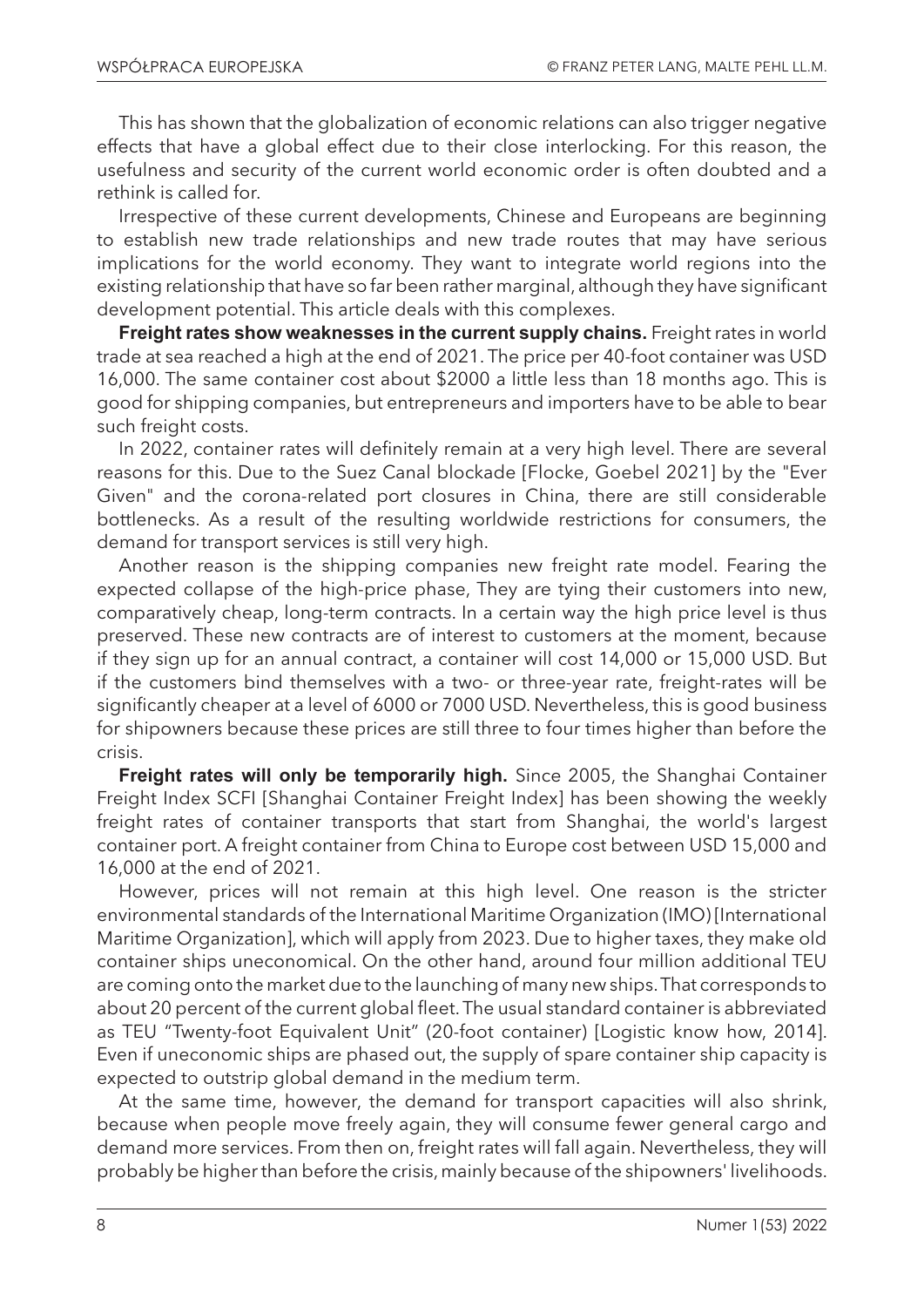**Reallocation of production facilities.** More and more European companies are realizing that the import of goods from China is too expensive because of the transport costs. Especially with cheap goods, the container price often exceeds the value of the goods. An importer who has 500,000 euros or more transported in one container is not interested in that. For him, the transport costs only amount to a few cents per piece. Entire industries actually are considering whether shipping across the globe still makes economic sense. Incidentally, this also applies to ecological reasons.

Some companies are relocating to India or Bangladesh to save transport costs. Others bring production back to Europe straight away, which especially can benefit Eastern European countries in particular those which are not members of the European Union. The goods could then be transported by truck or on small ships.

If companies bring production closer to their locations, they can also improve their CO2 balance, because the long sea route is included in the calculation of the environmental impact.

The supply chains will therefore change. This will be especially the case for companies importing goods with a low product value per piece, some of them have been producing in China for decades.

This also has to do with the fact that they are not only suffering from high container prices, but also from raw material prices that are currently three to four times higher than in the past. This can also lead to increasing domestic production in the European Union and its periphery again.

**The "consciousness economy"** [Stopp, 2022]. The CO2 problem plays a very important role here. If a producer brings parts of the production back to Europe, he has significantly more control over delivery times and costs. Thanks to modern production facilities, he can also save significantly more CO2. In the case of goods from Asia, not only the transport to Europe causes higher CO2 emissions, but often also lower environmental and production standards in the Asian industries.

Actually a "greener" awareness is not only reaching consumers, but also the producing companies. Producing as cheaply as possible and then importing may soon be a thing of the past. Market observers are therefore assuming that the container freight market, especially in trade with China and South-East-Asia, will collapse in the medium term. In the long term, nevertheless the rate level is expected not to fall below the pre-corona level.

Chinese politicians have definitely recognized these dangers which are forced by the actual crisis. In view of its ambitious national development goals, China's politicians are therefore focusing on large-scale projects that are intended to expand the volume of Chinese trade into new spheres.

**The Belt and Road Initiative (BRI).** The Belt and Road Initiative is planned as a transcontinental long-term policy and investment program. It aims at infrastructure development and acceleration of the economic integration of countries along the route of the historic Silk Road. The Initiative was unveiled in 2013 known as OBOR – One Belt One Road.

According to the official outline in 2015, "the Belt and Road Initiative aims to promote the connectivity of Asian, European and African continents and their adjacent seas, to establish and strengthen partnerships among the countries along the Belt and Road, set up all-dimensional, multi-tiered and composite connectivity networks, and realize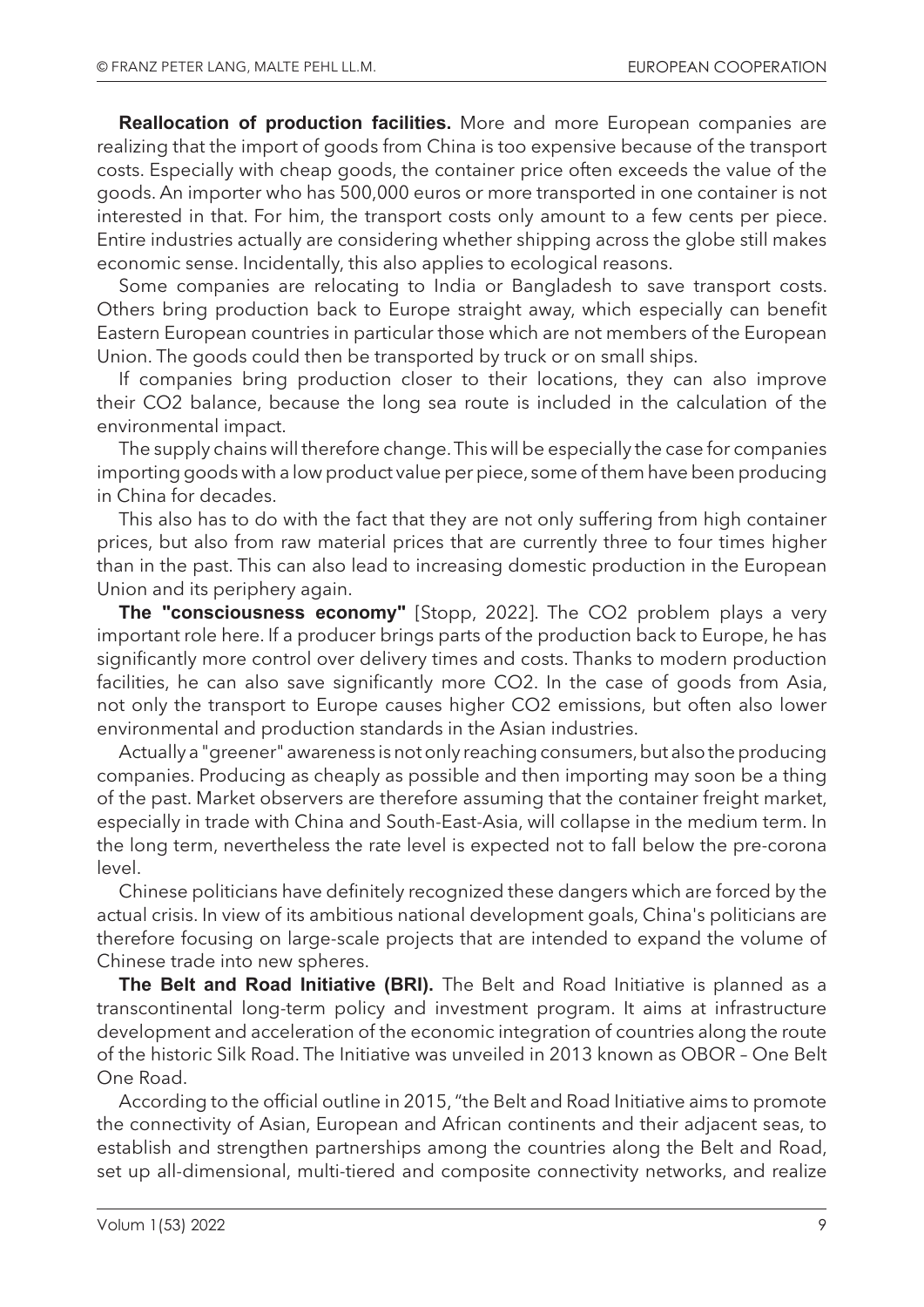diversified, independent, balanced and sustainable development in these countries." [Jie, Wallace 2021].

"Silk Road Economic Belt" Initiative is a global initiative but puts a major focus on countries in Asia, following the historic Silk Road [The National Geographic Society, 2020], Eastern Europe, the Middle East and including Eastern Africa. It is a long-term vision for the infrastructural development and economic cooperation of Eurasia and is spanning six development corridors.

The so called New Eurasian Land Bridge Economic Corridor (NELBEC),

the China – Mongolia – Russia Economic Corridor (CMREC),

the China – Central Asia – West Asia Economic Corridor (CCWAEC),

the China – Indochina Peninsula Economic Corridor (CICPEC),

the Bangladesh – China – India – Myanmar Economic Corridor (BCIMEC) and finally the China – Pakistan Economic Corridor (CPEC).

This region is mainly composed of emerging markets. According to the Belt and Road Portal [Belt Road Portal 2021], currently 71 countries are taking part in the Initiative. They are representing more than a third of the world`s GDP and two thirds of the world`s population.

The land based "Silk Road Economic Belt" is added by "21st Century Maritime Silk Road" [Ghiasy, Su, Saalman 2018]. It connects China to Southeast Asia, Indonesia, India, the Arabian peninsula, Somalia, Egypt and Europe, encompassing the South China Sea, Strait of Malacca, Indian Ocean, Gulf of Bengal, Arabian Sea, Persian Gulf and the Red Sea.

Another project is the "Polar Silk Road" [Nakano, 2018]. It is part of China`s Arctic strategy and its ambition to develop a "Polar Silk Road" under the "Belt and Road Initiative".

The land based Silk Road Economic Belt, the 21st Century Maritime Silk Road and the Polar Silk Road cannot be considered separately. They are complements to each other regarding the strategic integration of the regions.

The official Belt and Road Initiative outline promotes the joint formulation of development plans and measures for advancing cross-national or regional cooperation between the countries involved. To realize it, intergovernmental cooperation, multilevel macro policy exchange, communication mechanisms and policy support for the implementation of the large-scale projects and the coordination in monetary policy are needed. It also needs exchange and establishment of communication mechanisms, improvement of connectivity of infrastructure construction plans and technical standards systems. Furthermore reduction of investment and trade barriers, promotion of regional economic integration, coordination and set-up of financing institutions and last but not least cultural and academic exchange and dialogue and media cooperation are necessary conditions. Finally this would be an economic integration process, totally new for Chinese politicians.

**Coordination of the Initiative.** The Initiative has no formal institutionalized body and its implementation includes multiple actors and stakeholders. The overseeing body of the Belt and Road Initiative is the "Office of the Leading Group on Promoting the Implementation of Belt and Road Initiative which is under the National Development and Reform Commission (NDRC) [The US-China Business Council, 2018]. The leading group is in charge of guiding and coordinating work related to the initiative. Chair of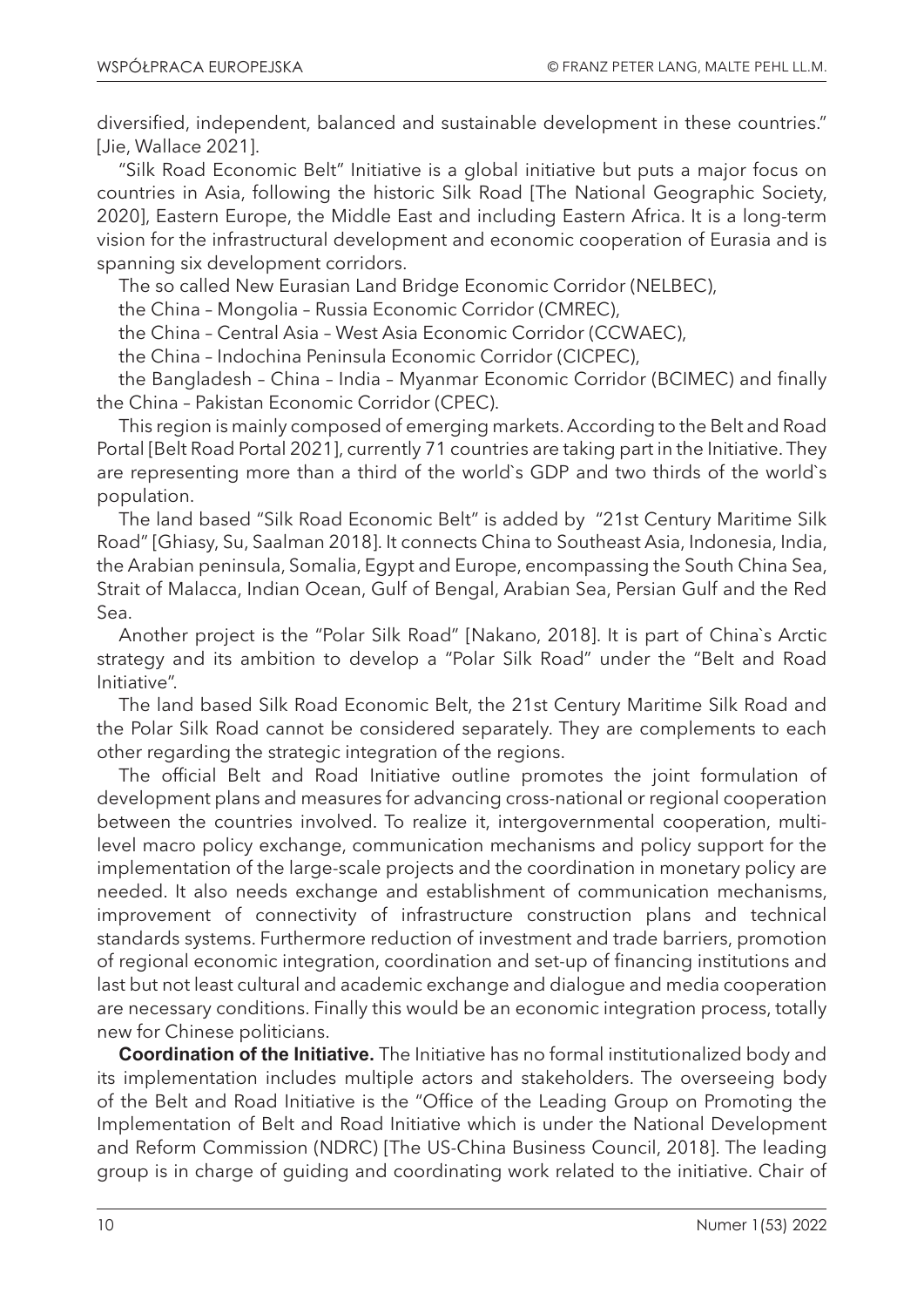the leading group is the Executive Vice Premier of the State Council. He is also the Deputy head of the leading group.

An important role in the implementation of the Belt and Road Initiative plays China`s new State International Development Cooperation Agency (CIDCA) [Daily 2018]. The agency was unveiled 2018 and will be responsible for strategic guidelines and policies on foreign aid. It will be answerable to the State Council and according to State Council will serve the country's global strategies.

Various Chinese governmental agencies are involved in the formulation and implementation of the Belt and Road Initiative. To complement the Belt and Road Initiative blueprint, almost all provinces in China such have elaborated own Belt and Road Initiative implementation plans. Their coordination may cause enormous problems within the complex structures of the Chinese central planning system.

To fully fund the total Belt and Road Initiative project volume of estimated USD 4 to 8 trillion, diverse funding channels such as BRI bonds, private capital investment and public-private partnerships (PPP) but also State-Owned Enterprise (SOE) investment will be crucial for the success of the Initiative [Houtari, 2018].

However, it is also important that the rigidities that still exist due to the bureaucratic central planning system do not become an obstacle to the planned large-scale projects. Here one relies on the relieving effect of increasing digitization in business, politics and society. A Chinese form of e-government is expected to have greater administrative capacity and administrative modernization [Gankova-Ivanova, 2018]. The future will show if this will be the case.

**Vulnerability of the Chinese trade routes.** Goods are transported to Europe mainly by sea. Transport by ship may be relatively cheap but also prone to risks. Because of the geographic situation, this sea route is easy to block. For example, after the founding of the People's Republic of China in 1949, Taiwan imposed a naval blockade in 1954. All goods traffic by sea from and to China no longer functioned.

A ship going from China to the world has to go from the Chinese coast through the East China Sea to America or Latin America and through the South China Sea to Africa and Europe. This gateways to the world via sea has some bottlenecks, e.g. between South Korea and Japan, at the Philippines, near Malaysia and Singapore, in the Arabian Sea and through the Suez Canal to the Mediterranean. A military blockade would be easy to set up in the South China Sea between Malaysia and Singapore. This would hit the Chinese economy enormously. Without thinking about military action, the economic damage caused by the 5-day blockade caused by the accident of the ship "Ever Given" on the Suez Canal already shows the possible consequences.

The New Silk Road is a land route through which such naval blockades can be circumvented. Here China has to be on good terms with the transit countries. For the same reason, China is building rail routes to Pakistan and investing in a deep sea port in Myanmar, effectively expanding the Silk Road by sea. The goods can be loaded onto ships from ports in Pakistan and Myanmar. The state-owned Chinese shipping company Cosco (China Ocean Shipping (Group) Company) [COSCO SHIPPING Lines Co., 2022] took over a 67 percent stake in Greece's largest port of Piraeus in 2016 for the next 36 years. Thus, China hopes to be able to keep goods traffic to Europe, despite possible conflicts in the southern Chinese sea area.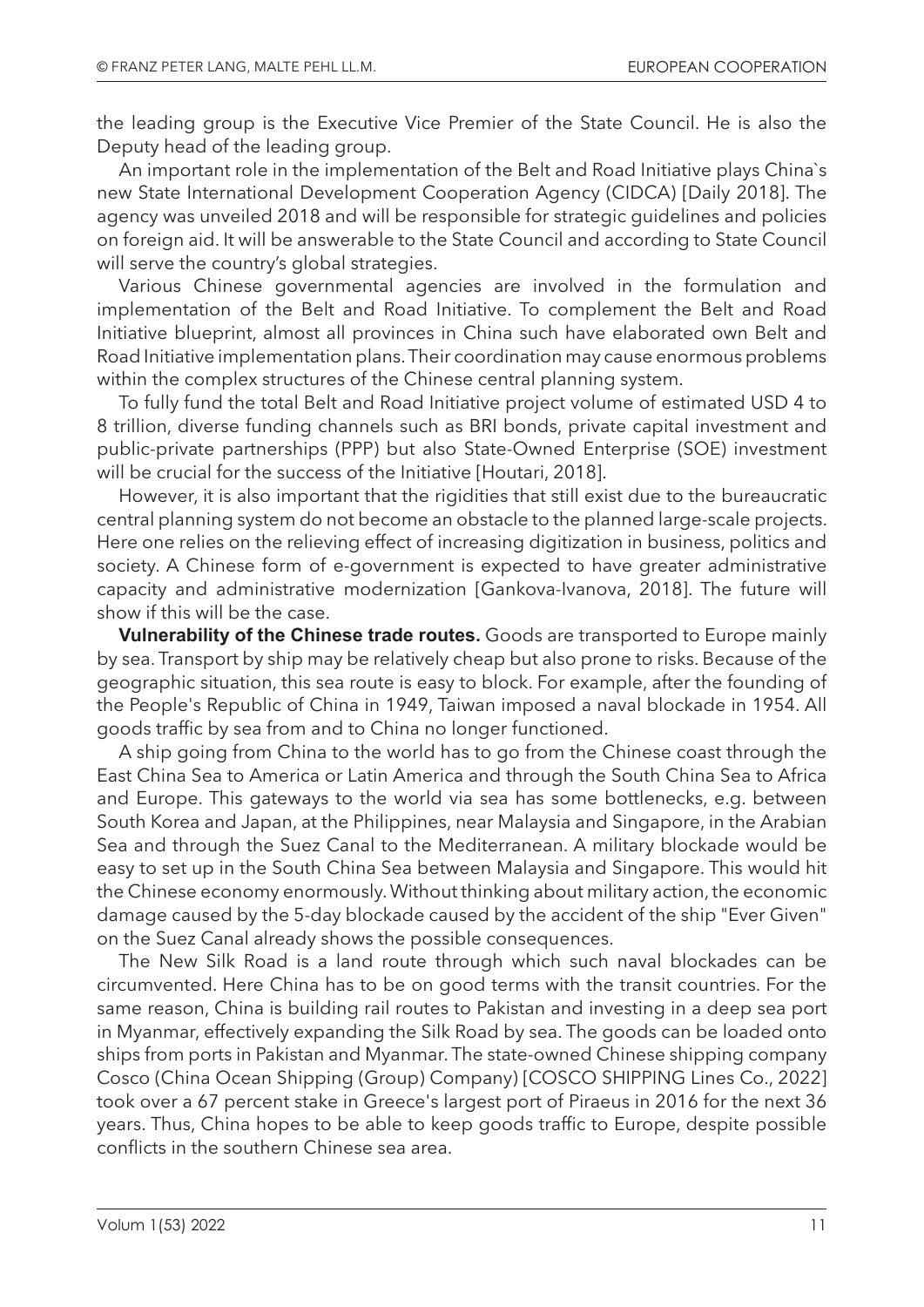In order to secure these trade routes, China is expanding its military fleet with cruisers and aircraft carriers and has already set up its first military base outside the country in Djibouti. Year after year, China increases arms spending with the aim of defending its economic interests militarily if necessary. However, it is doubtful whether this would be possible without trade on the other trade routes collapsing.

**Chinese geopolitics a contribution to global prosperity.** European trading partners in particular have benefited from the Chinese Belt and Road Initiative for the past 5 years. In Germany, on the site of the former Krupp Rheinhausen steel works, a new DUISPORT was created. The city of Duisburg is creating new jobs as a result. Initially, the trains only ran twice a week. Today there are 35 to 40 trains per week and the trend is increasing. Duisburg has become a hub for transhipment of goods that arrive in Duisburg by rail from China and depart via Duisburg from Europe to China. Business circles expect that the volume of trade due to rail transport will continue to increase in the coming years. But this route may also interrupted by the transit countries.

Overall, it can be said that the Belt and Road Initiative is very important for China to ensure its continued economic growth [Lang, Melnychenko, 2016a]. It is therefore of great importance in many Chinese regions for increasing their prosperity. This in turn is also in the long-term interest of Europeans and in particular of Germany, which is also heavily dependent on exports.

It is also in favour of Europe when China sets development impulses through its economic activities in Central Asia and Africa. In a globalized world with its close trade links, this is of direct, material benefit to all who actively participate. Trade requires at least two partners who both benefit, otherwise they would not trade.

It is precisely this dependence of everyone on everyone that ultimately may protect us from massive military conflicts. As the sketched instability of the Chinese trade routes shows, military conflicts would largely paralyze the advantageous world trade system that guarantees the currently high level of welfare in the world. In this respect one can certainly hope that a functioning Belt and Road Initiative will induce the politicians in the area to refrain from military action. Geopolitics as an extension of trade routes is trade policy and fair trade between strong partners promotes the prosperity of all! [Lang, 1966].

**The Global Gateway Initiative.** On 1st December 2021, the European Union (EU) unveiled the "Global Gateway Initiative". Its plan is to support infrastructure development around the world. Between 2021-2027 this would mobilise EUR300 (=USD 402) billion for connectivity projects, notably in the digital, climate and energy, transport, health, education and research sectors.

To provide an alternative to the Chinese approach to global infrastructure development, some G7 leaders committed to "a values-driven, high standard, and transparent" set of infrastructure partnerships in June 2021. It is the US's Build Back Better World [Powell, 2021], the UK's Clean Green Initiative [Williams, 2021] and the European Union's Global Gateway. The European Commission pitched it as a template for how Europe can build more resilient connections with the world.

The European Union and EU countries already are the world's leading providers of Official Development Assistance (ODA). Official development assistance (ODA) is defined by the OECD Development Assistance Committee (DAC). This is an arm of the Organization founded in 1961 by the Organisation for Economic Co-operation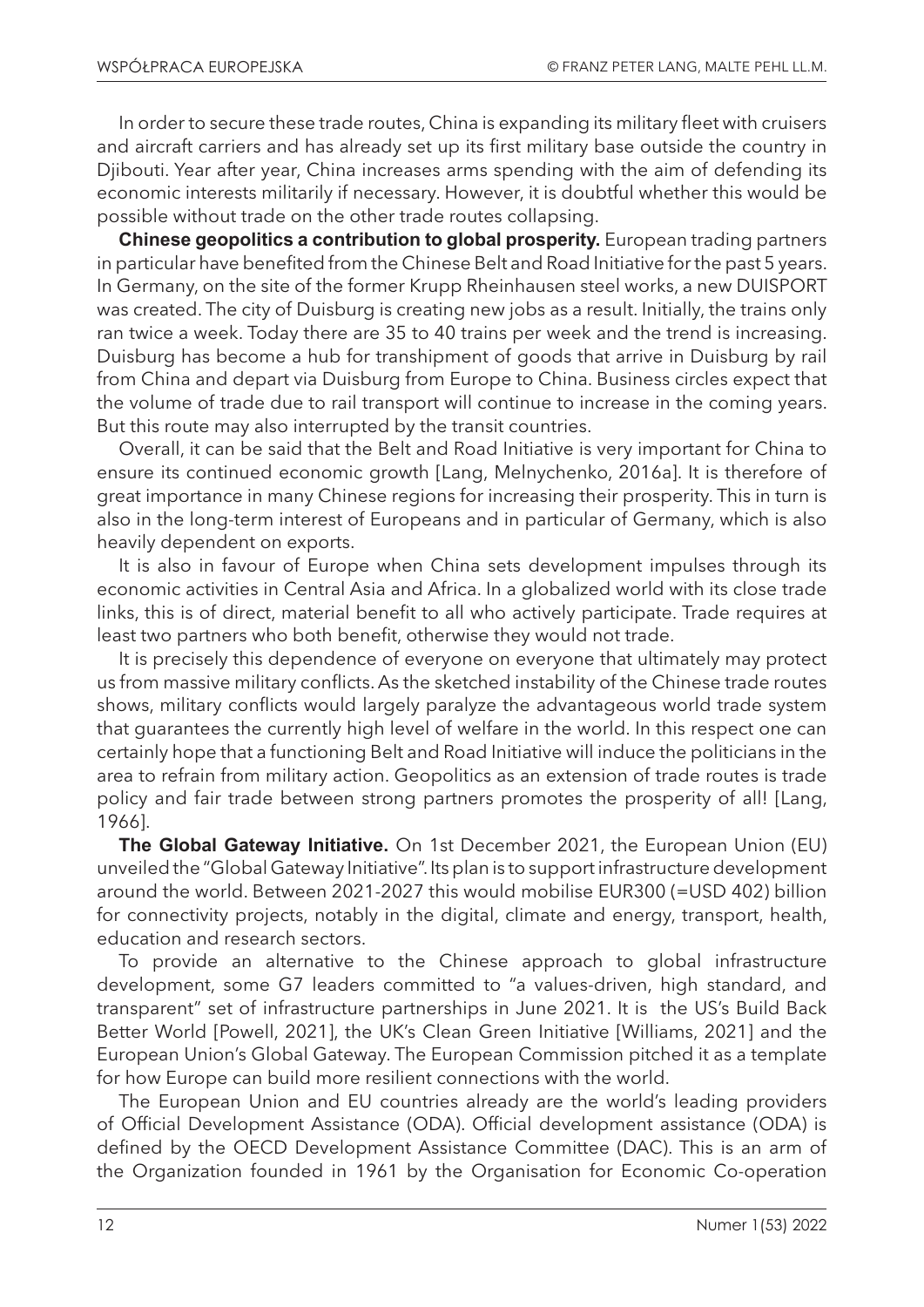and Development (OECD) to better organize and execute its agenda. It also has the duty of innovating and monitoring future and ongoing development projects. It acts as a government aid that promotes and specifically targets the economic development and welfare of developing countries. Europe disbursed EUR66.8 (=USD 89,5) billion in 2020, which is 46% of world's total.

But Europe needs not new resources, Europe needs to use existing ones more strategically. To further put things into perspective, between 2014 and 2018 the European Union and EU countries provided around EUR350 (=USD395) billion in Official Development Assistance (ODA) grant equivalent, while the Belt and Road Initiative (BRI) – against which the Global Gateway is being compared – provided around EUR200 - EUR400 (USD 268 – USD 536) billion in loans, according to different estimates of the American Enterprise Institute [American Enterprise Institute, 2022] and United Nations Conference on Trade and Development (UNCTAD). Given that as grant represents a much bigger financial contribution than a loan. Europe's role as a donor is thus more significant than that of China or any other country [Zhu]. This is an important difference between the Chinese and the European Initiative.

**Reducing fragmentation in EU global action.** The problem is that European Union action in the field is fragmented into countless initiatives, undertaken at both Union and national levels. As clearly outlined by the High-Level Group of "Wise Persons" on the European financial architecture for development, this has led to overlaps, gaps, inefficiencies and lack of geopolitical stance. It shows the well-known basic problem of the Unions activities in nearly all political fields. The European Union has recently taken two steps to reduce this fragmentation and increase the coherence of its external action.

First it has combined its funding for the neighbourhood and international development into a unique instrument, the Neighbourhood, Development and International Cooperation Instrument (NDICI) [Publications Office of the European Union ], endowed with EUR79.5 (=USD106,5) billion for the period 2021-2027.

Second it has launched the "Team Europe" package, which combines resources from the European Union, EU countries, the European Investment Bank (EIB) [European Investment Bank, 2022] and the European Bank for Reconstruction and Development (EBRD) [European Bank for Reconstruction and Development, 1991], to provide around EUR40 (=USD53,6) billion to partner countries to deal with the health and socioeconomic consequences of the Covid-19 pandemic.

The Global Gateway Initiative, which will also be delivered via Team Europe initiatives, represents another important step in this process of consolidation of Europe's development finance. It is an important one because of its focus on the strategic issue of infrastructure development and connectivity. The question will be how this strategic coordination between EU countries and EU institutions and financial institutions will work. The attempt to improve that coordination is positive, but whether it will succeed remains open.

**On the grants-versus-loans discussion.** It is also important to clarify that the loans provided in the framework of the Chinese Belt and Road Initiative have often contributed to economic instability in the initiative's partner countries. There is evidence that Chinese Belt and Road Initiative lending practices have increased indebtedness to alarming levels in some of these countries.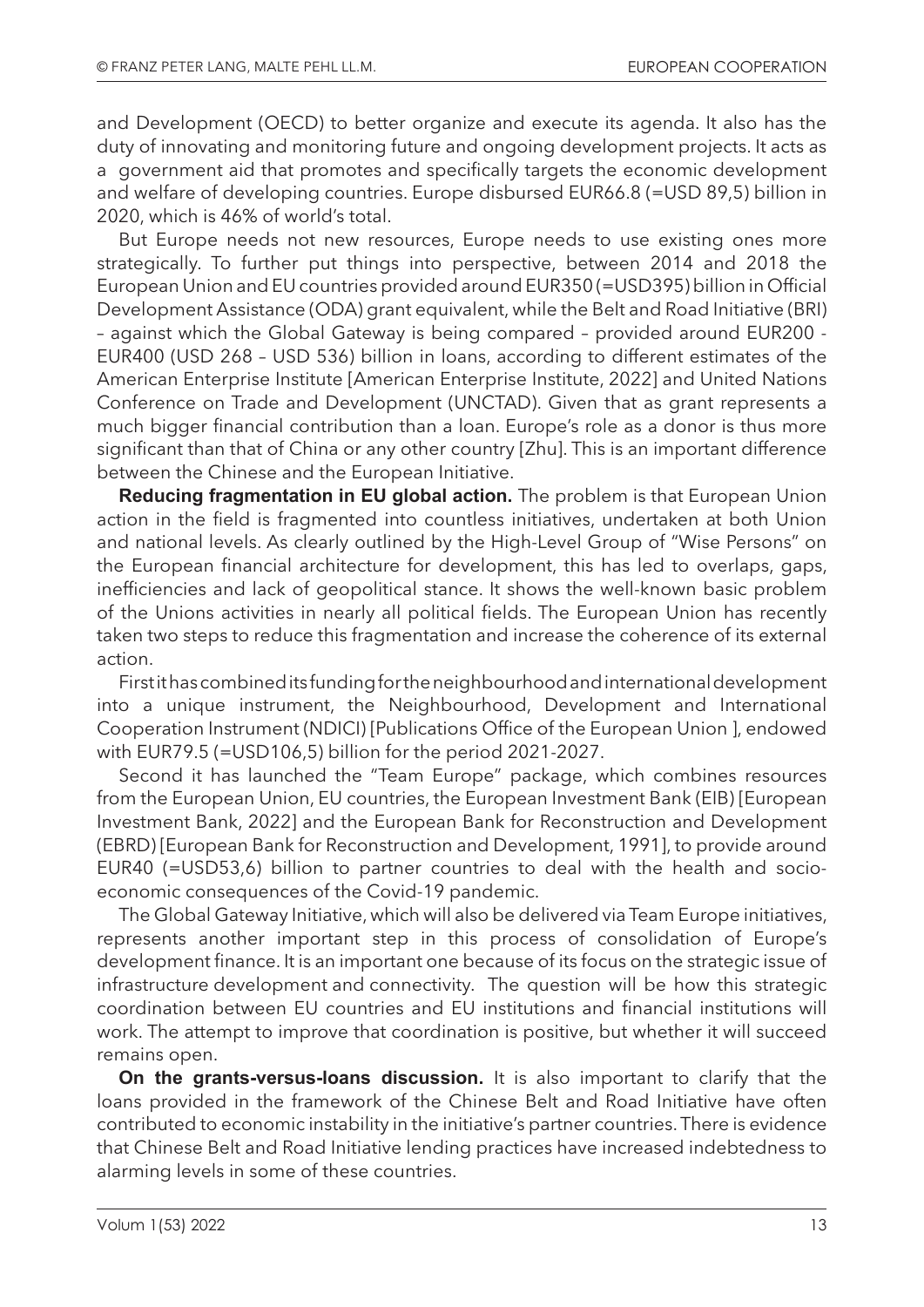Even before COVID-19 Crisis, the World Bank estimated that nearly a third of the initiative's partner nations were at high risk of debt distress. Chinese Belt and Road Initiative doubtless represents one of factors behind this debt pressure. There are clear examples of its megaprojects having significantly worsened the macroeconomic situation of countries, like Djibouti, Kyrgyzstan, Laos, Maldives, Mongolia, Montenegro, Pakistan and Tajikistan.

FOM analysis of the financing of 100 Chinese projects overseas highlighted that cancellation, acceleration, and stabilization clauses in Chinese contracts potentially allow the lenders to influence debtors as well as domestic and foreign policies. This makes clear, that Cina aims to dominate this countries also economically and politically.

The Global Gateway in numbers EUR300 (=USD 402) billion. This is the overall investment that the initiative seeks to mobilise between 2021 and 2027. Lack of fresh EU funds aside, there is scepticism about the ability of European Union's guarantees to really crowd-in private investment. This represents a classical criticism of the union´s guarantee schemes, where the leverage effect is generally between 10-15. For example, the "Juncker Plan" or "EU Infrastructure Investment Plan" [Belhajjam, Cohen, 2021 sought to leverage EUR315 (=USD422,1) billions of private investments on the basis of EUR21 billion of EU guarantees (a factor of 15), while the investment framework of the recently launched NDICI seeks to leverage EUR500 (=USD670) billions of private investments on the basis of EUR53 (=USD71,0) billions of EU guarantees (a factor of 10).

The Juncker Plan is an European Union wide and comprehensive response to the investment shortfall. The Plan's financial component the "European Fund for Strategic Investments (EFSI)", is managed by the European Investment Bank (EIB) and the European Investment Fund (EIF). In comparison to these crowding-in factors, the expected leverage factor of the Global Gateway is a lot smaller. The EU component is foreseen to mobilise EUR135 (=USD180,9) billions of private investment on the basis of EUR40 (=USD53,6) billions of EU guarantees (a factor of 3.4). This looks reasonable, as what private investors want before they invest in developing countries is just political risk insurance.

After all, the World Bank and other development banks have always made an extensive use of guarantees to mobilise private-sector resources for development projects. The financial structure of Global Gateway aims to mobilise infrastructure development investments of up to EUR300 (=USD402) billion in the period 2021-2027. This sum is composed of EUR135 (=USD180,9) billion in investment foreseen under the European Fund for Sustainable Development plus (EFSD+) [Programme Statements, 2021]. In this Fund the European Union provides EUR40 (=USD53,6) billion in guarantee capacity – of which EUR26.7 (=USD 35,8) billion via European Investment Bank and EUR13 (=USD17,4) billion via a EFSD+ new window dedicated to Global Gateway, targeting national financing and development finance institutions etc. Existing programmes such as the Pre-Accession Assistance (IPA) III, Interreg, Invest EU and Horizon Europe will also be used to mobilise resources under Global Gateway.

To complete this financial tool kit, the European Union is exploring the option of creating a "European Export Credit Facility" to complement existing credit arrangements by EU countries and increase its overall power in this area. In this respect, the Global Gateway, with its focus on limiting risks of debt distress in partner countries, seems to provide a more reliable alternative for global infrastructure development.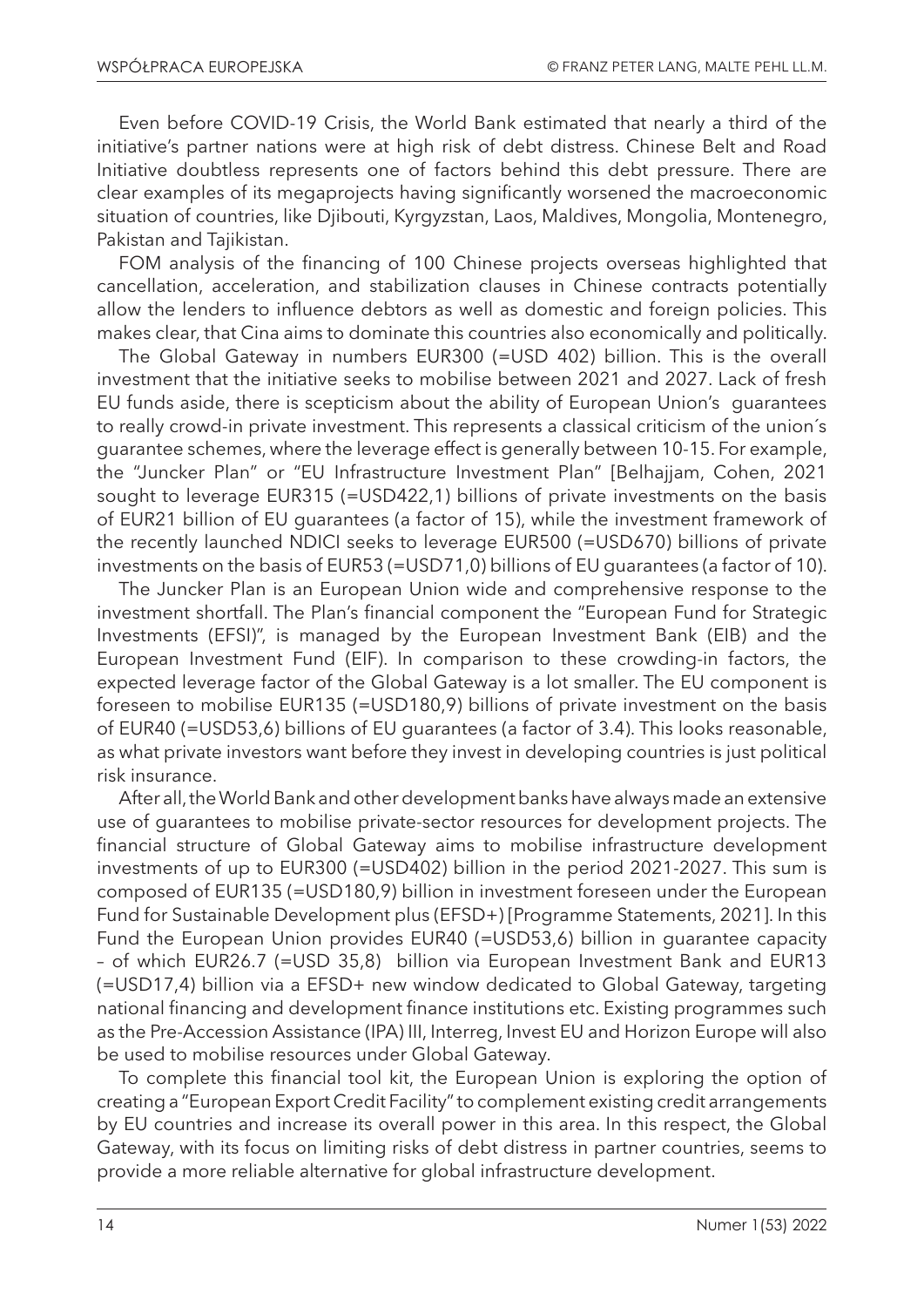First, as already mentioned, the European Union funding model is a mix of grants, soft loans and guarantees aimed at crowding-in private sector investments, while the Belt and Road Initiative exclusively focuses on loans!

Second, the European Union requires partner countries to adhere to the rule of law, upholding high standards of human, social and workers' rights, as well as a respect for international norms and standards of intellectual property. This contrasts with China's lending practices, where contracts often include stabilisation clauses challenging human rights and sustainable development policies.

Lending contracts of both the China Development Bank [China Development Bank, 2022] and the Export-Import Bank of China (Eximbank) [The Export-Import Bank of China 2022] include stabilisation clauses that "create carve-outs within the rule of law, limit the borrower's self-governance, and potentially block state-of-the-art environmental, public health, labour, and other potentially vital and popular regulations" [Tagliapietra, 2021]. This might also help explain why the Belt and Road Initiative is perceived negatively in certain countries.

**Beyond money.** Focusing on expertise and technical support It is also important to underline that the Global Gateway has a strong focus on expertise, alongside financial assistance. This is important, because creating an enabling environment to attract investment in partner countries with support for reform of regulatory frameworks, or technical support for the development of infrastructure projects. It is also important to ensure the scale and long-term durability of development actions, beyond individual infrastructure projects. Global and domestic benefits Infrastructure investments are the best and only way of turning sustainable development goals into practice. Climate action requires renewable energy plants, power grids and electric-vehicle charging infrastructure. Health requires hospitals, education requires schools or connectivity requires ports.

By promoting Europe's values in the world, the Global Gateway can thus also become the export arm of a new industrial policy of the European Union. It can help meet the European Union's international pledges, such as on climate finance, by supporting partner countries in the implementation of their sustainable development agendas. It can also enable EU industry to enter new growing markets, a win for European industrial policy [Lang, Melnychenko, 2016b]. On top of this, it can help economic development in the European Union's partner countries, providing an invaluable foreign policy dividend for the European Union.

In geopolitical terms, the Global Gateway can help the European Union to get a better position in the global infrastructure and connectivity competition. Rule-based cooperation focused on a clear set of priorities represents an attractive alternative to the Chinese Belt and Road Initiative in several partner countries, starting in Africa. By scaling up cooperation on economic and social infrastructure projects, the European Union thus has an opportunity to promote its values and vision of sustainability in a way that is tangible and long-lasting [Lang, Melnychenko, 2016c]. The main challenge will be to align all European players to cooperate.

**Conclusions.** Due to ongoing supply problems, more and more companies intend to turn their backs on long-distance trade with East Asia. Excessive freight rates have made the goods from the local production facilities too expensive since the corona crisis.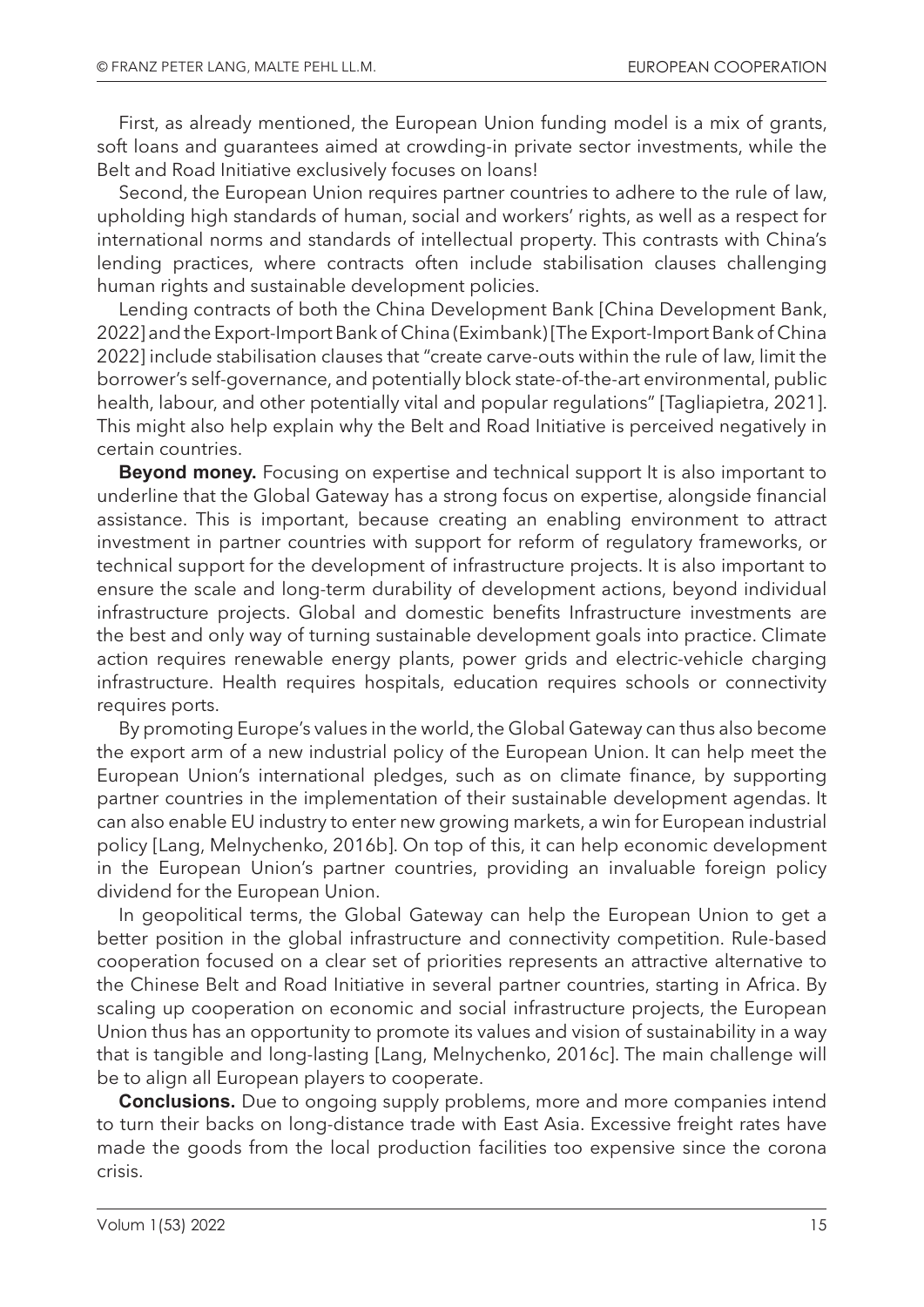This applies in particular to low-value mass-produced products, in which the transport costs make up a high proportion of the value. In addition, we expect that the hitherto cheap production in the current supplier countries of East Asia will come to an end due to rising costs. Furthermore, avoiding long-distance transport with the less environmentally friendly ships currently available fits into a strategy to improve the CO2 balance.

Bringing production back to Europe therefore seems increasingly advantageous again. High-quality products will continue to dominate long-distance trade in the future, because the transport costs per piece only account for a small proportion of the value. Low-value products, on the other hand, will again be produced more costeffectively in geographical proximity to buyers and consumers. Countries in Eastern and South-eastern Europe could benefit from this at the expense of East and Southeast Asian countries.

This in turn harbours considerable dangers for China's ambitious development goals and increases the pressure there to push ahead with projects such as the Belt and Road Initiative. This is primarily aimed at the hitherto little developed markets in Central Asia, but also at the countries of Africa. It is designed to increase combined land-sea trade while increasing Chinese influence in Eurasia and Africa.

Both regions are also the focus of the European Global Gateway Initiative. With this initiative, the European Union is attempting to secure its interests vis-à-vis China and future world trading partners in Central Asia and especially in Africa, and to expand trade relations.

At first glance, both initiatives are expected to have a huge impact on the global economy due to their gigantic financial and investment dimensions. Countries in Central Asia, Southeast Asia and Africa are already experiencing significant changes in their economies as a result of the first realized investment projects. On the one hand, there are effects on employment and the development of production, income and demand. On the other hand, there are increasing financial and political dependencies resulting from the unusual and at the same time considerable dominance of Chinese activities in these countries.

This is also of considerable importance for China, because in view of its rapidly aging population and the still high proportion of underdeveloped parts of the country with low per capita income by international comparison, the economic success of the initiative is ultimately of the utmost existential importance for China itself, especially since the country is taking on enormous financial burdens. To ensure this organizationally, Chinese politics relies on the mobilization of broad sections of the Chinese leadership apparatus in politics and business. In addition, the focus is on attracting private investors.

Against this background, the European Global Gateway Initiative can be seen as a relatively late reaction to China's initiative. On the one hand, it is about securing Europe and its economy against the growing competitor China in the long term. On the other hand, it is about participating in the development of the relatively underdeveloped regions of the world in Africa, Asia and South America.

However, the European Union is also taking on a huge burden of financing and organization, relying on the experience of its institutions with earlier development projects. However, these were not always successful and this also raised fears that the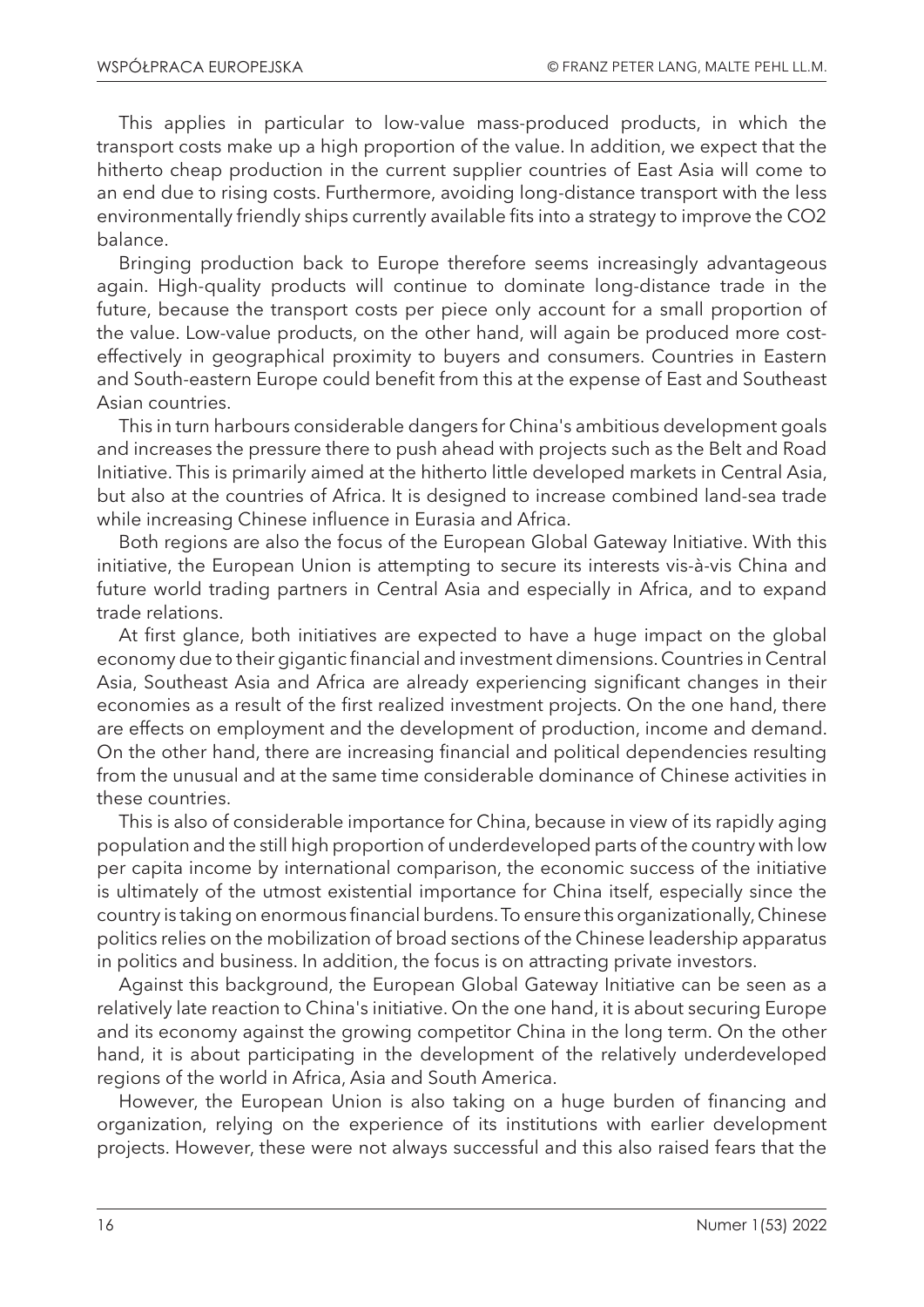new initiative could possibly fail due to the complexity of the bureaucratic decisionmaking processes in the European Union.

In addition, the management of the Covid crisis to date has already accumulated considerable debt, the financing of which on the capital markets could compete with the financing of the Global Gateway Initiative. Claims of individual EU members against the EU budget could be a cause of further problems in the realization of the initiative.

In summary, it must be said that both China and the European Union have no alternative to implementing their initiatives. China needs the success to continue its own development into a society with broad relative prosperity. However, the fact that it is simultaneously trying to achieve economic and political hegemony over its partner countries could develop to its disadvantage in competition with the European Union. The European Union also needs success in order to ensure the long-term security of the level of prosperity achieved in the past.

Because of their very similar goals, both partners should therefore have a common interest in ensuring that the success of their initiatives is not jeopardized by disruptive political or even warlike trouble spots in the world. If the Belt and Road Initiative and the Global Gateway Initiative can be implemented under peaceful conditions, even to a large extent, it will be a win-win situation for China, Europe and the rest of the world.

#### **References**

*American Enterprise Institute.* Retrieved 23.01.2022 from https://www.aei.org/about/

- *Belt Road Portal.* (2021). Retrieved 20.01.2022 from https://beltandroad.hktdc.com
- *China Daily.* (2018). State International Development Cooperation Agency (CIDCA). Retrieved 21.01.2022 from https://en.cidca.gov.cn
- *China Development Bank*. (2022). Retrieved 27.01.2022 from https://www.cdb.com.cn/ English
- *COSCO SHIPPING Lines Co., Ltd* (2022). Retrieved 20.01.2022 from https://www.lines. coscoshipping.com/home
- *European Bank for Reconstruction and Development* (1991). (EBRD). Retrieved 23.01.2022 from https://www.ebrd.com/what-we-do.html
- *European Investment Bank.* (2022). Retrieved 23.01.2022 from https://www.eib.org/en/ index.htm
- Flocke, C., & Goebel, J. (2021). *Nach über 100 Tagen darf die "Ever Given" weiterfahren*. In: WirtschaftsWoche. Retrieved 19.01.2022 from https://www.wiwo.de/technologie/ wirtschaft-von-oben/wirtschaft-von-oben-108-suezkanal-nach-ueber-100-tagendarf-die-ever-given-weiterfahren/27222672.html
- Gankova-Ivanova, Z. (2012), *Verwaltungskapazität, Verwaltungsmodernisierung und e-Government in Bulgarien, Primat des Handelns, in: Festschrift für Walter Maier*, Stuttgart. S.204-221, ISBN 978-3-415-04742-6
- Ghiasy, R., Su, F., & Saalman, I. (2018). *The 21st Century Maritime Silk Road, Security implications and ways forward for the European Union.* Retrieved 20.01.2022 from https://www.sipri. org/sites/default/files/2019-10/the-21st-century-maritime-silk-road.pdf
- Houtari, M. (2018). *China in der Weltwirtschaft.* Retrieved 20.01.2022 from https://www.bpb. de/izpb/275583/china-in-der-weltwirtschaft
- Inès Belhajjam, I., & Cohen, J. (2021). *The European Infrastructure Plan*, CPR Asset Management, By Inès Belhajjam and Juliette Cohen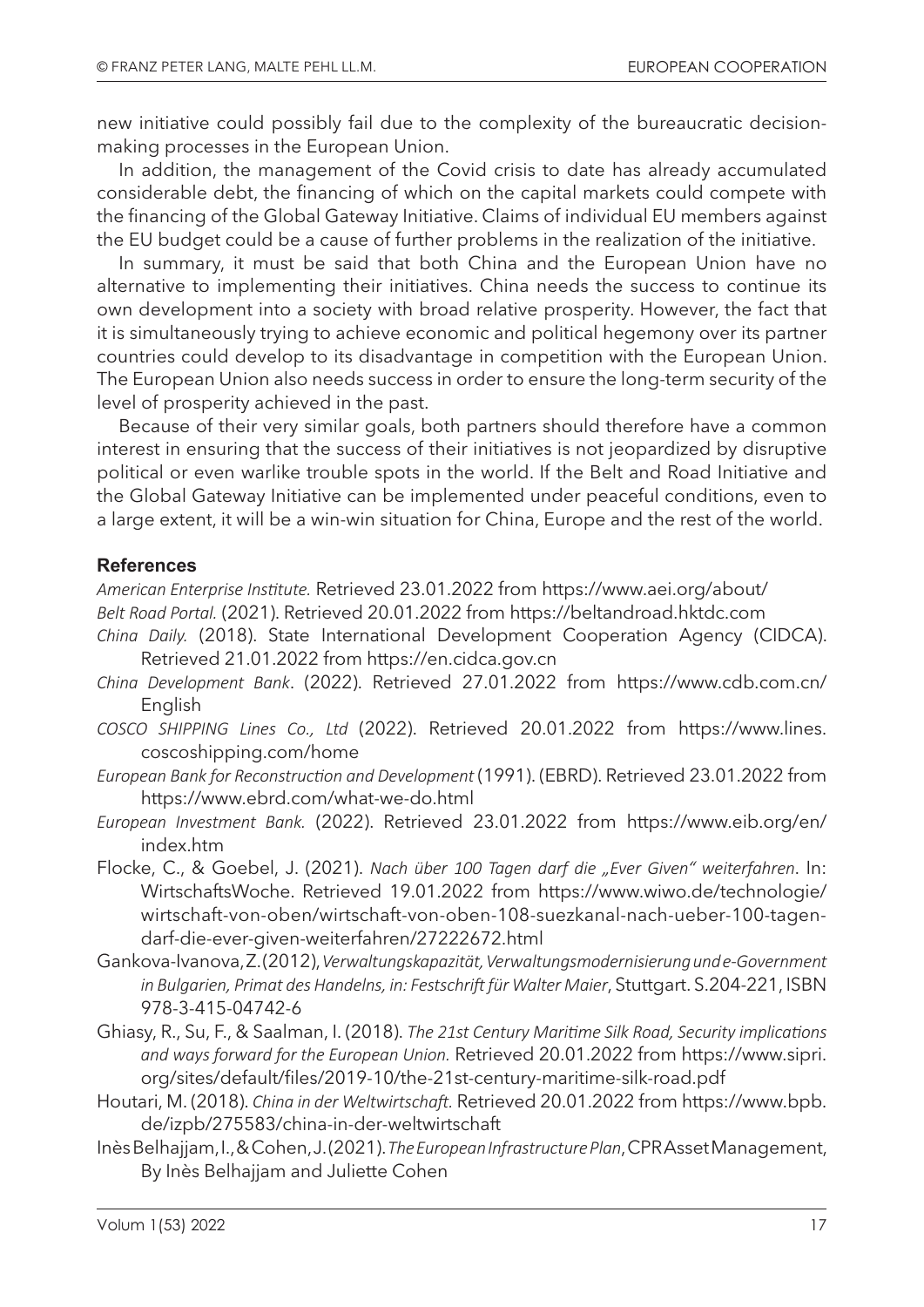- *International Maritime Organization* (IMO). Retrieved 17.01.2022 from https://www.imo.org/ en/
- Jie, Y., & Wallace, J., (2021). *Chinas Belt and Road Initiative*. Retrieved 19.01.2022 from https:// www.chathamhouse.org/2021/09/what-chinas-belt-and-road-initiative-bri
- Krol, B. (2021). *Wege zur Macht Chinas neue Seidenstraße.* Retrieved 30.01.2022 from https:// www.planet-wissen.de/gesellschaft/wirtschaft/neue\_seidenstrasse/index.html
- Lang, F. P. (1996). *Strategische Handelspolitik als Reformelement im Transformationsprozess.* In: Integration und Transformation, Essen 1996, p. 118 – 133.
- Lang, F., & Melnychenko, O. (2016a). China for the normalization. *European Cooperation,* 2(9), 9-17
- Lang, F., & Melnychenko, O. (2016b). "BREXITS" economic effects on the European union. *European Cooperation*, 6(13), 9-16
- Lang, F., & Melnychenko, O. (2016c). Assessment of inflation processes in the world. *European Cooperation*, 11(18), 84-94
- *Logistic know how* (2014). Twenty-foot Equivalent Unit (TEU). Retrieved 19.01.2022 from https://logistikknowhow.com/materialfluss-und-transport/twenty-foot-equivalentunit-teu
- Nakano, J. (2018). *China Launches the Polar Silk Road.* Retrieved 20.01.2022 from https:// www.csis.org/analysis/china-launches-polar-silk-road
- Powell, A. (2021). *Build Back Better World' to Launch 50 Projects.* Retrieved 22.01.2022 from https://www.voanews.com/a/build-back-better-world-to-launch-50-projects-whitehouse-says/6307433.html
- *Programme Statements*. (2021). European Fund for Sustainable Development (EFSD). https://ec.europa.eu/info/sites/default/files/about\_the\_european\_commission/ eu\_budget/db\_2021\_programme\_statement\_european\_fund\_for\_sustainable\_ development\_efsd.pdf
- *Publications Office of the European Union.* (2021). The Neighbourhood, International Cooperation Instrument. Retrieved 23.01.2022 from https://ec.europa.eu/ international-partnerships/system/files/factsheet-global-europe-ndici-june-2021\_ en.pdf
- *Shanghai Container Freight Index (SCFI)*. Retrieved 17.01.2022 from https://container-news. com/scfi/
- Stopp, N. (XX). *The Rise of the Consciousness-Economy.* Retrieved 19.01.2022 from https:// simply-sustainable.co.uk/insights/the-rise-of-the-consciousness-economy
- Tagliapietra, S. (2021). *The Global gateway: a real step towards a stronger Europe in the world?*. In: Bruegel Blog, 7 December. Retrieved 23.01.2022 from https://www.bruegel. org/2021/12/the-global-gateway-a-real-step-towards-a-stronger-europe-in-theworld/
- *The Export-Import Bank of China.* (2022). Retrieved 27.01.2022 from http://english.eximbank. gov.cn/
- *The National Geographic Society.* (2020). The Silk Road. Retrieved 20.01.2022 from https:// www.nationalgeographic.org/encyclopedia/silk-road/
- *The US-China Business Council* (2018). National Development and Reform Commission. Retrieved 21.01.2022 from https://www.uschina.org/policy/national-developmentand-reform-commission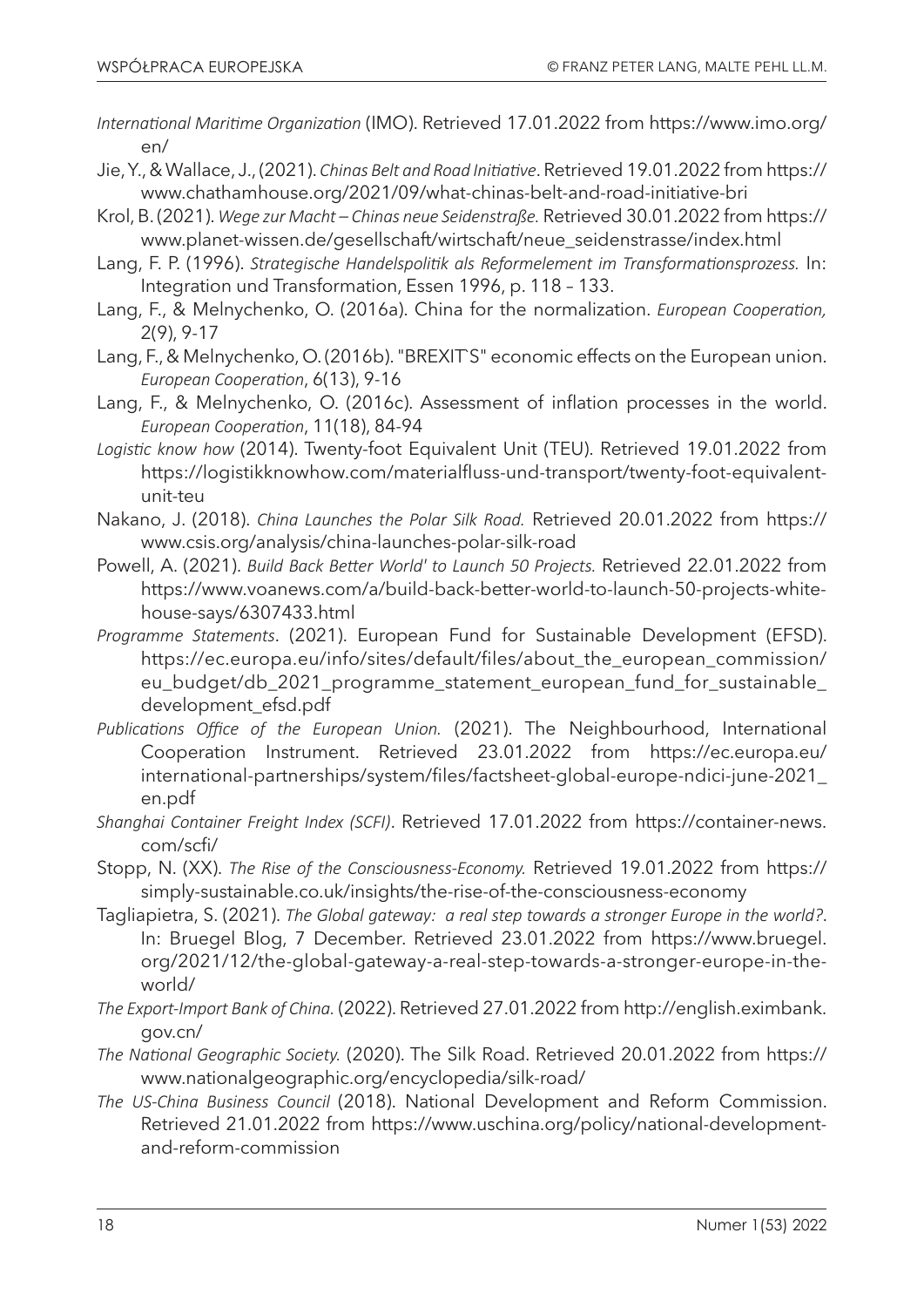- Williams, T. (2021). *UK will give developing countries £3,000,000,000 to go green.* Retrieved 22.01.2022 from https://metro.co.uk/2021/11/01/boris-johnson-announces-cleangreen-initiative-at-cop26-15522582/
- Zhu, H. (forthcoming). *RMB Weltwährung oder Fakturierungswährung?*. In: Drachenpost Ausgabe 123.

Received: 03.01.2022 Accepted: 23.01.2022 Published: 31.01.2022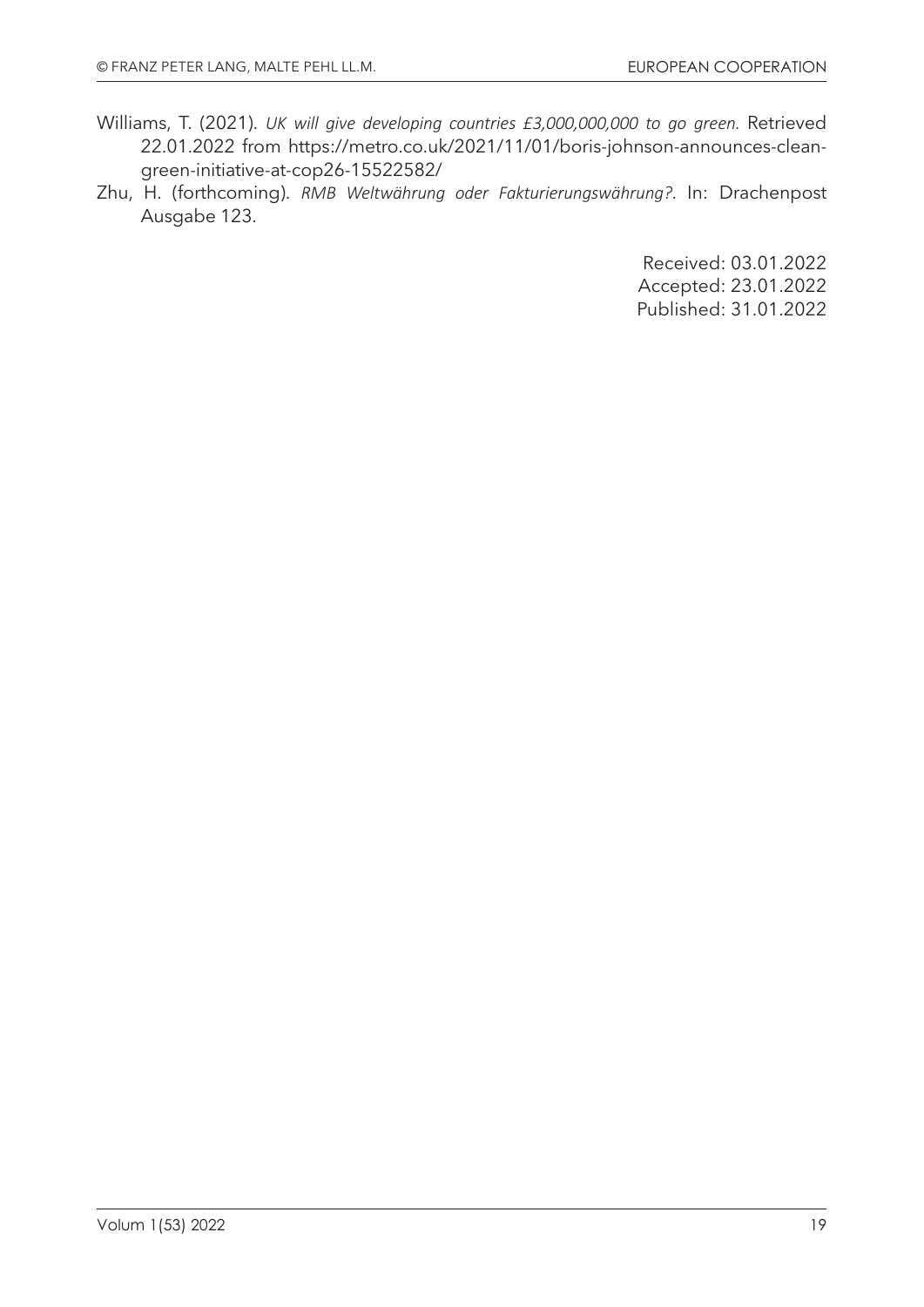DOI: https://doi.org/10.32070/ec.v1i53.123

#### **Тетяна Осадча**

доктор економічних наук, професор, професор кафедри економіки, фінансів та підприємництва, Херсонський державний університет Херсон, Україна tatiana@osadcha.com ORCID ID: 0000-0003-4258-0907

#### **Олександр Мельниченко**

доктор економічних наук, доктор габілітований наук економічних, професор кафедри фінансів Гданський політехнічний університет Гданськ, Польща Лондонська академія науки і бізнесу Лондон, Великобританія o.melnychenko@london-asb.co.uk ORCID ID: 0000-0002-7707-7888

#### **АКТУАЛЬНА СИТУАЦІЯ НА РИНКУ НЕРУХОМОСТІ ПОЛЬЩІ**

**Анотація.** Ринок нерухомості Польщі останні роки характеризувався значним збільшенням попиту й пропозиції. Цьому сприяла низка факторів макроекономічного характеру. За останні роки було введено в експлуатацію стільки житла, скільки не було за останні 30 років.

Таким чином, зараз постає актуальним питання глибокого аналізу причин і наслідків для польської економіки цих тенденцій. Серед причин варто відзначити значне зростання економіки, низькі процентні ставки за кредитами, зростання добробуту населення, низький рівень безробіття, стабільний рівень інфляції та, безумовно, пандемія COVID-19. У цій статті ми оцінюємо вказані та інші причини з метою подальшого прогнозування показників ринку нерухомості.

Крім того, суспільство в Польщі характеризується значною часткою тих, хто прагне володіти житлом, а не його наймом. Це пов'язано з історичними подіями та рівнем доходів населення, яке й надалі є одним з найбідніших серед країн-учасниць Європейського Союзу, тому володіння нерухомістю є ознакою стабільності та економічної безпеки для домогосподарств.

Разом з тим на придбання житла впливають досить низькі відсоткові ставки за кредитами, які спонукають населення до використання можливостей придбання помешкань в кредит. Тому значна кількість нерухомості будується за кредитні ресурси й купується в такий спосіб.

**Ключові слова:** нерухомість, ціни житла, фактори, аналіз Формул: 0, рис.: 0, табл.: 0, бібл.: 39 **JEL класифікація:** E31, R20, R30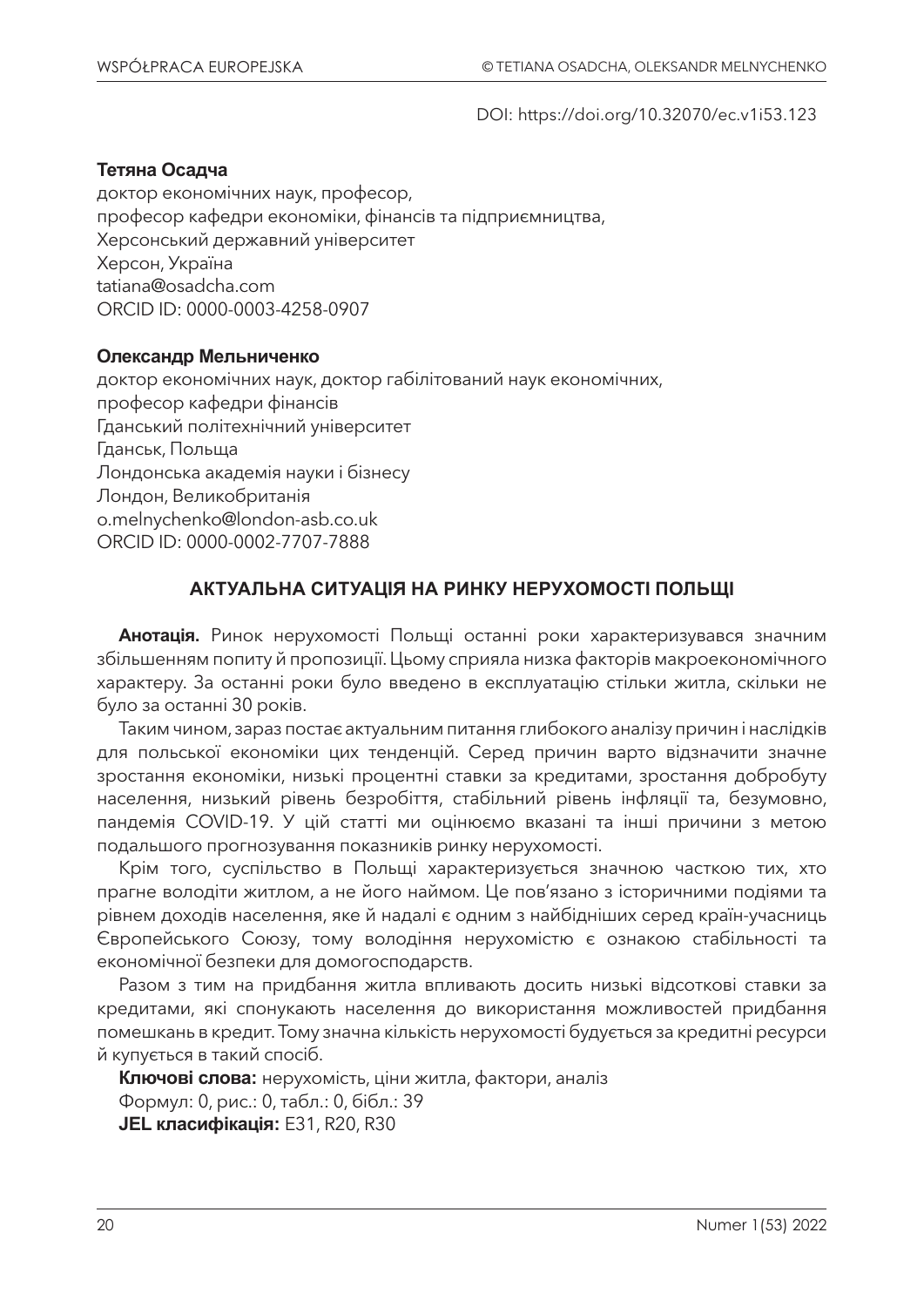#### **Tetiana Osadcha**

Doctor of Science (Economics), Professor Professor at the Department of Economics, Finance and Entrepreneurship Kherson State University Kherson, Ukraine tatiana@osadcha.com ORCID ID: 0000-0003-4258-0907

#### **Oleksandr Melnychenko**

Doctor of Science (Economics), Doctor habilitated, Professor at the Department of Finance Gdansk University of Technology Gdansk, Poland Professor The London Academy of Science and Business London, United Kingdom o.melnychenko@london-asb.co.uk ORCID ID: 0000-0002-7707-7888

#### **CURRENT SITUATION ON THE POLAND REAL ESTATE MARKET**

**Abstract.** In recent years the polish real estate market has been characterised by a significant increase in supply and demand. This was facilitated by a number of macroeconomic factors. In recent years, housing has been commissioned as 30 years ago. Therefore, the depth analysis issue of the causes and consequences for the Polish economy of these trends is now relevant. Among the reasons are significant economic growth, low interest rates on loans, rising welfare, low unemployment, stable inflation and, of course, the COVID-19 pandemic. We assess these and other reasons in this article in order to further forecast the real estate market's indicators.

In addition, the Poland society is characterised by a significant proportion of those who want to own housing, not rent it. This is due to historical events and the incomes level of the population, which is still one of the poorest among the European Union member states, therefore real estate ownership is a sign of households' stability and economic security. At the same time, the purchase of housing is influenced by rather low interest rates on loans, which encourage the population to use the opportunities to buy housing on credit. That is why a significant amount of real estate is built for credit resources and purchased in this way.

**Keywords:** real estate, housing prices, factors, analysis Formulas: 0, fig.: 0, tabl: 0, bibl.: 39 **JEL Classification:** E31, R20, R30

**Вступ.** Для житлових цілей в Польщі використовується в середньому лише 3.4% території. Тільки Варшавський регіон та Селезійське воєводство мають суттєві відмінності від середнього значення: 10.6% та 7.5% відповідно. З одного боку це свідчить про величезний потенціал для забудови і розвитку ринку нерухомості, з іншого боку на цю галузь як і на будь-яку іншу, де пропозиція формується під дією попиту, мають вплив ринкові чинники, котрі залежать від низки, зокрема,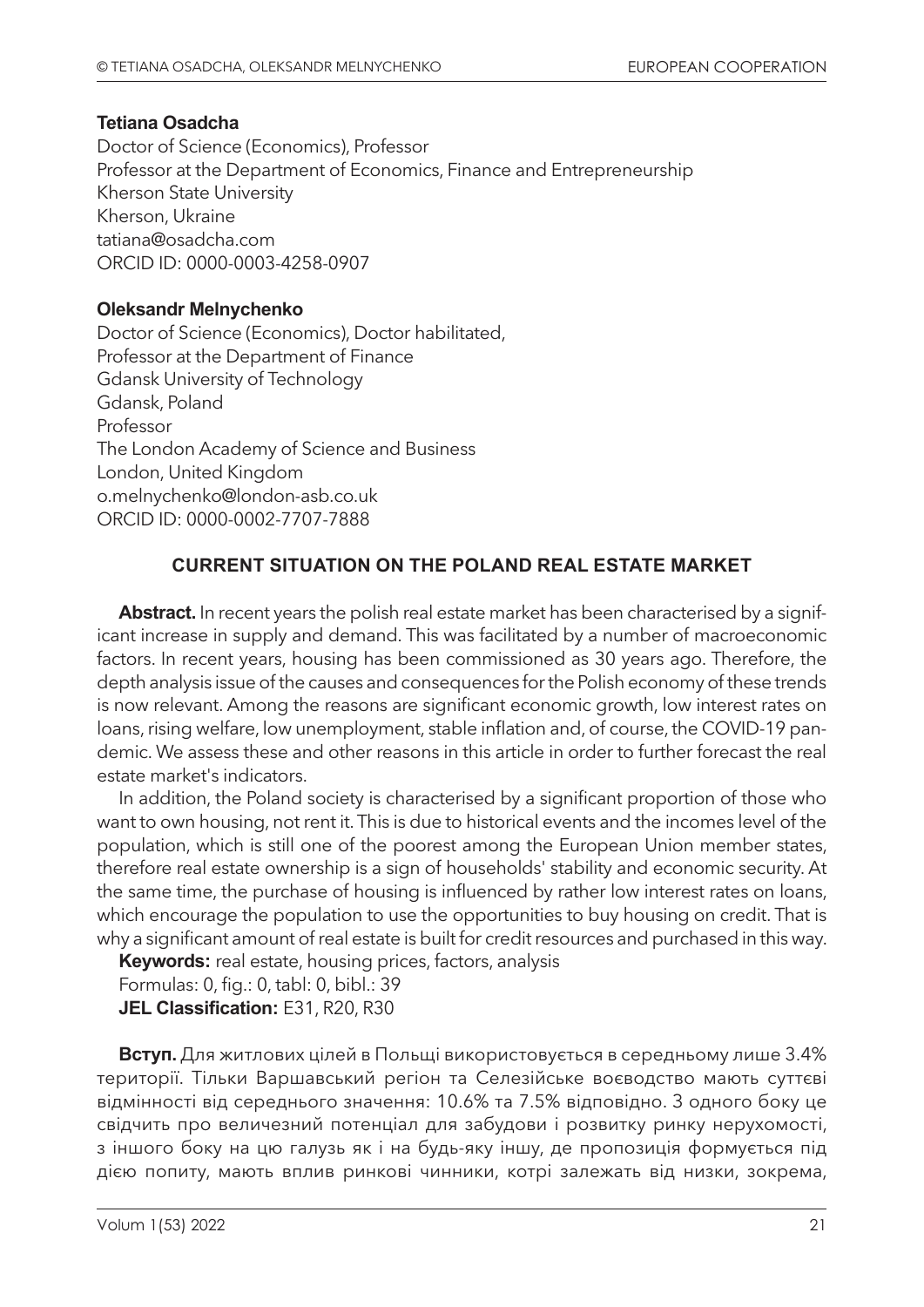макроекономічних факторів. Актуальність цього дослідження продиктоване суттєвими змінами в економіці країни, спричинені зростанням рівня інфляції та застосуванням Національним банком Польщі більш жорстких заходів монетарної політики шляхом підвищення базових процентних ставок, які значно відрізняються від тих, які були протягом останніх років. Це у свою чергу вагомо вплинуло на рівень платоспроможності існуючих користувачів іпотечних кредитів та на кредитоспроможність потенційних, оскільки більшість іпотечних кредитів в Польщі базуються на змінній процентній ставці, яка залежить від базових.

У зв'язку з різким спадом виробництва у світі, викликаним обмеженнями через розповсюдження коронавірусу SARS-COV-2 [Melnychenko 2021a], а також глобальним перенасиченням збережень й міграційними процесами монетарні влади в усьому світі почали безпрецедентну політику зі зниження короткострокових процентних ставок. Центральний банк Польщі також змінив базові відсоткові ставки, які у свою чергу вплинули на вартість кредитів. Більшість іпотечних кредитів для домогосподарств видані в Польщі зі змінною відсотковою ставкою, яка складається з відносно стабільної маржі банку та референтної ставки WIBOR (Warsaw Interbank Offer Rate) – процентної ставки запозичень на польському міжбанківському грошовому ринку. Учасники ринку нерухомості на початку 2022 року очікують подальшої невизначеності в настроях серед інвесторів та покупців на тлі останніх п'яти рішень ради грошової політики (органу центрального банку Польщі), згідно з якими в жовтні, листопаді та грудні 2021 року, а також на початку січня та лютого 2022 року базові відсоткові ставки поступово піднімались з історично найнижчих 0.1% до найвищого за останні 7 років рівня 2.75%. До жовтня 2014 року референційна ставка було на рівні 2.5%, після чого лише зменшувалась від 2% у 2014 р. до 0.1% у травні 2020 р.

У другій половині 2021 р. – на початку 2022 року польський ринок нерухомості зазнав суттєвих змін через низку обставин, основна з яких – інфляція та її наслідки. Зростання цін на будівельні матеріали та енергоносії, а також підвищення ставок за кредитами спричинили значні зміни в настроях як нових учасників ринку, так і існуючих. Ринок нерухомості Польщі характеризується значною кредитоорієнтованістю, чому сприяли довгий час стабільні або й з нисхідною динамікою відсоткові ставки за іпотечними кредитами та кредитами для підприємств під заставу нерухомості. Починаючи з 2012 року такий тип кредитів у іноземній валюті майже не видавались через стабільність польського злотого та досить привабливу цінову політику банків й низьку вартість грошей на фінансовому ринку. Так, на кінець 2021 року 526.7 млрд злотих або 71% всіх виданих кредитів для домогосподарств складали кредити іпотечні [Informacja o cenach mieszkań i sytuacji na rynku nieruchomości mieszkaniowych i komercyjnych w Polsce w III kwartale 2021 r.]. При цьому, у 2021 році в Польщі введено в експлуатацію 234.7 тис. квартир, а в процесі будівництва перебуває 871.3 тис. квартир [Budownictwo mieszkaniowe w okresie styczeń-grudzień 2021 r.]. Цей рік став третім поспіль роком, в якому введено в експлуатацію більше 200 тис. квартир. Останнього разу такий обсяг було зафіксовано ще у 80-х роках попереднього сторіччя [W 2019 r. oddano do użytkowania ponad 200 tys. mieszkań, czyli najwięcej od 1980 roku]. При цьому кількість дозволів на будівництво квартир перебуває на високому рівні і очікується, що у 2022 році кількість квартир введених в експлуатацію буде також на високому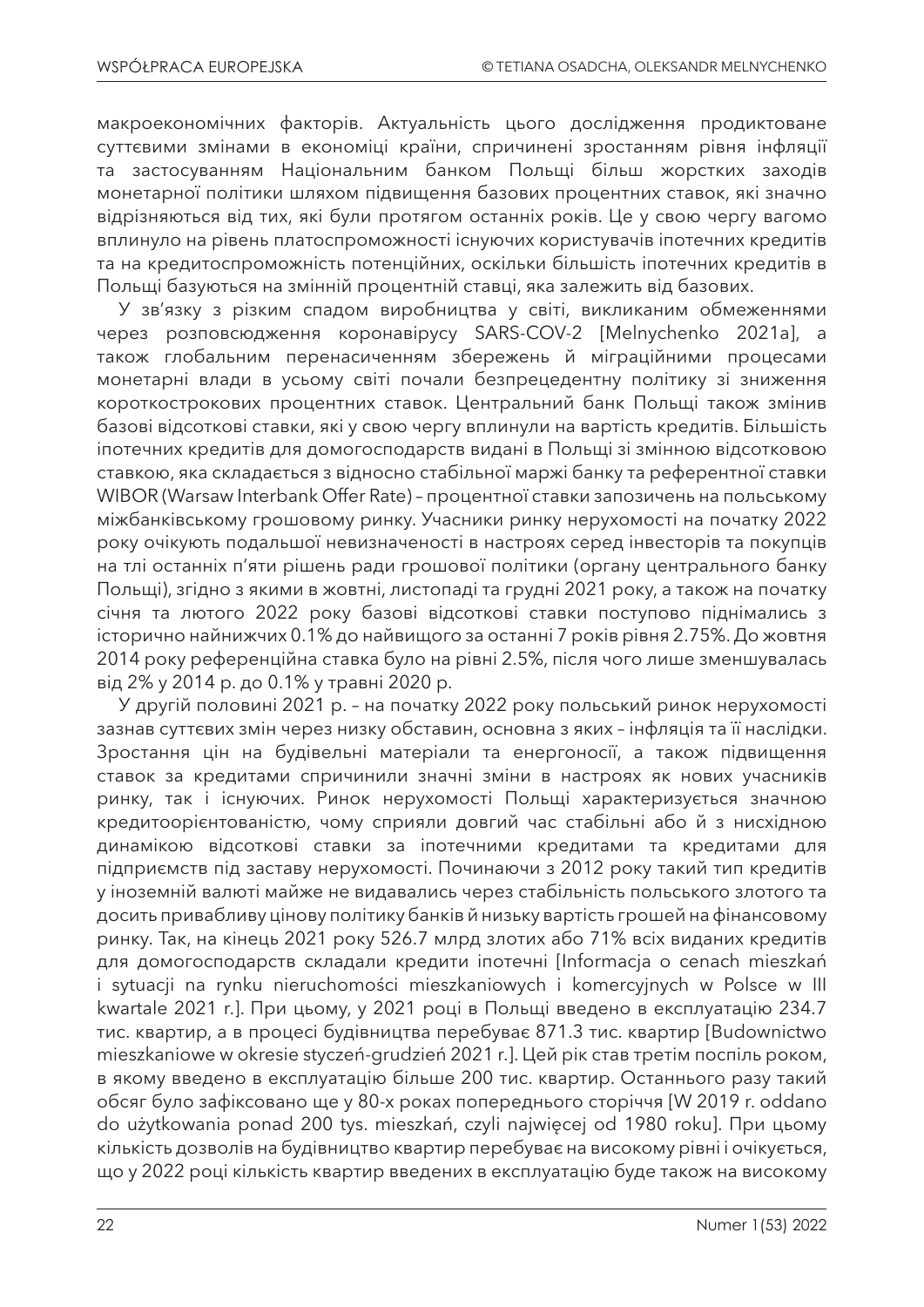рівні. Але чи будуть всі вони продані – це найважливіше питання практичного характеру. У свою чергу наукова проблема, порушена в цьому дослідженні полягає у визначенні впливу інфляції на основні показники ринку нерухомості Польщі такі як кількість побудованих, введених в експлуатацію та проданих квадратних метрів й ціни на них.

Це питання для Польщі набуло особливої актуальності зараз, оскільки кінець 2021 – початок 2022 року стали переломними для цієї галузі. Відносно стабільна польська валюта почала значно втрачати в ціні, інфляція пришвидшилась з традиційно за останні роки низьких показників до понад 5% в річному вимірі, а в січні 2022 року до рекордних за останні 10 років 9,2% в порівнянні до січня 2021 р. під впливом в основному таких факторів як: зростання цін на енергоносії, підвищення оплати за емісію парникових газів у Європейському Союзі та затримки в поставках через обмеження, пов'язані з COVID-19 [Osadcha, Melnychenko 2021].

Високий рівень інфляції, значне підвищення базових ставок Національного банку Польщі, а також підвищення референтної ставки WIBOR, що призводить до збільшення місячних платежів за існуючими кредитами й до зниження кредитоспроможності домогосподарств, спричинюють невизначеність на ринку нерухомості та побоювання його учасників щодо нестабільності купівельної спроможності покупців. Таким чином, сьогодні постає необхідність аналізу й наукового обґрунтування тенденцій на ринку нерухомості Польщі й розробки відповідних рекомендацій щодо подальшого розвитку ситуації через мінливість макроекономічних показників, які останнім часом зазнають суттєвих змін і сприяють напруженості серед основних учасників ринку нерухомості.

Це дослідження зосереджене на взаємозалежності змін рівня інфляції та ринку нерухомості та вносить наступний вклад у літературу в цьому напрямі. По-перше, досліджено ринок нерухомості Польщі за останні роки, завдяки чому виявлено відмінності у структурі ринку у восьми найбільших містах. По-друге, через відсутність доказів це дослідження намагається розширити знання про вплив показників змін рівня інфляції на ціни на житлову нерухомість в Польщі. Важливо сприяти розвитку досліджень ринку нерухомості з метою зниження ризиків настання фінансових труднощів серед домогосподарств, котрі купують нерухомість в кредит, а також підвищення рівня фінансової безпеки для забудовників шляхом розроблення науково-обґрунтованих прогнозів розвитку ринку під впливом факторів, які в останніх роках не зазнавали суттєвих змін.

Оскільки будівництво відразу після торгівлі є однією з галузей, найбільш обтяжених боргами в польській економіці [Budowlany tor przeszkód], емпіричні результати можуть допомогти забудовникам вживати заходів для уникнення проблем з фінансовою безпекою, своєчасно реагувати на зміни макроекономічних показників, зокрема, інфляції, та прогнозувати власну діяльність, базуючись на результатах наших досліджень. Незважаючи на те, що це дослідження об'єднується з великою кількістю літератури, яка прагне пояснити зв'язок між інфляцією та іншими соціально-економічними показниками, ми заповнюємо прогалину в літературі, зосереджуючись на інфляції як факторі впливу на попит на житлову нерухомість, як інструменту інвестування, фінансової безпеки та добробуту домогосподарств. Адже більшості людей, котрі купують нерухомість для проживання, набуття у власність власного дому є запорукою стабільного існування, надійної інвестиції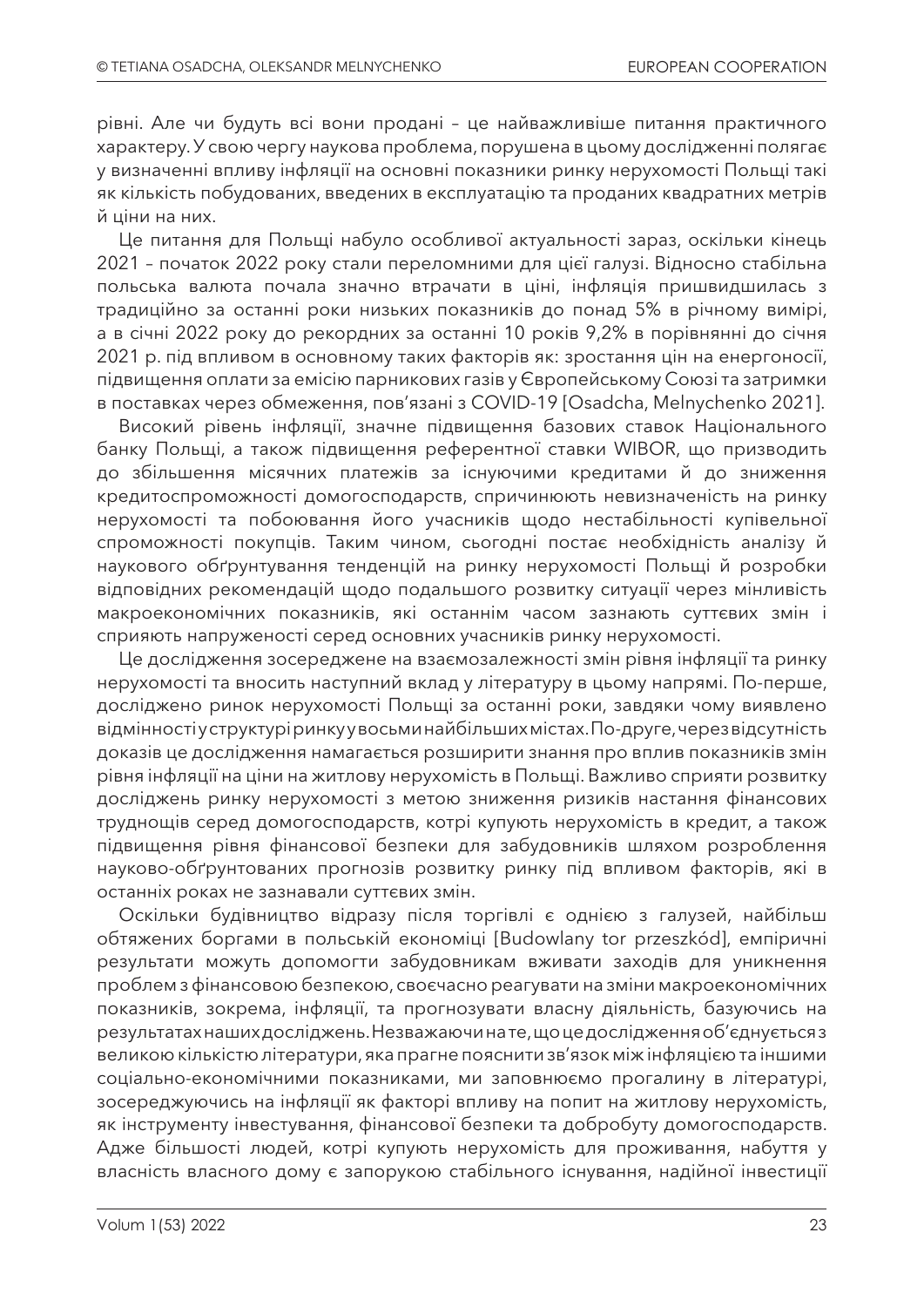й спокою для сімейного життя, відпочинку, а особливо останнім часом через пандемію COVID-19 також і для праці. Тобто, придбання дому, ймовірно, буде єдиною, найдорожчою покупкою, яку вони зроблять протягом свого життя. І хоч для справедливості варто сказати, що далеко не всі жителі ЄС орієнтовані на власність, а залюбки проживають в орендованих помешканнях, Польща, яка є об'єктом цього дослідження, перебуває серед тих країн, де більшість населення проживає і прагне проживати у придбаному, власному домі (85.6% проживають у власному помешканні, а 14.4% - в орендованому), на відміну, наприклад, від Швейцарії, де більшість населення орендує житло, та Німеччини, де розподіл власників й орендарів – на рівні близько 50/50% [House or flat – owning or renting]. У цьому дослідженні використовується значна вибірка (8 найбільших міст Польщі) та часовий період (2009–2021), порівняно з кількома попередніми роботами, в котрих не досліджувалась порушена в цій роботі проблематика через, по-перше, відсутність на той момент такого скупчення факторів, які становлять, науковий та практичний інтерес для учасників ринку нерухомості, а по-друге, через актуальність сучасних даних.

Стаття продовжується наступним чином. В наступному розділі наведений огляд історичної сукупності знань про оцінку вартості нерухомості, зокрема, в Польщі та оцінюється допоміжна література. Незважаючи на визначальну роль показників інфляції та базових ставок у формуванні ринку нерухомості й цін на житло, в попередніх дослідженнях не було проведено ґрунтовного аналізу зв'язку рівня вказаних факторів з цінами на житлову нерухомість. Розділ 3 описує дані та гіпотези дослідження. Розділ 4 присвячений нашій стратегії дослідження, її методології та методів, використаних в аналізі. Розділ 5 відображає результати наших досліджень. У розділі 6 ми обговорюємо результати нашого дослідження та те, як їх можна інтерпретувати з точки зору попередніх досліджень. Висновки наведені в розділі 7.

**Аналіз досліджень та постановка завдання.** Недавні дослідження підкреслюють важливість точного прогнозування цін на житло як для учасників ринку нерухомості, так і для розроблення відповідної державної політики, оскільки рівень інформаційної невизначеності відіграє важливу роль у закріпленні поведінки учасників в операціях з нерухомістю. При цьому врахування всіх можливих факторів, що впливають на ціни, може підвищити точність такого прогнозу, тому наукова література прагне знайти їх для виявлення відповідних закономірностей. Зокрема, вивчаються можливості застосування систем комп'ютерної масової, автоматизованих моделей оцінки та штучного інтелекту [Melnychenko 2020; Melnychenko, Hartinger 2017]. Залежність між цінами на нерухомість від вартості будівництва є зрозумілою й логічною, а її найважливішими складовими є робоча сила, земля, накладні витрати, обладнання та матеріали. Вплив макроекономічних факторів не є таким однозначним, хоч і досліджувався в наукових публікаціях. Зокрема, B. Grum та D. K. Govekar [Grum, Govekar 2016] виявили, що найбільший вплив на ціну житлової нерухомості в Польщі має безробіття, а більш раннє дослідження – позитивний зв'язок між рівнем цін й дефіцитом рахунку поточних операцій [Aizenman, Jinjarak 2009]. Однак, їхній аналіз не розглядав впливу рівня інфляції, який є також одним з ключових показників рівня добробуту та розвитку країни й відображає фінансовий стан як покупців, так і забудовників й продавців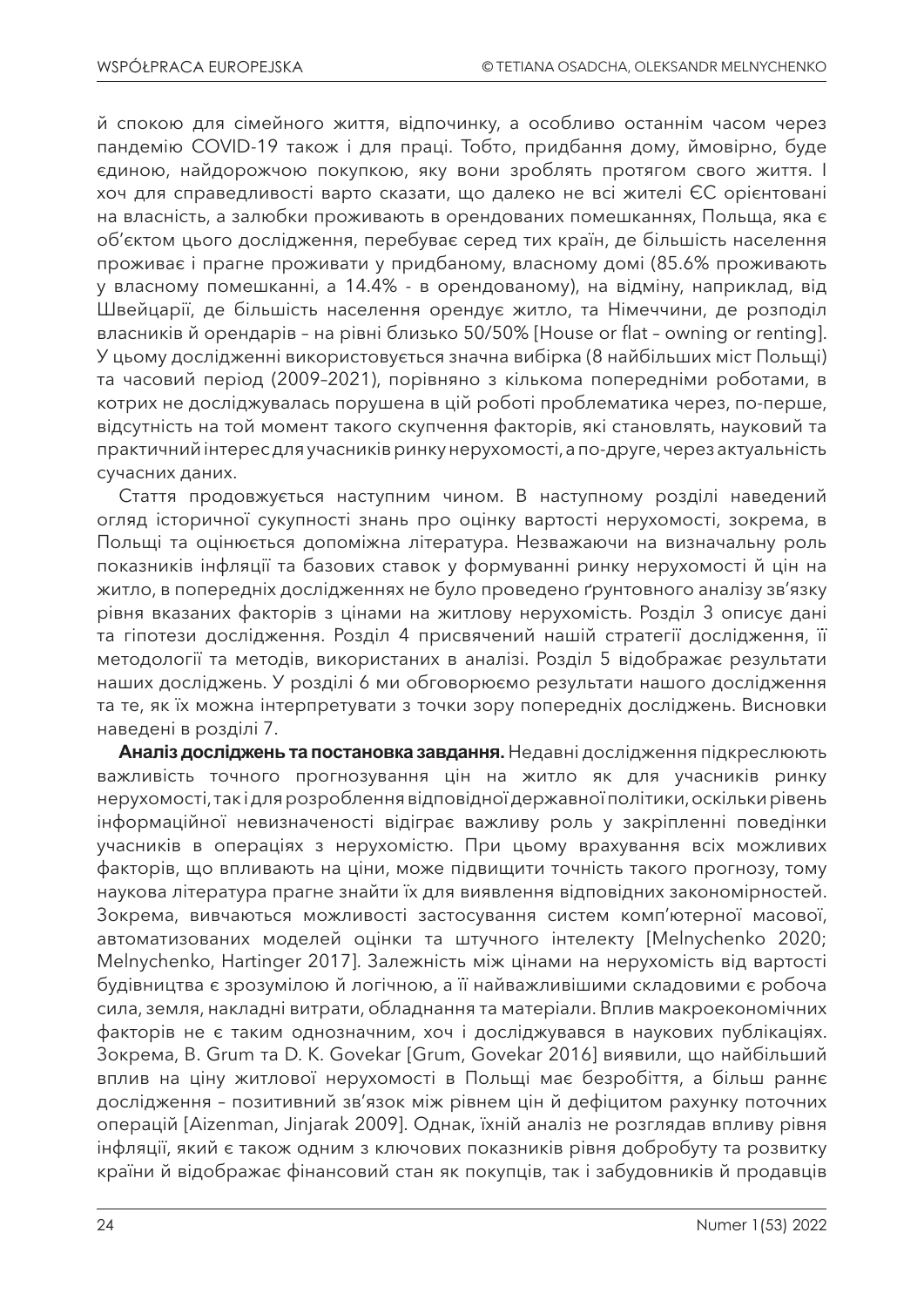нерухомості. При цьому, C. Lian, Y. Ma, C. Wang [Lian, Ma, Wang 2019] знаходять докази того, що ризик прийняття інвестиційних рішень домогосподарствами зростає зі зниженням відсоткових ставок, а ставки монетарної політики залежать від інфляційних очікувань [Kose, Emirmahmutoglu, Aksoy 2012]. У свою чергу процентна ставка є найважливішим монетарним інструментом для контролю інфляції [Ali, Anwar 2013]. Крім того, в літературі доведено, що політичні [Czyżewski, Przekota, Poczta-Wajda 2017] й законодавчі рішення [Kowalczyk, Nowak, Źróbek 2019; Osadcha, Melnychenko, Spodin 2021; Melnychenko 2021b] визначають вартість нерухомості, принаймні опосередковано через вартість землі й можливості її забудови, а також через трансакційні витрати [Manzhynski, Źróbek, Batura, Zysk 2018; Melnychenko 2013; Осадча 2016a; Осадча 2016b], пов'язані з податками, оцінкою житла тощо. І хоча ранні дослідження підтверджують зв'язок між курсом грошово-кредитної політики й цінами на житло шляхом розрахунку залишків Тейлора [Crowe, Dell'Ariccia, Igan, Rabanal 2013], Y. Li та інші [Li, Qi, Liu, Yao, Chen, Du, Jiang, Zhu 2022] виявили розбіжності з приводу того, чи може грошово-кредитна політика ефективно регулювати ринок нерухомості.

Надзвичайно важливим при цьому є сприйняття й очікування інфляції домогосподарствами, які можуть недооцінювати або переоцінювати її рівень [Buono, Formai 2018; Nautz, Pagenhardt, Strohsal 2017], що відповідно може призвести до зниження довіри до центрального банку і ефективності його грошово-кредитної політики. Такі викривлення у сприйнятті інфляції та очікування її рівня є дуже суб'єктивними й пов'язані з фундаментальними рисами особистості [Abildgren, Kuchler 2021], однак вони важливі з одного боку для прогнозування цін, оскільки від цих сприйняття й очікування залежить також попит на ринку нерухомості, а з другого боку, що є важливим для цього нашого дослідження, – важливі для центрального банку, який враховує їх при визначенні базових ставок.

Залишається невирішеною проблема виявлення залежності між інфляцією та реакцією ринку нерухомості в сучасних умовах, вирішення якої буде корисним як для забудовників, так і для домогосподарств з метою прогнозування цін, попиту та пропозиції на житлову нерухомість. Подібні дослідження були проведене для Чеської республіки, в якому вивчався вплив зміни ставки грошово-кредитної політики на ставки кредитування, у тому числі, за іпотечними кредитами [Gregor, Melecký 2018], Турції в контексті впливу пандемії COVID-19 на сектор нерухомості в цій країні [Tanrıvermiş 2020] та Китаю [Zhang 2013] з 1998 по 2010 роки. Також ранній аналіз впливу шоків макроекономічної політики на ринки нерухомості й інвестиційні фонди нерухомості засвідчив, що шок монетарної політики відповідає нижчому прибутку від інвестицій у нерухомість, а непередбачувані зміни в економічному зростанні пов'язані зі зниженням прибутку цих ринків і фондів [Ewing, Payne 2005; Shkodina, Melnychenko, Babenko 2020; Vatamanyuk-Zelinska, Melnychenko 2020].

Таким чином, метою цього дослідження є вивчення факторі впливу на ринок нерухомості в Польщі в сучасних умовах.

**Результати дослідження.** Пояснимо основні чинники, що використовуються у аналіза ринку нерухомості:

• показник ціни за метр квадратний показує більш точну ціну об'єкта нерухомості й дає можливість покупцю оцінити об'єкт і порівняти його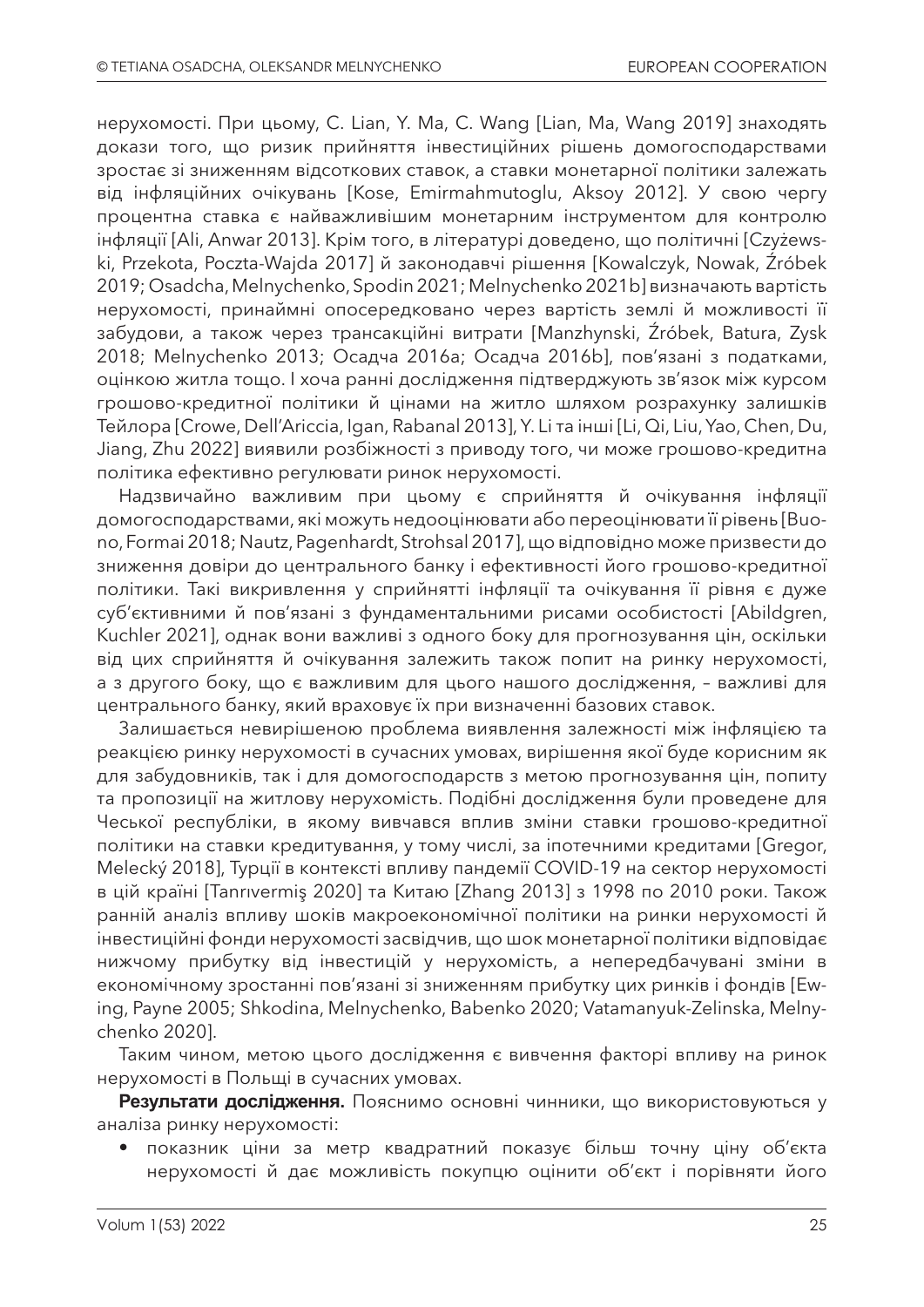з іншими без врахування додаткових факторів. Так, два помешкання, що продаються за однакову ціну в різних локаціях порівнявши за показником ціни квадратного метра, дадуть можливість зрозуміти цінність кожного з них. Наприклад, квартира площею 26 кв.м. в центрі міста може коштувати так само, як квартира площею 100 кв.м. на околиці міста;

- показник ціни за квадратний метр доцільно використовувати, аналізуючи динаміку, порівнюючи вартість нерухомості, оскільки ціну на конкретну нерухомість сьогодні складно порівняти з її вартістю в минулому чи спрогнозувати в майбутньому через відсутність ідентичних об'єктів з одного боку та через мінливість факторів впливу на вартість. Скажімо, певний об'єкт коштує 100 тис. злотих сьогодні, але з'ясувати його реальну вартість в минулому не можливо, оскільки він не продавався, а продавались подібні, але з тисячами факторів, які впивали на його ціну (наприклад, стан нерухомості, сучасність ремонту, наявна інфраструктура навколо тощо). Така сама ситуація й щодо майбутнього. Натомість середня ціна за квадратний метр в даному регіоні відображає стан цін на нерухомість включно з усіма факторами впливу на неї;
- показник інфляції відображає стан економіки країни та формує очікування й ділову активність як бізнесу, так і домогосподарств, які складають найбільшу частку серед покупців житла. Від рівня цін і їх динаміки в цілому в країні через реальні доходи населення та від її впливу на складові вартості нерухомості залежить попит на житло;
- референційна ставка Національного банку Польщі визначає рівень дохідності грошових бонів, емітованих центральним банком. Короткотермінові операції з купівлі-продажу таких бонів використовуються для регулювання ліквідності на міжбанківському ринку;
- базова відсоткова ставка (референційна ставка) центрального банку впливає на рівень відсоткових ставок за кредитами та кредитоспроможність покупців нерухомості через WIBOR – середньої відсоткової ставки на міжбанківському грошовому ринку Польщі, оскільки ставка WIBOR безпосередньо залежить від референційної ставки центрального банку. Вона розраховуються як середнє арифметичне ставок, наведених учасниками, після відхилення двох викидів (найвище та найнижче котирування). У 30 – 40% випадках нерухомість в Польщі купується в кредит [Informacja o cenach mieszkań i sytuacji na rynku nieruchomości mieszkaniowych i komercyjnych w Polsce w III kwartale 2021 r.]. При цьому більшість з кредитних договорів підписана із умовою змінної процентної ставки, яка визначається як сума ставки маржі банку та ставки WIBOR, тому її вплив на попит й пропозицію на ринку нерухомості, а також на кількість й суми іпотечних кредитів є безпосереднім.

Дане дослідження узгоджується з теорією процентних ставок Фішера [Fisher 1930], згідно з якою існує позитивний взаємозв'язок між номінальними процентними ставками та очікуваними темпами інфляції і що причинно-наслідкові зв'язки проходять від рівня інфляції до процентних ставок. При цьому причиннонаслідкові зв'язки проходять від рівня інфляції до процентних ставок. Таким чином, закономірно, що виявлена негативна кореляція між рівнем референційної ставки центрального банку та динамікою цін за 1 кв.м. житла в польських містах.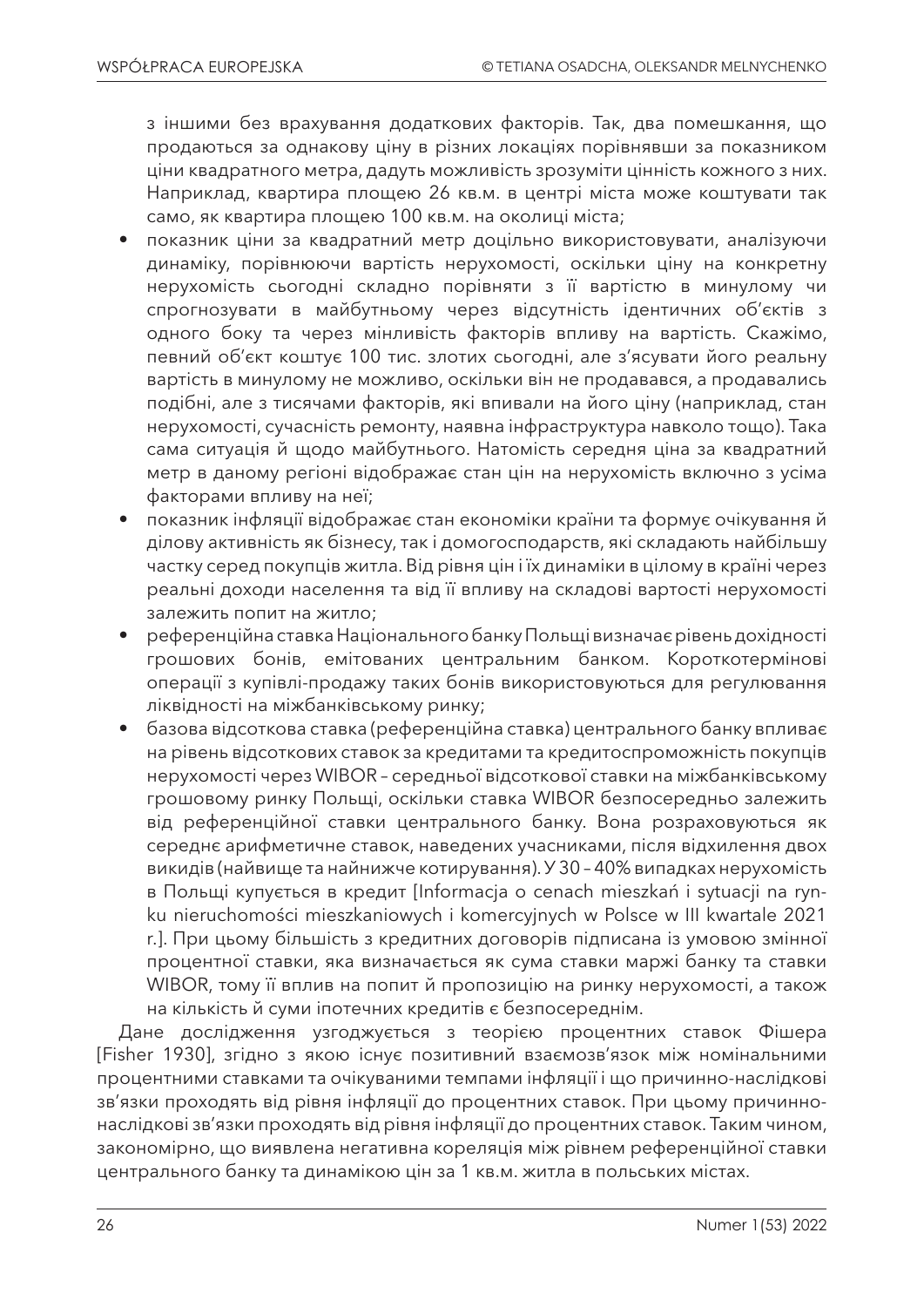Рішення про придбання нерухомості залежать від низки факторів, серед яких ціни на нерухомість, доходи домогосподарств та їхні інфляційні очікування згідно з Dräger, Nghiem [Dräger, Nghiem 2021; Осадча, Мельниченко 2021], якими виявлено, що німецькі споживачі, швидше за все, збільшать поточні витрати, якщо вони планують збільшити витрати в майбутньому і якщо вони очікують вищої інфляції. Негативно високі інфляційні очікування впливають на рішення щодо витрат на товари тривалого використання базуючись на дослідженні в Нідерландах [Coibion, Georgarakos, Gorodnichenko, van Rooij 2019]. Разом з тим, дослідження проведене на основі мікроданих Мічиганського опитування споживачів [Bachmann, Berg, Sims 2015] свідчить про невеликий вплив вищих інфляційних очікувань на готовність витрачати кошти на товари тривалого користування. Такі розбіжності можна пояснити різними культурними середовищами, в яких проводились дослідження. І хоч немає прямих доказів, ми схильні вважати, що польські домогосподарства при зростанні інфляції (також очікуваної) й базових ставок схильні зменшувати заощадження й збільшувати поточні витрати, враховуючи досвід домогосподарств Польщі з 90 років ХХ сторіччя, що відповідає останнім [Coibion, Gorodnichenko, Kumar, Pedemonte 2020.

Інфляція та базові процентні ставки є важливими чинниками та індикаторами функціонування економіки, які в сукупності з низкою інших змінних формують ринок нерухомості. Ринок нерухомості може не тільки отримувати сигнали з навколишнього середовища, але за певних обставин такі сигнали може також передаватися ринком. Це означає, що значні зміни в правовому, соціальному, економічному та політичному середовищі є рушійними силами змін набору елементів ринку та їх атрибутів, а ціни на нерухомість розглядаються як один із каналів цін на активи, через які монетарна політика впливає на економіку. Це досягається завдяки їх впливу на сукупний попит за допомогою ефекту добробуту домогосподарств і прямого впливу на витрати на житло. Разом з тим, оцінка залежності між цінами на нерухомість з одного боку й рівнем інфляції та базовими ставками з іншого, дозволять підвищити прозорість ринку житла за рахунок надання додаткової, об'єктивної інформації покупцям про устрій, структуру й залежність ринку від вказаних чинників, а також забудовникам та продавцям нерухомості з метою прогнозування ймовірності фінансових складнощів.

**Висновки.** Мета цієї статті полягала у дослідженні впливу інфляції на ринок нерухомості в Польщі. Наші результати свідчать про те, що рівень цін на житлову нерухомість пов'язані з референційною ставкою центрального банку. Інфляційні очікування учасників ринку є більш вагомими за фактичний рівень інфляції, а базові ставки центрального банку в Польщі впливають фактично на можливість придбання домогосподарствами нерухомості для проживання з одного боку через їх кредитоспроможність у зв'язку зі значним попитом на іпотечні кредити (30 – 40% транзакцій з купівлі житла здійснюється в кредит), а з другого боку через прагнення домогосподарств проживати у власному, а не орендованому домі.

#### **References**

Abildgren, K., & Kuchler, A. (2021). Revisiting the inflation perception conundrum. *Journal of Macroeconomics*, 67, 103264. https://doi.org/10.1016/j.jmacro.2020.103264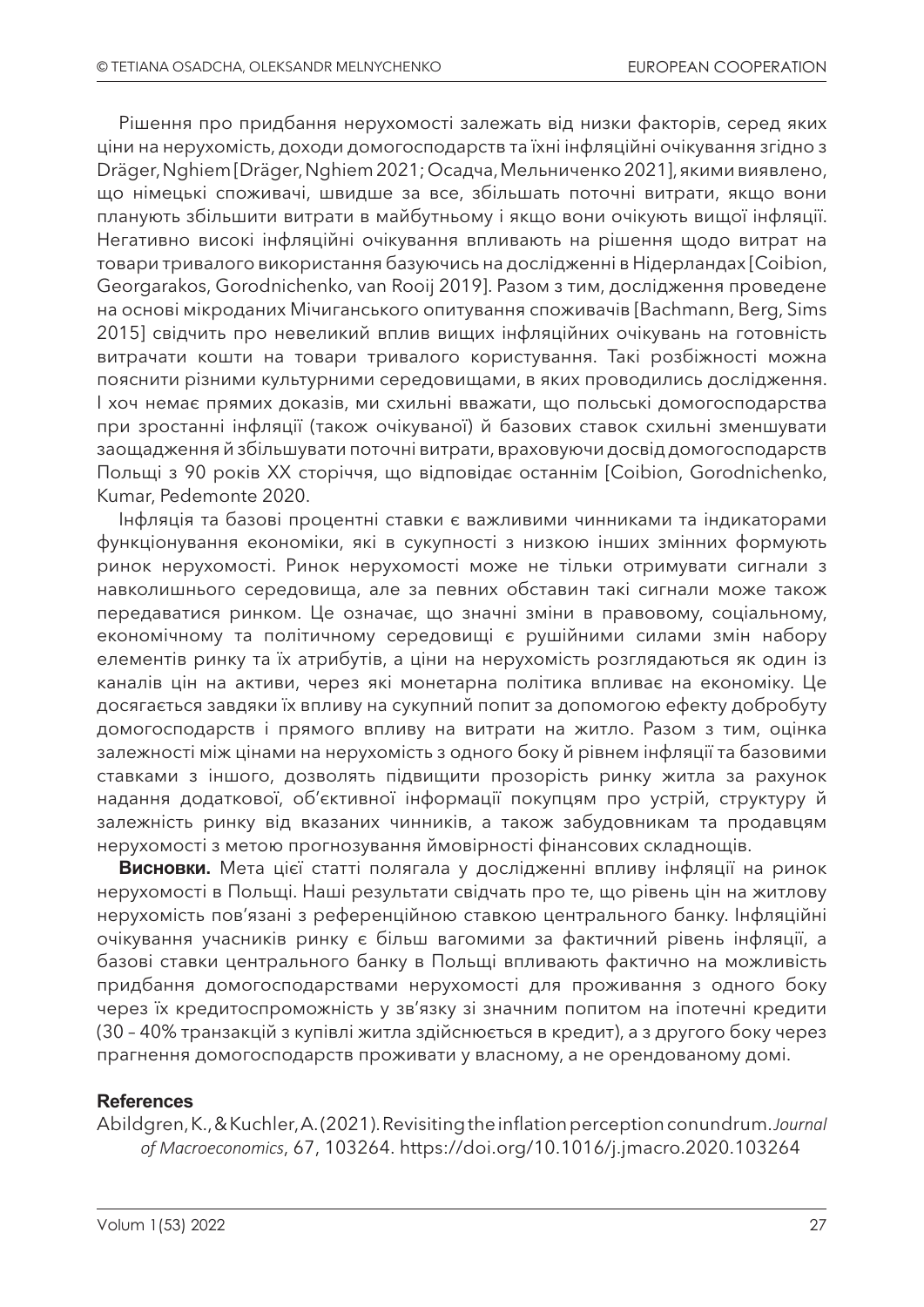- Aizenman, J., & Jinjarak, Y. (2009). Current account patterns and national real estate markets. *Journal of Urban Economics*, 66(2), 75-89. https://doi.org/10.1016/j. jue.2009.05.002
- Ali, S. Z., Anwar, S. (2013). Inflation and interest rates in the presence of a cost channel, wealth effect and agent heterogeneity. *Economic Modelling*, 31, 286-296. https:// doi.org/10.1016/j.econmod.2012.11.022
- Bachmann, R., Berg, T. O., & Sims, E. R. (2015). Inflation expectations and readiness to spend: Cross-Sectional evidence. *American Economic Journal: Economic Policy,* 7 (1), 1-35. https://doi.org/10.1257/pol.20130292
- *Budowlany tor przeszkód*. Retrieved 21.01.2022 from https://krd.pl/centrum-prasowe/ informacje-prasowe/2021/budowlany-tor-przeszkod
- *Budownictwo mieszkaniowe w okresie styczeń-grudzień 2021 r.* Retrieved 21.01.2022 from https://stat.gov.pl/obszary-tematyczne/przemysl-budownictwo-srodki-trwale/ budownictwo/budownictwo-mieszkaniowe-w-okresie-styczen-grudzien-2021 roku,5,122.html
- Buono, I., & Formai, S. (2018). New evidence on the evolution of the anchoring of inflation expectations. *Journal of Macroeconomics*, 57, 39-54. https://doi. org/10.1016/j.jmacro.2018.04.003
- Coibion, O., Georgarakos, D., Gorodnichenko, Y., & van Rooij, M. (2019). How does consumption respond to news about inflation? Field evidence from a randomized control trial. *NBER Working Paper* 26106. https://doi.org/10.3386/w26106
- Coibion, O., Gorodnichenko, Y., Kumar, S., & Pedemonte, M. (2020). Inflation expectations as a policy tool? *Journal of International Economics*, 124, 103297. https:// doi.org/10.1016/j.jinteco.2020.103297
- Crowe, C., Dell'Ariccia, G., Igan, D., & Rabanal, P. (2013). How to deal with real estate booms: Lessons from country experiences. *Journal of Financial Stability*, 9(3), 300- 319. https://doi.org/10.1016/j.jfs.2013.05.003
- Czyżewski, B., Przekota, G., Poczta-Wajda, A. (2017). The incidence of agricultural policy on the land market in Poland: Two-dimensional and multilevel analysis. *Land Use Policy*, 63, 174-185. https://doi.org/10.1016/j.landusepol.2017.01.016
- Dräger, L., & Nghiem, G. (2021). Are consumers' spending decisions in line with an Euler equation? *The Review of Economics and Statistics*, 103(3), 580-596. https://doi. org/10.1162/rest\_a\_00909
- Ewing, B. T., & Payne, J. E. (2005). The response of real estate investment trust returns to macroeconomic shocks. *Journal of Business Research*, 58(3), 293-300. https://doi. org/10.1016/S0148-2963(03)00147-4
- Fisher, I. (1930). *The Theory of Interest*, Macmillan, New York, NY
- Gregor, J., Melecký, M. (2018). The pass-through of monetary policy rate to lending rates: The role of macro-financial factors. *Economic Modelling*, 73, 71-88. https:// doi.org/10.1016/j.econmod.2018.03.003
- Grum, B., & Govekar, D. K. (2016). Influence of Macroeconomic Factors on Prices of Real Estate in Various Cultural Environments: Case of Slovenia, Greece, France, Poland and Norway. *Procedia Economics and Finance*, 39, 597-604. https://doi. org/10.1016/S2212-5671(16)30304-5
- *House or flat owning or renting.* Retrieved 21.01.2022 from https://ec.europa.eu/eurostat/ cache/digpub/housing/bloc-1a.html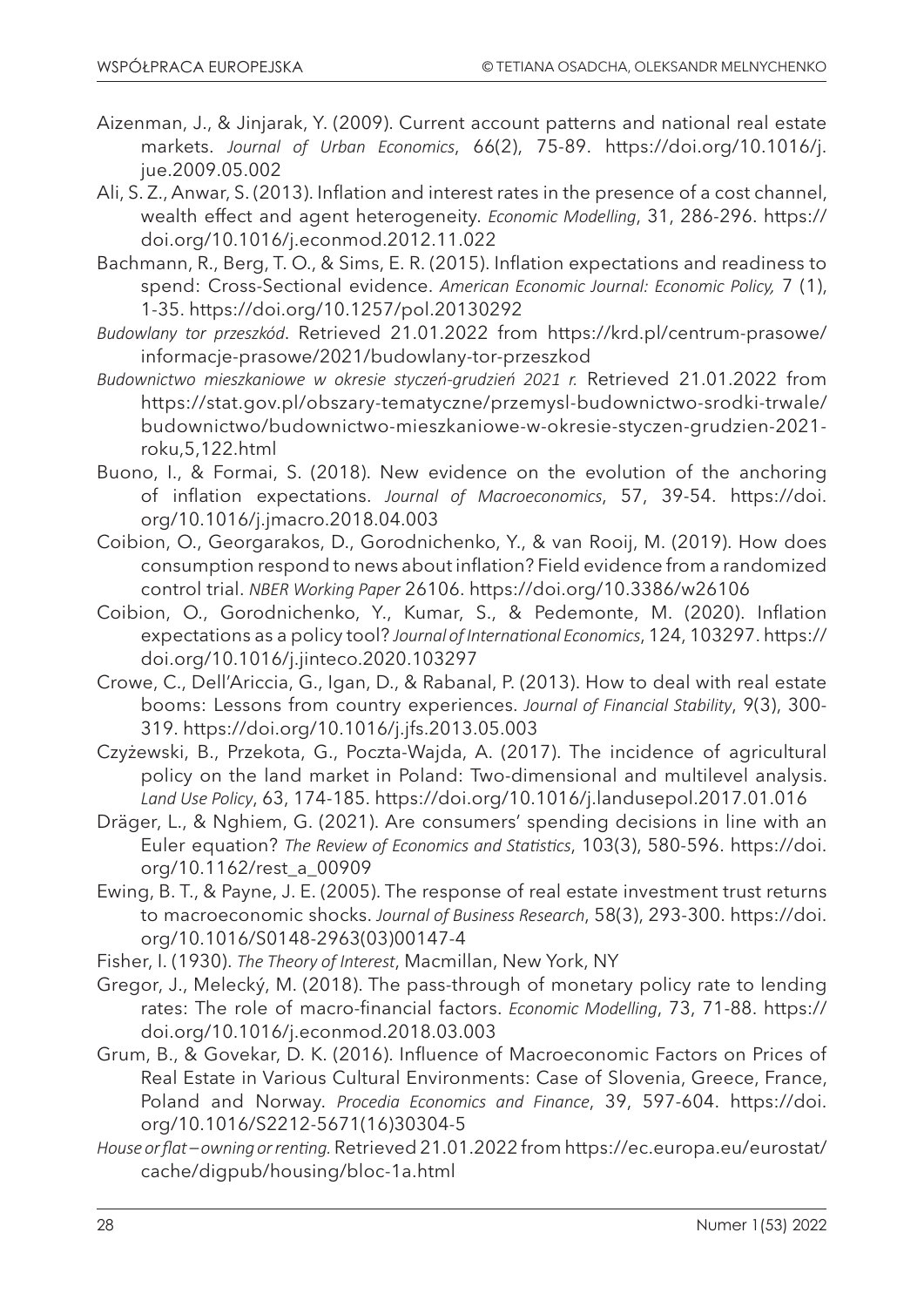- *Informacja o cenach mieszkań i sytuacji na rynku nieruchomości mieszkaniowych i komercyjnych w Polsce w III kwartale 2021 r*. Retrieved 21.01.2022 from https://www.nbp.pl/ publikacje/rynek\_nieruchomosci/ceny\_mieszkan\_09\_2021.pdf
- Kose, N., Emirmahmutoglu, F., & Aksoy, S. (2012). The interest rate–inflation relationship under an inflation targeting regime: The case of Turkey. *Journal of Asian Economics*, 23(4), 476-485. https://doi.org/10.1016/j.asieco.2012.03.001
- Kowalczyk, C., Nowak, M., & Źróbek, S. (2019). The concept of studying the impact of legal changes on the agricultural real estate market. *Land Use Policy*, 86, 229-237. https://doi.org/10.1016/j.landusepol.2019.05.012
- Li, Y., Qi, Y., Liu, L., Yao, J., Chen, X., Du, T., Jiang, X., & Zhu, D. (2022). Monetary policy and corporate financing: Evidence from different industries. *Cities,* 122, 103544. https://doi.org/10.1016/j.cities.2021.103544
- Lian, C., Ma, Y., Wang, C. (2019). Low Interest Rates and Risk-Taking: Evidence from Individual Investment Decisions. *The Review of Financial Studies,* 32(6), 2107–2148. https://doi.org/10.1093/rfs/hhy111
- Manzhynski, S., Źróbek, S., Batura, O., Zysk, E. (2018). Why the market value of residential premises and the costs of its purchase differ: The examples of Belarus and Poland. *Land Use Policy*, 71, 530-539. https://doi.org/10.1016/j.landusepol.2017.11.012
- Melnychenko, O. (2020). Is Artificial Intelligence Ready to Assess an Enterprise's Financial Security? *Journal of Risk and Financial Management*, 13, 191. https://doi. org/10.3390/jrfm13090191
- Melnychenko, O. (2021). The Energy of Finance in Refining of Medical Surge Capacity. *Energies,* 14, 210. https://doi.org/10.3390/en14010210
- Melnychenko, O. (2021a). Energy Losses Due to Imperfect Payment Infrastructure and Payment Instruments. *Energies*, 14, 8213. https://doi.org/10.3390/en14248213
- Melnychenko, O. (2021b). The Energy of Finance in Refining of Medical Surge Capacity. *Energies,* 14, 210. https://doi.org/10.3390/en14010210
- Melnychenko, O. (2013). Economic analysis tools of electronic money and transactions with it in banks. *Financial And Credit Activity: Problems Of Theory And Practice*, 2(15), 59- 66. https://doi.org/10.18371/fcaptp.v2i15.25006
- Melnychenko, O., & Hartinger, R. (2017). Role of blockchain technology in accounting and auditing. *European Cooperation*, 9(28), 27 – 34
- Osadcha, T., Melnychenko, O., & Spodin, S. (2021). Money cirkulation in conditions of energy fever. *European Cooperation*, 3(51), 7-33. https://doi.org/10.32070/ ec.v3i51.117
- Osadcha, T., & Melnychenko, O. (2021). Payment transactions energy efficiency. *European Cooperation*, 2(50), 18-39. https://doi.org/10.32070/ec.v2i50.114
- Shkodina, I., Melnychenko, O., & Babenko, M. (2020). Quantitative easing policy and its impact on the global economy. *Financial And Credit Activity-problems of theory and practice*, 2, 513-521. https://doi.org/10.18371/fcaptp.v2i33.207223
- Tanrıvermiş, H. (2020). Possible impacts of COVID-19 outbreak on real estate sector and possible changes to adopt: A situation analysis and general assessment on Turkish perspective. *Journal of Urban Management*, 9(3), 263-269. https://doi. org/10.1016/j.jum.2020.08.005
- Vatamanyuk-Zelinska, U., & Melnychenko, O. (2020). The effectiveness of financial and economic regulation of land relations in the context of stimulating entrepreneurial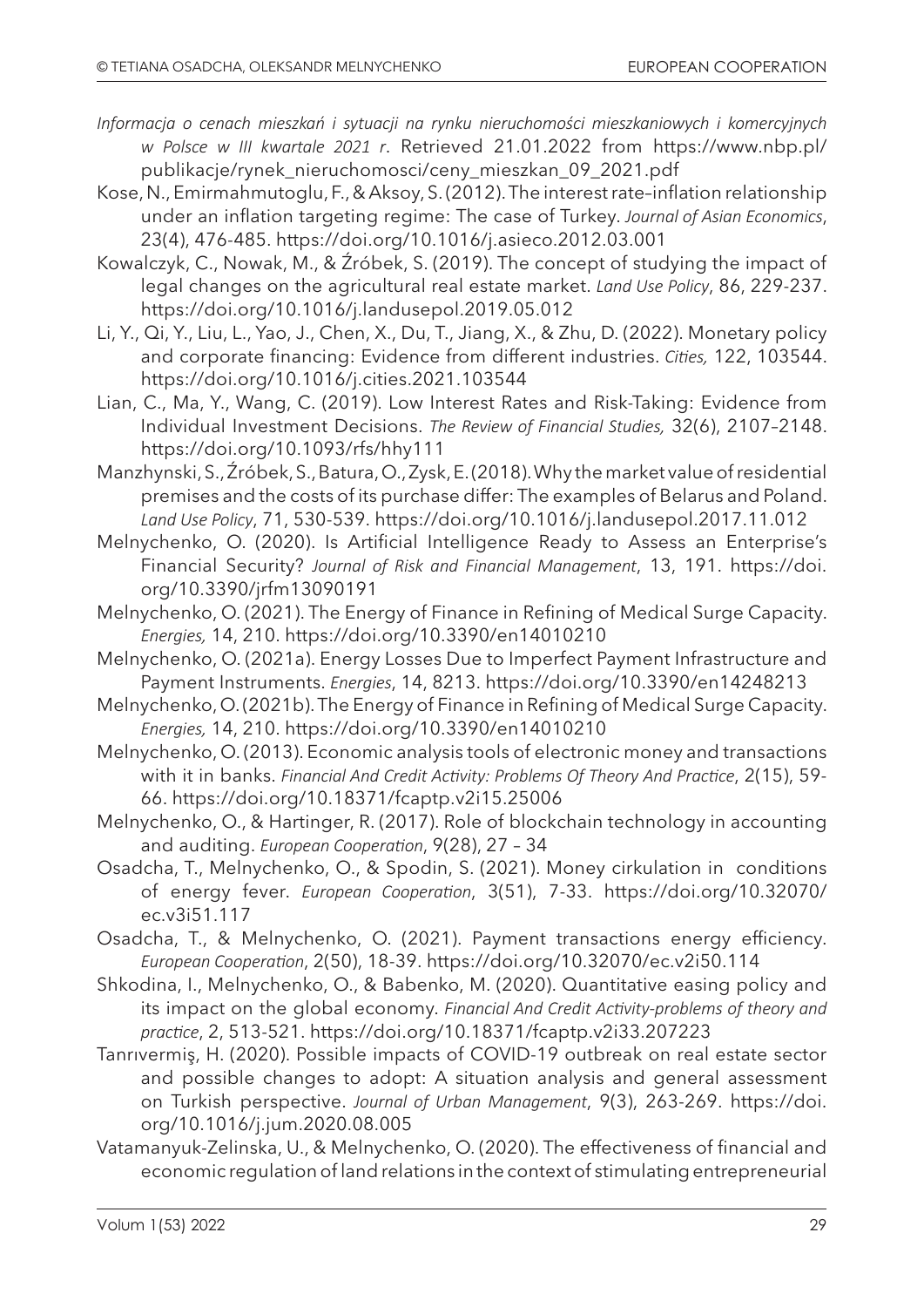activity in the regions of Ukraine. *Problems And Perspectives In Management*, 18, 11-27. https://doi.org/10.21511/ppm.18(3).2020.02

- *W 2019 r. oddano do użytkowania ponad 200 tys. mieszkań, czyli najwięcej od 1980 roku.* Retrieved 21.01.2022 from https://www.gov.pl/web/rozwoj-technologia/w-2019-r-
- oddano-do-uzytkowania-ponad-200-tys-mieszkan-czyli-najwiecej-od-1980-roku Zhang, C. (2013). Money, housing, and inflation in China. *Journal of Policy Modeling*, 35(1), 75-87. https://doi.org/10.1016/j.jpolmod.2012.04.006
- Осадча, Т. С., Мельниченко О. В. (2021). Ринок страхування життя ЄС в умовах змін клімату. *Вісник Черкаського національного університету імені Богдана Хмельницького*, 3, 4-14. https://doi.org/10.31651/2076-5843-2021-3-4-14
- Осадча, Т. С. (2016a). *Методологія бухгалтерського обліку та аналізу ренти*: монографія. Житомир: ПП «Рута», 292 с.
- Осадча, Т. С. (2016b). *Глобалізація та розвиток бухгалтерського обліку. Економічні науки: збірник наукових праць*/Серія «Облік і фінанси», 13(49), 145-151.

Received: 06.01.2022 Accepted: 20.01.2022 Published: 31.01.2022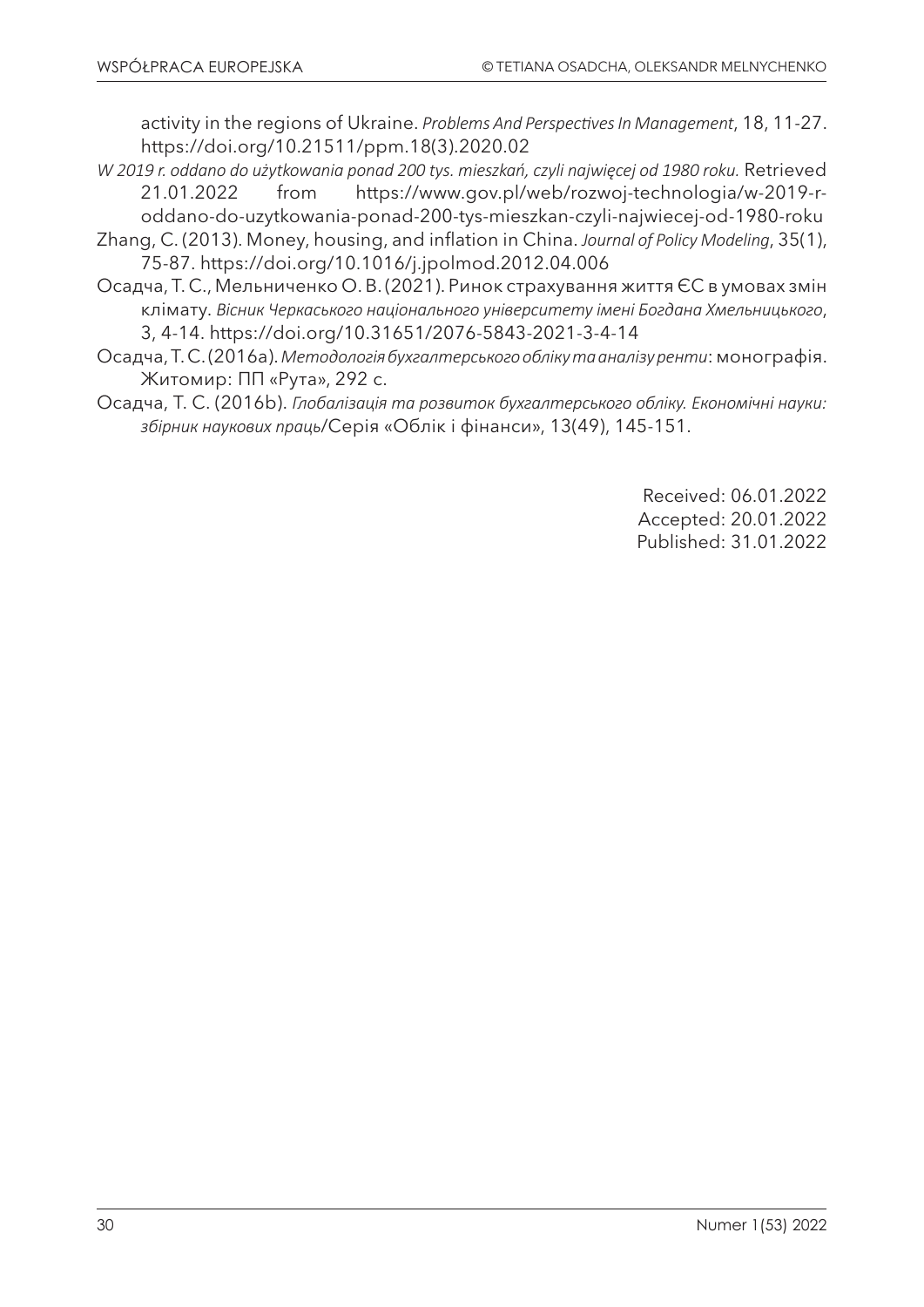#### DOI: https://doi.org/10.32070/ec.v1i53.124

#### **Владислав Маслов**

проректор з питань соціально-економічного розвитку Університет банківської справи Львів, Україна maslov.v@ubs.edu.ua ORCID ID: 0000-0002-8793-6033

#### **МАТЕМАТИЧНИЙ ІНСТРУМЕНТАРІЙ ОЦІНЮВАННЯ ЕФЕКТИВНОСТІ ФІНАНСУВАННЯ ПРОЄКТІВ ДЕРЖАВНО-ПРИВАТНОГО ПАРТНЕРСТВА**

**Анотація.** Ця стаття узагальнює математичний інструментарій щодо побудови основи для вибору варіантів та розрахунку ефективності джерел фінансування проєктів державно-приватного партнерства. Основною метою проведеного дослідження є виокремлення та аналіз передумов необхідності розподілу вигід та витрат при визначенні ефективності фінансування проєктів державно-приватного партнерства. Систематизація літературних джерел та підходів до вирішення проблеми засвідчила, що використання формалізованих математичних моделей ефективності залучення джерел фінансування вигід та витрат кожної із сторін проєкту державно-приватного партнерства є передумовою відкритості та прозорості угод між державою та бізнес-структурами.

Актуальність вирішення даної наукової проблеми полягає в тому, що запровадження та реалізація проєктів державно-приватного партнерства зумовить можливість перерозподілу коштів, ризиків та відповідальностей між державою та бізнесом, що призведе до розширення прибуткових сфер для бізнесу та аудиторії отримувачів державних послуг.

У матеріалах статті наведено методичні підходи до оцінювання ефективності фінансування проєкту ДПП за рахунок власних коштів із використанням методу дисконтованих грошових потоків, визначено, що систематичне реінвестування суб'єктом господарювання власних коштів у фінансування проєкту ДПП забезпечує степеневе в часі зростання чистого доходу. Таке поступове зростання відбувається на етапі впровадження проєкту ДПП, коли його результати починають давати економічний ефект безпосередньо в процесі впровадження.

Методичним інструментарієм проведеного дослідження стали: методи економіко-математичного моделювання – при розрахунках ефективності фінансування проєктів державно-приватного партнерства, аналізу та синтезу – при дослідженні ефективності інвестування та реінвестування власних коштів у проєкти державно-приватного партнерства.

Об'єктом дослідження обрано процес оцінювання ефективності фінансування проєктів державно-приватного партнерства за рахунок власних коштів партнерів.

Результати проведеного дослідження можуть бути корисними для вирішення проблем фінансування функцій держави в Україні.

**Ключові слова:** державно-приватне партнерство, ефективність, фінансування проєктів державно-приватного партнерства, математична модель

Формул: 9, табл.: 1, бібл.: 15

**JEL Classification:** М10; М48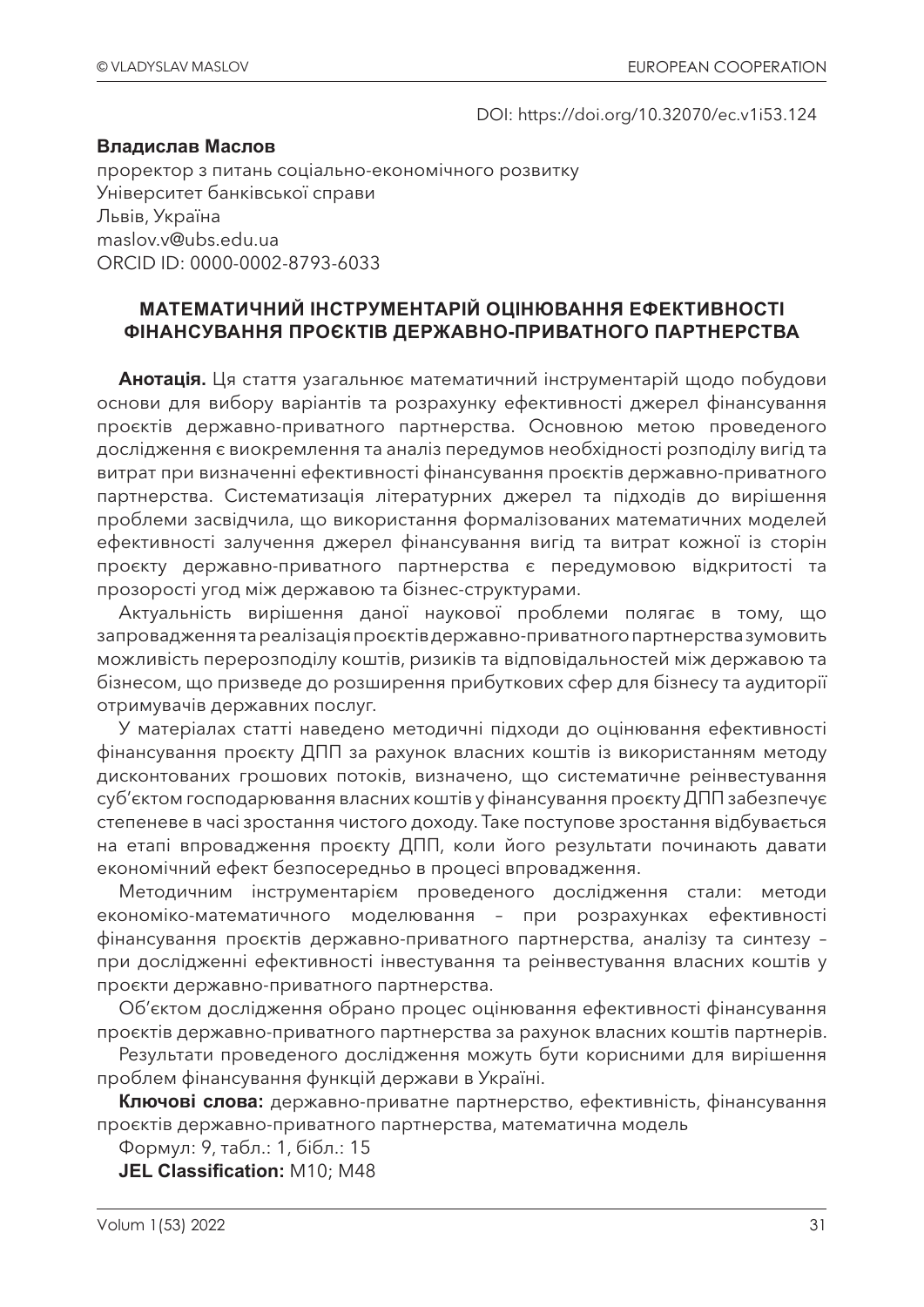#### **Vladyslav Maslov**

Vice-Rector for Socio-Economic Development, Banking University Lviv, Ukraine maslov.v@ubs.edu.ua ORCID ID: 0000-0002-8793-6033

#### **MATHEMATICAL TOOLS FOR FINANCING PUBLIC-PRIVATE PARTNERSHIP PROJECTS' EFFICIENCY EVALUATION**

**Abstract.** This article summarises the mathematical tools for a reasonable choice the options and for public-private partnership projects' sources of funding calculating effectiveness. The study aimed to identify and analyse the prerequisites for the need to share benefits and costs in determining the effectiveness of financing public-private partnership projects. The systematisation of literature sources and approaches to addressing the problem showed that the formalised mathematical models using is a prerequisite for openness and transparency of agreements between government and business in case of the funding sources' efficiency evaluation in the public-private partnership projects.

The urgency of solving this scientific problem is that the introduction and implementation of public-private partnership projects lead to the funds' redistribution, risks and responsibilities between government and business, which will expand profitable areas for business and society.

The article presents methodological approaches to the public-private partnership project financing effectiveness assessment from own funds using the method of discounted cash flows. It is determined that the systematic own funds' reinvestment provides a gradual incomes increase, which occurs at the stage of project implementation when its results begin to give economic effect.

The methodological tools in this study were: methods of economic and mathematical modeling in calculating the financing of public-private partnership projects' effectiveness; analysis and synthesis in the effectiveness of investing and reinvesting own funds in public-private partnership projects studying. The object of this study is the financing effectiveness of public-private partnership projects' evaluating process. The results of this study can be used for solving the problems of financing the state functions in Ukraine.

**Keywords:** public-private partnership, efficiency, financing of public-private partnership projects, mathematical model

Formulas: 9, tabl.: 1, bibl.: 15 **JEL Classification:** М10; М48

**Вступ.** Нова філософія державного управління, виражена в допоміжних механізмах держави, полягає у приватизації виконання державних завдань, припускаючи, що якщо конкретна сфера діяльності може успішно здійснюватися в ринкових умовах, то немає підстав для здійснення цієї діяльності самими органами державної влади.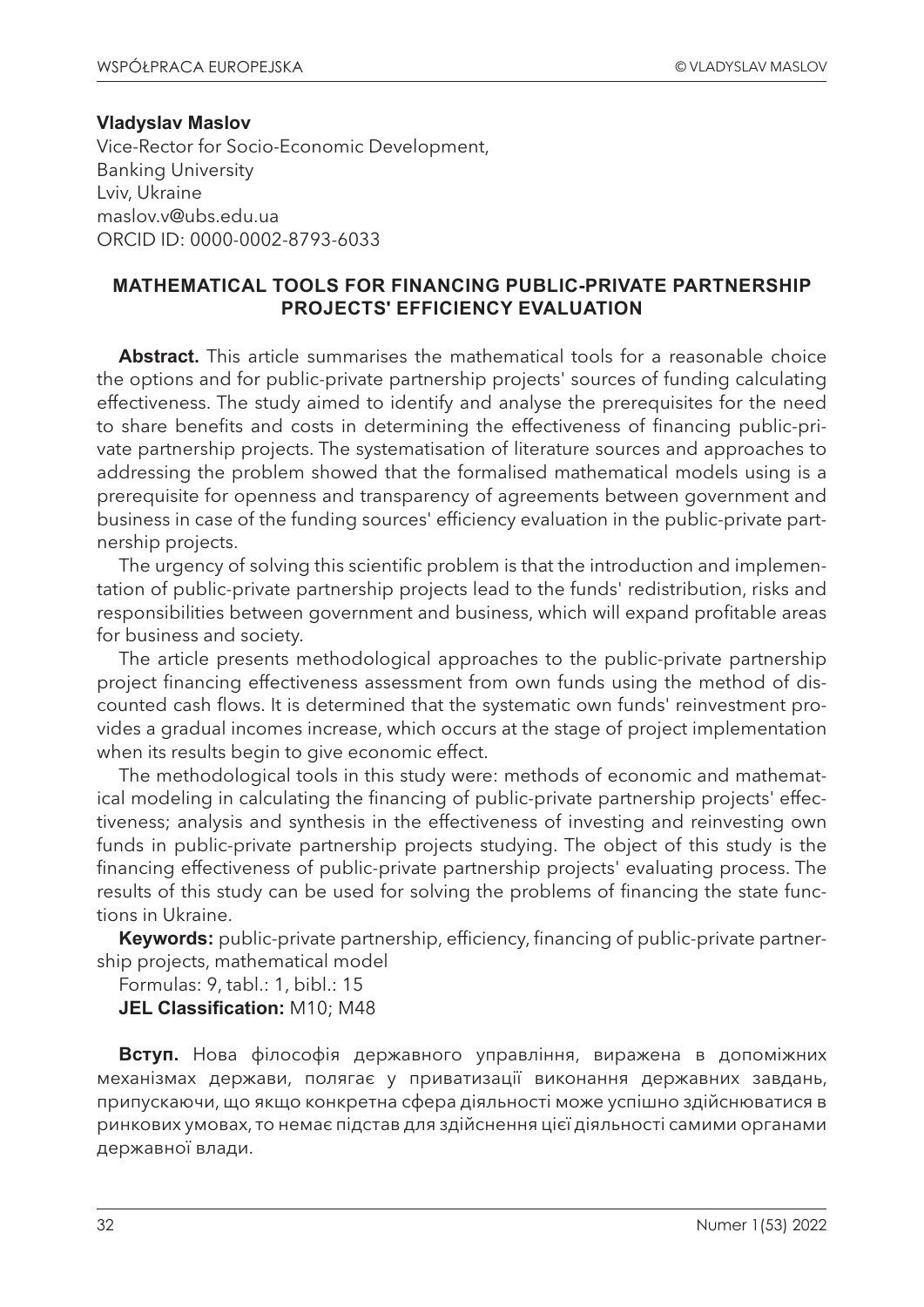**Аналіз попередніх досліджень та публікацій.** Нова форма співпраці між приватним і державним секторами в різних сферах народного господарства широко відома як державно-приватне партнерство (ДПП). Під державноприватним партнерством слід розуміти як всю сферу співробітництва обох секторів, з точки зору доктрини функціонування держави, економіки та суспільства, так і комплексну організаційну діяльність, яка визначає послідовність дій для досягнення передбачуваної мети діяльності бізнесу і держави [Korbus, Srokosz, Wawrzyniak 2010].

Як наслідок наведених вище міркувань, слід окреслити загальний, специфічний тип та специфіку співпраці, яка здійснюється в рамках визначення ДПП. Державно-приватне партнерство у доктрині суб'єкта визначається багатозначно, що обумовлено різними факторами, які відрізняють цей вид договорів. Для подальшого дослідження доцільно зосередити увагу на наступному визначенні категорії державно-приватного партнерства як партнерства між державним та приватним секторами, що спрямоване на впровадження проєктів або надання послуг, які традиційно надавалися державним сектором. Ця співпраця ґрунтується на припущенні, що кожна сторона здатна виконувати покладені на неї власні завдання ефективніше, ніж інша сторона. Розподіляючи завдання, відповідальність та ризики, ДПП досягає найбільш економічно ефективного способу розбудови інфраструктури та надання державних послуг. Кожна зі сторін отримує від співпраці власні вигоди, які пропорційні їх залученості.

ДПП характеризується специфічними видами контрактів, які використовуються органами державної влади у відносинах з приватним сектором під час реалізації інвестиційного проєкту. Найбільш поширеним і складним є договір концесії [Korbus 2010].

Таким чином, ДПП – це відносини, які існують між органами державної влади, суб'єктами господарювання та інститутами бізнес-середовища і є формою залучення неекономічних приватних коштів, без збільшення державного боргу, для виконання державних завдань. Ця модель вигідна для обох сторін, оскільки як завдання, так і ризики проєкту розділені з урахуванням специфіки кожного сектора. В результаті ефективність виконання завдань може бути більшою, ніж раніше, оскільки кожна сторона робить те, що в неї вдається найкраще [Brzozowska 2010]

Предметом державно-приватного партнерства є спільне виконання зобов'язань на основі розподілу завдань та ризиків між державною особою та приватним партнером. [Ustawa z dnia 19 grudnia 2008 r. o partnerstwie publiczno-prywatnym 2009]. Цілі проектів у рамках ДПП такі:

а) можливість перетворення державного сектору з постачальника послуг у споживача послуг;

б) впровадження технологічних і технічних інновацій у державні послуги,

в) розподіл ризику інвестиційних витрат;

г) підвищення ефективності інвестицій в інфраструктуру;

д) прискорення інфраструктурних змін;

е) зміна ролі приватного капіталу з пасивної на активну [Kasan-Kok, Załęczna 2010].

Для належного впровадження ДПП необхідно чітко визначити ролі сторін, фінансову відповідальність та вигоди, які принесе проєкт. Крім того, здається важливим встановити домінуюче становище однієї зі сторін в управлінні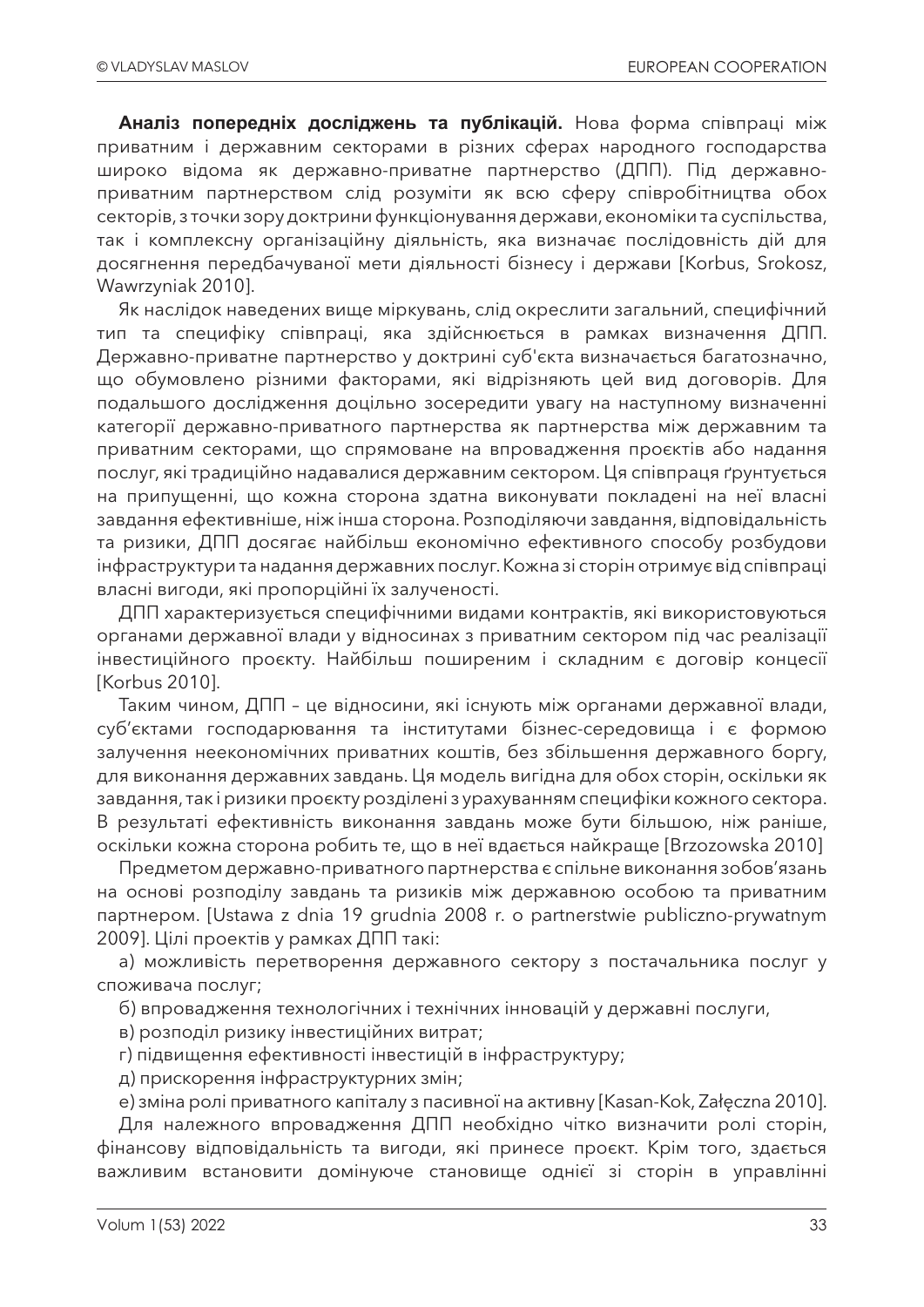інвестиційним процесом та встановити відповідне правове регулювання, що дозволить ефективно реалізувати проєкт. Така система відносин пов'язана як з перевагами, так і з ризиками

Приватний партнер повинен нести всі або частину витрат за реалізацію проекту чи забезпечити їх відшкодування третьою стороною. У цьому контексті реалізація проєкту включає як капітальні витрати (наприклад, на будівництво чи реконструкцію об'єкта) так і експлуатаційні витрати (пов'язані з обслуговуванням та управлінням проєктом). Закон вимагає від приватного партнера здійснити внесок у витрати на реалізацію проекту. Участь може включати як усі витрати частину з них [Gonet 2009].

Реалізація проєкту державно-приватного партнерства має супроводжуватися відповідною винагородою. Контракт ДПП має чітко визначити, з якого джерела вона буде здійснюватися. Розмір винагороди в розмірі (як у звичайних державних закупівлях) визначатиметься, як правило, лише у разі передбачуваних платежів чи інших послуг державного суб'єкта і лише в такому обсязі. Якби договір передбачав, що партнер отримає всю або значну частину винагороди від користувацьких зборів, роблячи його дохід залежним від коливання попиту на відповідні послуги, тоді було б неможливо кількісно визначити величину очікуваного доходу у договорі. Однак, якщо винагорода партнера повністю базується на зборах користувачів, контракт може містити максимальний рівень ціни. Таке положення захищатиме політичні інтереси державного органу у підтримці максимально можливої доступності послуги.

Винагорода приватного партнера повинна бути еквівалентною перевагою його внеску у реалізацію проєкту. Більше залучення має відповідати вищій нормі прибутку від інвестицій [Najkorzystniejszy bilans wynagrodzenia i innych kryteriów odnoszących się do przedsięwzięcia].

 Усі джерела фінансування проектів ДПП можна поділити на дві групи – поворотні та безповоротні кошти. Розв'язання проблеми фінансового забезпечення проєктів ДПП закономірно пов'язане з визначенням та обґрунтуванням існуючих можливостей мобілізації капіталу. Враховуючи те, що на визначальні позиції у фінансовому забезпеченні проєктів ДПП повинні виходити кошти приватних інвесторів, які поряд з власними коштами суб'єкта господарювання, є основним джерелом фінансування проєктів ДПП з коротким терміном мобілізації капіталу, то на дослідженні саме цієї форми зупинимося детальніше, оскільки вважаємо, що розробка механізму довгострокового фінансування проєктів ДПП є важливою та актуальною.

На жаль, сьогодні в Україні довгострокові кошти, які повинні бути основними джерелами фінансування проєктів ДПП, становлять малу частку в загальному обсязі ресурсів. Відомо, що основними чинниками, які обмежують довгострокове фінансування проєктів ДПП, є обмеженість вільних коштів приватних інвесторів, високий рівень процентних ставок за банківськими кредитами, високі кредитні ризики, переважно поточний та короткостроковий характер банківських пасивів та зацікавленість банків у кредитуванні господарських операцій з швидким обігом грошових потоків. Проте, це зовсім не означає, що банкам не варто приділяти належної уваги розвиткові такого перспективного виду діяльності, як надання кредитів приватним інвесторам для фінансування проєктів ДПП.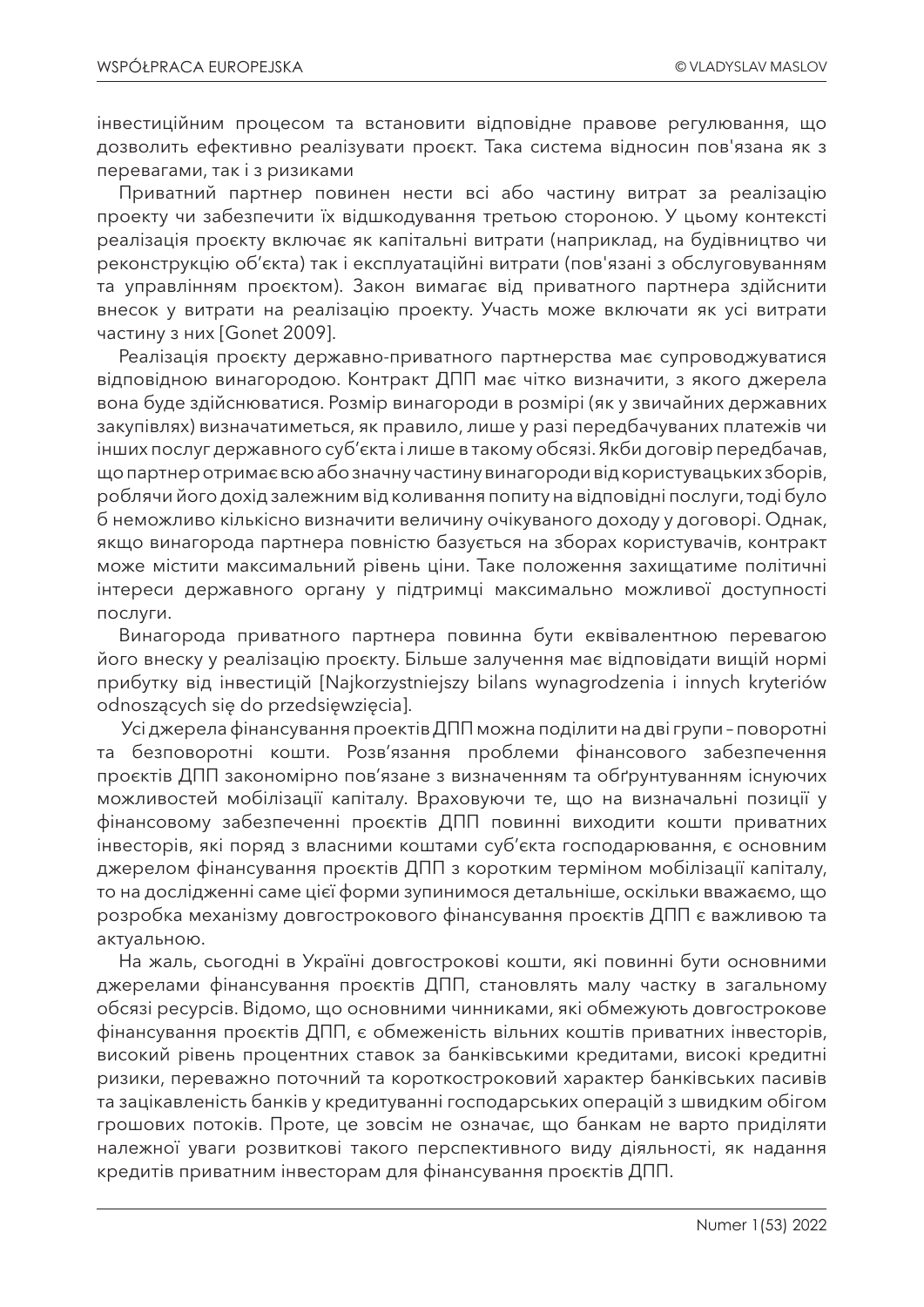З урахуванням основних принципів кредитування, характерними ознаками процесу банківського кредитування проєктів ДПП є наявність спеціально підготовленого персоналу банку для експертизи інноваційних проєктів та роботи з інвестиційними позичками, комплексна оцінка банком доцільності та ефективності кредитування проєктів ДПП, вивчення стану кредитоспроможності клієнта з урахуванням грошових потоків від реалізації проєкту ДПП та розробка стратегії управління кредитними ризиками при кредитуванні проєктів ДПП [Vozniak, Kuznyetsova 2005].

Під час передінвестиційних досліджень перед ініціаторами впровадження проєкту ДПП постає проблема визначення обсягу інвестицій для його фінансування. Природно виникають запитання: яким повинно бути співвідношення власного капіталу і капіталу інвестора; за якої максимальної вартості позичкового капіталу для інвестора проєкт буде прибутковим [Kuznyetsova, Klipkova, Maslov 2021].

**Результати досліджень.** В проєктному аналізі для оцінки економічної ефективності інноваційних проєктів застосовуються динамічні показники ефективності. Розглянемо детально особливості розрахунку динамічних показників ефективності проєкту ДПП, який у відповідній пропорції фінансується приватним інвестором шляхом отримання ним кредиту в банку, а також та переваги і недоліки використання запозичених коштів в порівнянні із використанням власних коштів інвестора [Kuznietsova 2005].

Таке рішення повинно прийматися з врахуванням значень всіх критеріїв та інтересів всіх учасників проєкту ДПП. Важливо при прийнятті такого рішення враховувати структуру, вартість та розподіл в часі капіталу, що залучається для реалізації проєкту.

Пропонуємо удосконалені методичні підходи до оцінювання ефективності фінансування проєкту ДПП за рахунок власних коштів із використанням методу дисконтованих грошових потоків, алгоритм реалізації яких представлено на рис. 1.

Для розрахунку дисконтованих показників ефективності проєктів ДПП побудуємо мікроекономічну модель суб'єкта господарювання, беручи до уваги такі припущення.

Нехай основна діяльність суб'єкта господарювання є прибутковою, тобто грошові надходження C(Q) переважають над витратами на її виготовлення TC (Q)

$$
TC(Q) = VC(Q) + FC
$$
 (1)

де Q - обсяги виробництва товарів/надання послуг, VC(Q) - змінні витрати, FC - постійні витрати. Постійні витрати FC включають в себе у тому числі витрати на НДДКР.

Зауважимо, що в методі дисконтованих грошових потоків "грошовий потік – це прибуток від інвестиційного проєкту після оподаткування, але перед нарахуванням амортизації, виплатою відсотків і дивідендів" [Kuznyetsova, Kozmuk, Klipkova, Stetsevych 2021], а тому до витрат TC віднесено податки і інші обов'язкові платежі.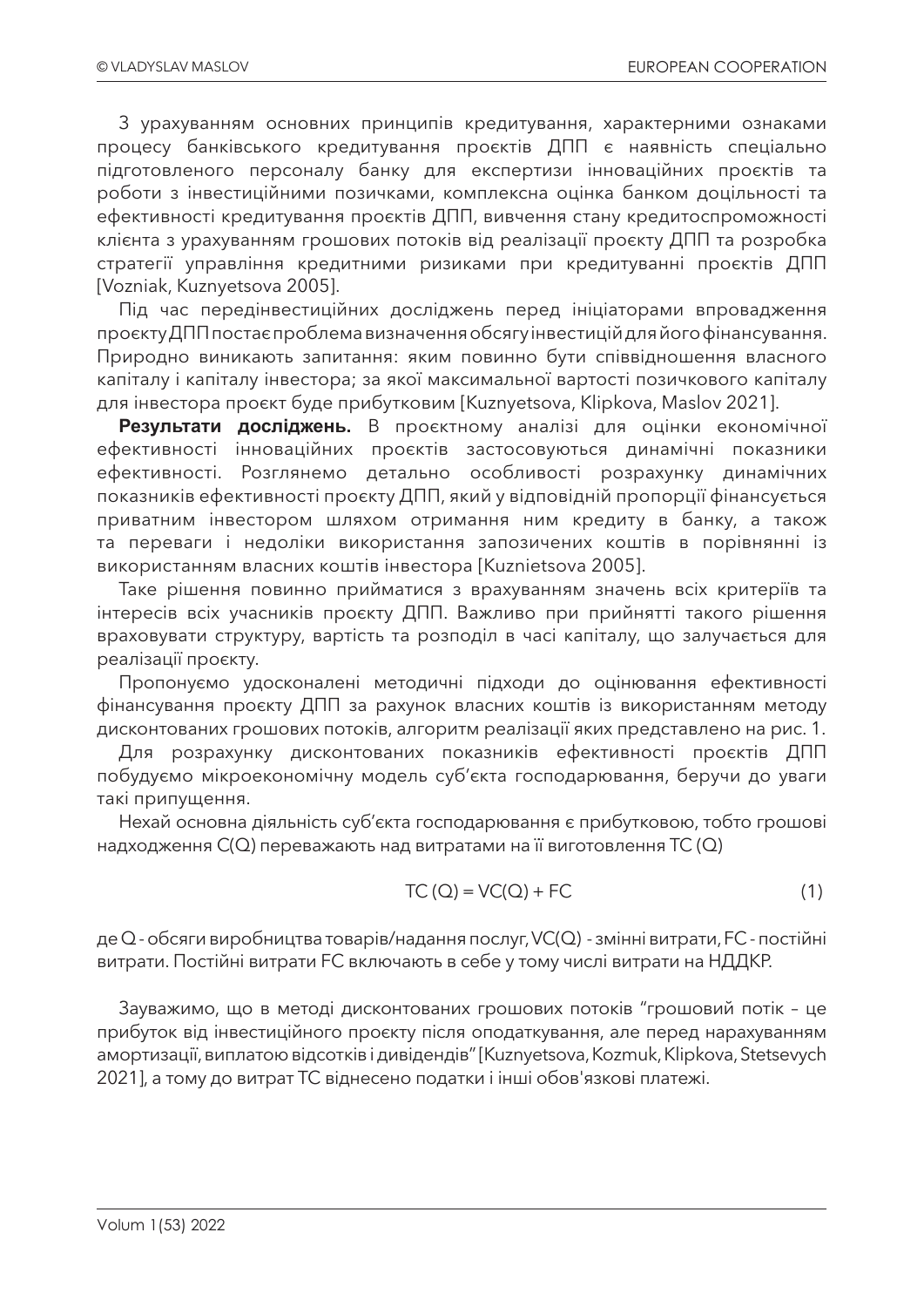

**Рисунок 1** – Етапи розрахунку економічної ефективності проєкту ДПП **Джерело:** власна розробка

З витрат також вилучено амортизаційні відрахування, оскільки в методі дисконтованих грошових потоків знос основних фондів включається до витрат в момент придбання виробничих фондів (інвестицій). Тому чистий дохід суб'єкта господарювання R(Q) у розмірі:

$$
R(Q) = C(Q) - TC(Q)
$$
 (2)

фактично формується двома джерелами фінансування – амортизаційним фондом та обліковим прибутком.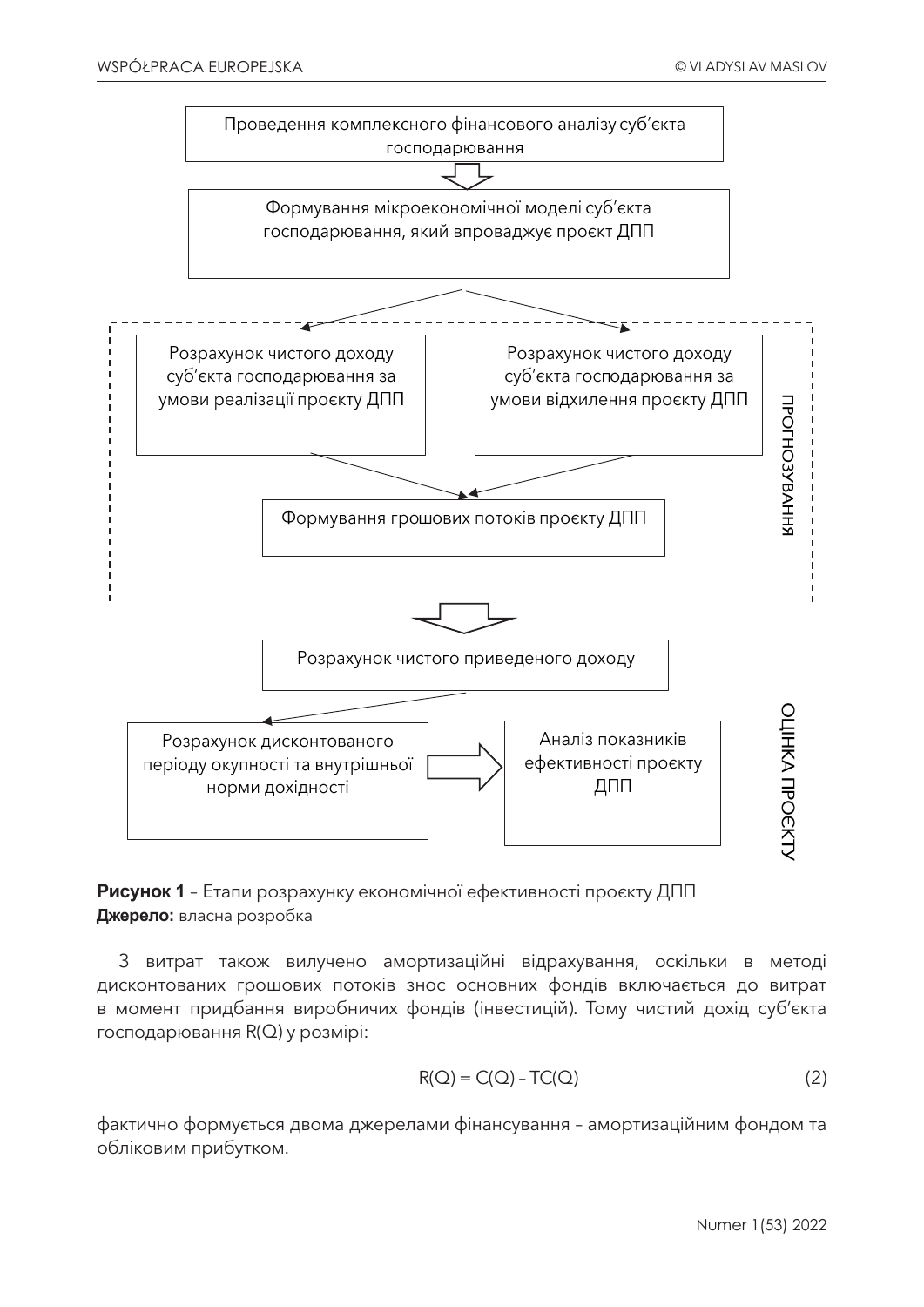Іншою важливою характеристикою моделі є припущення про досконалу маркетингову політику суб'єкта господарювання, наслідком якої є прибуток.

Дохід, який отримує суб'єкт господарювання, тісно пов'язаний із його технологічним рівнем, який залежить від використовуваних технологій, технічного стану обладнання, кваліфікації персоналу, організації менеджменту тощо. Технологічний рівень суб'єкта господарювання може зростати внаслідок інвестицій в проєкти ДПП:

$$
TL = TL (IC), \tag{3}
$$

де TL - технологічний рівень суб'єкта господарювання, IC – розмір інвестицій, спрямованих на підвищення технологічного рівня суб'єкта господарювання.

З іншого боку, чистий дохід змінюється в часі в залежності від зміни технологічного рівня суб'єкта господарювання:

$$
R=R(Q,TL)=R(Q,TL(IC))=R(Q,IC),\tag{4}
$$

Питання оцінювання технологічного рівня суб'єкта господарювання та динаміка залежності є актуальним питанням сучасної економічної науки і може бути темою окремого дослідження. Надалі ми будемо користуватися припущенням, що зміна чистого доходу від основної діяльності за сталих обсягів виробництва/надання послуг пропорційна до інвестицій, спрямованих на підвищення технологічного рівня суб'єкта господарювання:

$$
\Delta R(Q) = \gamma |C,\tag{5}
$$

де Y=Δδ/δ – показник економічної ефективності інвестиції, який характеризує збільшення прибутку суб'єкта господарювання Δδ від впровадження проєкта ДПП вартістю δ і є величиною, залежною тільки від природи інвестиції [Belz 2004].

Оскільки показником Y оцінюється сукупний економічний ефект від впровадження інвестицій, його можна застосовувати як у випадку інвестицій, спрямованих на зменшення витрат (застосування ресурсозберігаючих технологій, підвищення продуктивності праці персоналу, покращення ефективності управління тощо), що призводить до зменшення собівартості, так і у випадку інвестицій, метою яких є зростання доходів суб'єкта господарювання (запровадження систем підвищення якості, вдосконалення та модифікація тощо), що призводить до зростання ціни на продукцію/послуги [Vozniak, Kuznietsova 2005].

Вважаємо, що керівництво суб'єкта господарювання прийняло рішення про реалізацію проєкту ДПП, метою якого є поетапне збільшення прибутковості за рахунок підвищення технологічного рівня суб'єкта господарювання. При цьому вирішено не змінювати обсяги виробництва/надання послуг, тобто:

$$
\begin{cases} Qt = \text{const} = \text{Qo} \\ \text{R(Q, TL)} = \text{R(TL)'} \end{cases}
$$
 (6)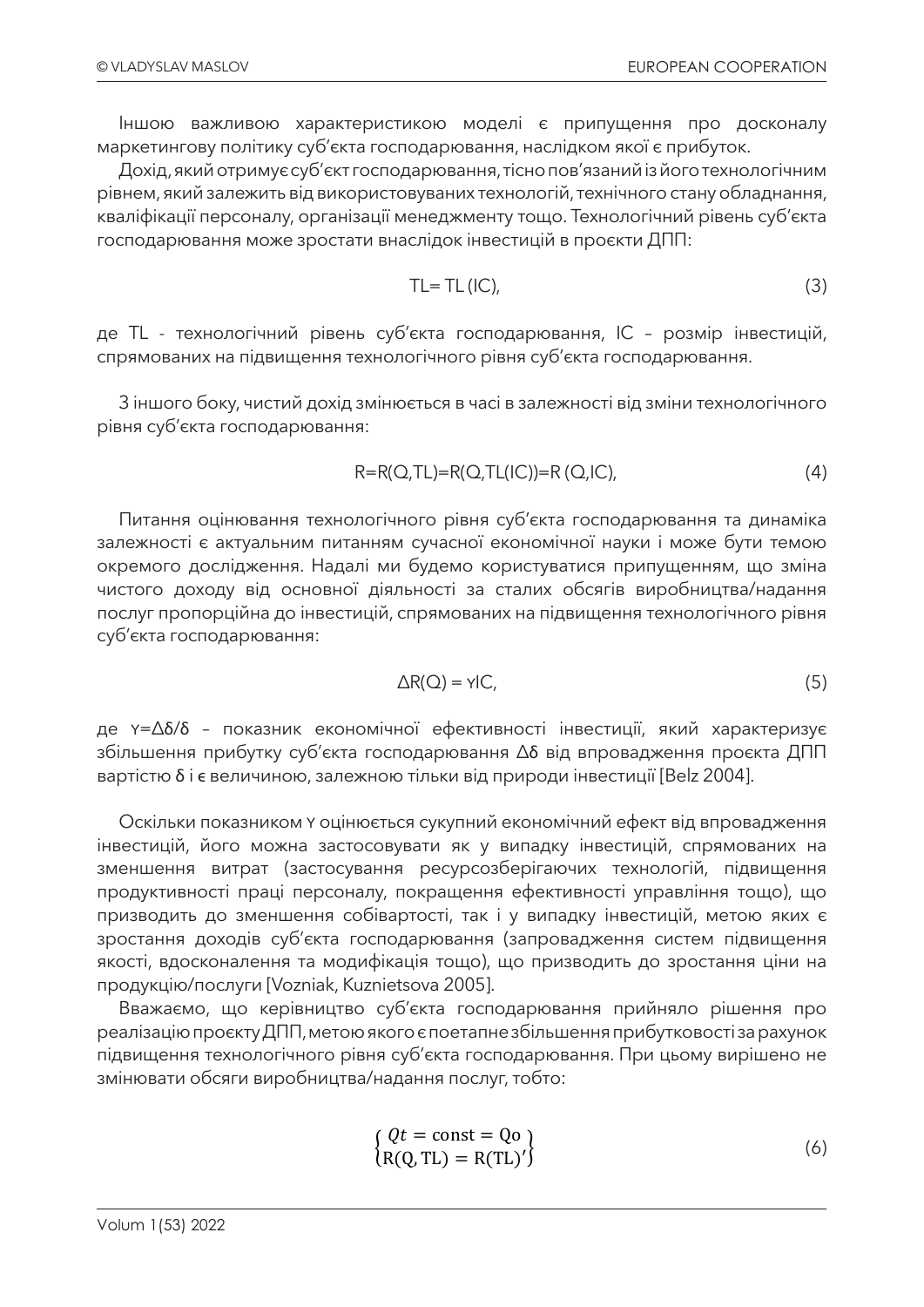де Qt – обсяг виробництва і реалізації продукції/наданя послуг у звітному періоді t.

Загальна вартість коштів, необхідна для фінансування проєкту ДПП в повному обсязі, складає IC. Фінансування проєкту ДПП вирішено здійснювати за рахунок власних коштів суб'єкта господарювання. Процес інвестування розглядаємо як тривалий у часі:

$$
\text{IC} = \sum_{t=0}^{T_o} I C t,\tag{7}
$$

де To – тривалість етапу впровадження, протягом якого здійснюються інвестиції в проєкт ДПП. Обмеженість власних коштів суб'єкта господарювання накладає також умову на величину інвестицій у звітному періоді:

$$
IC_t \le R_{t'} \tag{8}
$$

де R<sub>t</sub> - чистий дохід суб'єкта господарювання в періоді t. Надалі ми будемо вважати, що на фінансування проєкту

Систематичне реінвестування суб'єктом господарювання власних коштів у фінансування проєкту ДПП забезпечує степеневе в часі зростання чистого доходу. Таке степеневе зростання відбувається на етапі впровадження проєкту ДПП, коли його результати починають давати економічний ефект безпосередньо в процесі впровадження. Після завершення етапу впровадження і припинення інвестування у проєкт ДПП підвищення технологічного рівня, а отже, і зростання чистого доходу припиняється, і розпочинається етап використання інвестиції, коли починає генеруватися сталий дохід у розмірі:

$$
R_t = R_0 (1 + \alpha \gamma)^{T_0}, \qquad (9)
$$

де T<sub>o</sub> - тривалість етапу впровадження проєкту ДПП.

Для того, щоб розрахувати показники ефективності проєкту ДПП, розрахуємо спочатку грошові потоки в моделі самофінансування. Упродовж етапу впровадження проєкту ДПП чистими грошовими надходженнями CF, зґенерованими проєктом в t -му звітному періоді, є чистий дохід, отриманий суб'єктом господарювання у випадку реалізації проєкту ДПП за мінусом чистого доходу, який суб'єкт господарювання отримав би у випадку відхилення проєкту ДПП.

Таким чином, грошові потоки у випадку фінансування проєкту ДПП за рахунок прибутку суб'єкта господарювання матимуть вигляд як у табл. 1.

Як видно із розрахунків, важливою характеристикою проєкту ДПП у випадку самофінансування в умовах дефіциту власних коштів є тривалість етапу впровадження To, причому у випадку самофінансування ця величина перестає залежати тільки від технічних характеристик проєкту, а визначається також фінансовими характеристиками суб'єкта господарювання, на якому впроваджується проєкт ДПП.

Тривалість етапу впровадження залежить від темпів інвестування у проєкт, які визначаються обсягами вільних власних коштів, що, в свою чергу, визначається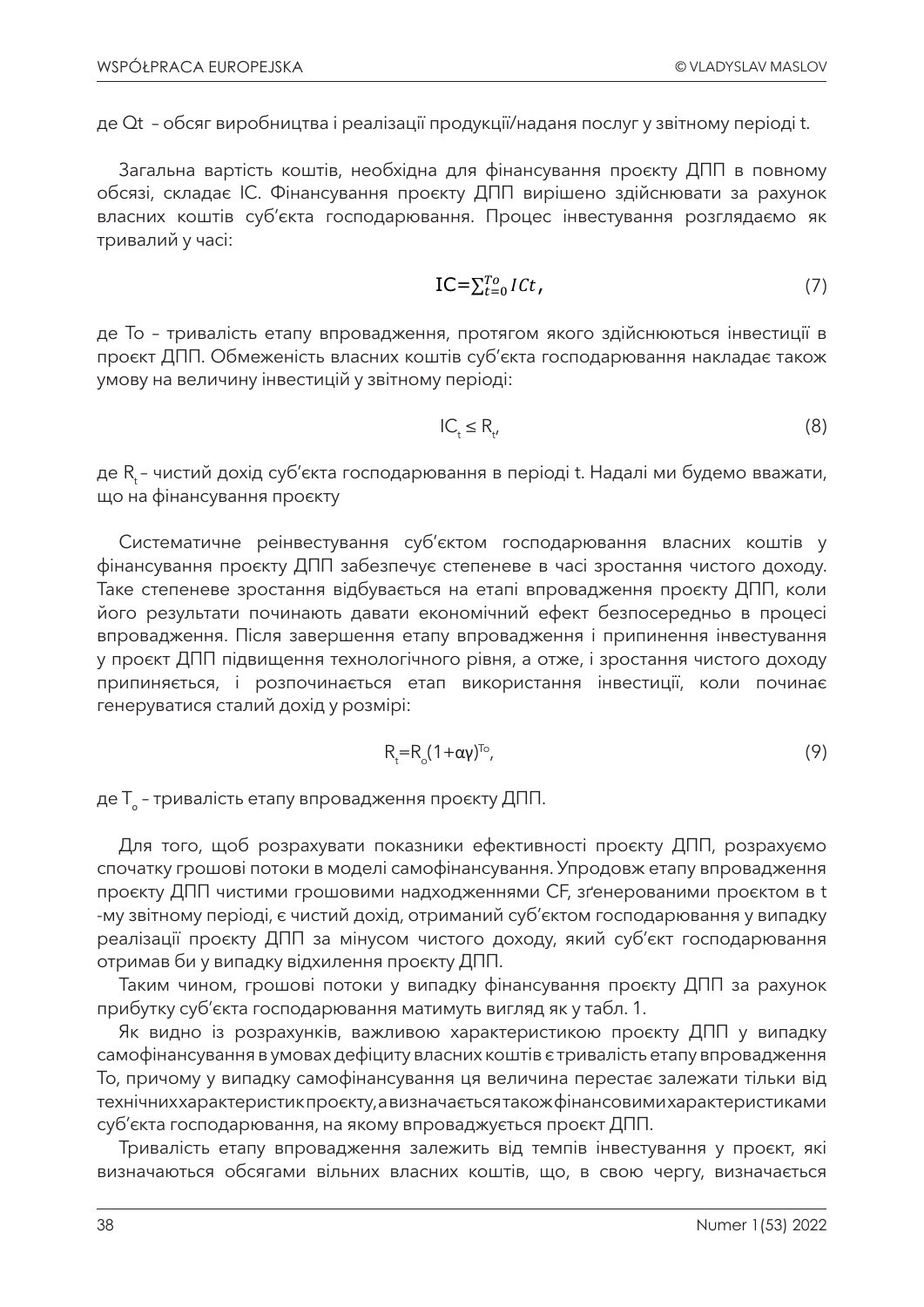рентабельністю виробництва на початку впровадження проєкту ДПП. Така особливість суттєво відрізняє самофінансування від фінансування за рахунок запозичених коштів, коли суб'єкт господарювання має можливість інвестувати в проєкт ДПП всю необхідну суму одразу [Zavlyn, Vasylev 1998].

| Звітний період                              | $CF+$                                  |                                                               | $CFt-ICt$                                        |
|---------------------------------------------|----------------------------------------|---------------------------------------------------------------|--------------------------------------------------|
| $\mathbf 0$                                 |                                        | $\alpha R$ <sub>o</sub>                                       | $-\alpha R$ <sub>o</sub>                         |
| $\mathbf 1$                                 | $R_0$ {(1+αγ)-1}                       | $\alpha$ R <sub>o</sub> (1+αγ)                                | $R_0$ {(1- $\alpha$ )(1+ $\alpha$ $\gamma$ )-1}  |
| $\overline{2}$                              | $R_0$ { $(1+\alpha \gamma)^2-1$ }      | $\alpha R$ <sub>o</sub> $(1+\alpha \gamma)^2$                 | $R_0$ {(1-α)(1+αγ)-1}                            |
| $\cdots$                                    | $\cdots$                               | $\cdots$                                                      | $\cdots$                                         |
| $T_{\alpha}$                                | $R_0$ { $(1+\alpha\gamma)^{T_0-1}-1$ } | $\alpha R$ <sub>o</sub> (1+ $\alpha \gamma$ ) <sup>To-1</sup> | $R_0$ { $(1-\alpha)(1+\alpha\gamma)^{T_0-1}-1$ } |
| $T_{0}+1$                                   | $R_0$ { $(1+\alpha \gamma)^{T_0}$ -1}  | $\mathbf 0$                                                   | $R_0$ { $(1+\alpha \gamma)^{T_0}$ -1}            |
| $\cdots$                                    | $\cdots$                               | $\cdots$                                                      | $\cdots$                                         |
| T<br>$R_0$ { $(1+\alpha\gamma)^{T_0-1}-1$ } |                                        | $\boldsymbol{0}$<br>$R_0$ { $(1+\alpha \gamma)^{T_0}$ -1}     |                                                  |
| $T+1$                                       |                                        | $\overline{0}$                                                |                                                  |

|  |  |  | Таблиця 1 – Грошові потоки при фінансуванні проєкту ДПП власними коштами |
|--|--|--|--------------------------------------------------------------------------|
|  |  |  |                                                                          |

**Джерело:** складено автором

Аналіз наведеної залежності показує, що реінвестування власних коштів суб'єкта господарювання у фінансування проєкту ДПП значно скорочує терміни впровадження інвестицій, зокрема, якщо загальний обсяг інвестицій, необхідних для реалізації проєкту, в 100 раз перевищує наявні власні кошти IC/R<sub>s</sub> = 100, то для завершення проєкту потрібно від 35 до 60 звітних періодів (в залежності від економічної ефективності інвестиції γ) у той час, як при відсутності реінвестування для цього було б потрібно 100 звітних періодів

**Висновки.** Проаналізована нами залежність показників економічної ефективності від обсягу власних коштів суб'єкта господарювання  $R_{\alpha}$ , економічної ефективності інвестиції γ та величини інвестицій IC показала, що застосування періоду окупності інвестицій для оцінки проєктів ДПП з високою ефективністю, які фінансуються за рахунок власних коштів, разом із застосуванням показника чистого приведеного доходу є невиправдане, а внутрішня норма дохідності IRR для проєктів ДПП, які фінансуються за рахунок власних коштів, визначається однозначно [Vozniak 2005]. Цікавим результатом є також відсутність конфлікту критеріїв NPV, DPP та IRR за умови фінансування проєкту ДПП за рахунок власних коштів.

Економіко-математичний аналіз засвідчив, що у випадку самофінансування тривалість етапу впровадження проєкту ДПП перестає залежати тільки від технічних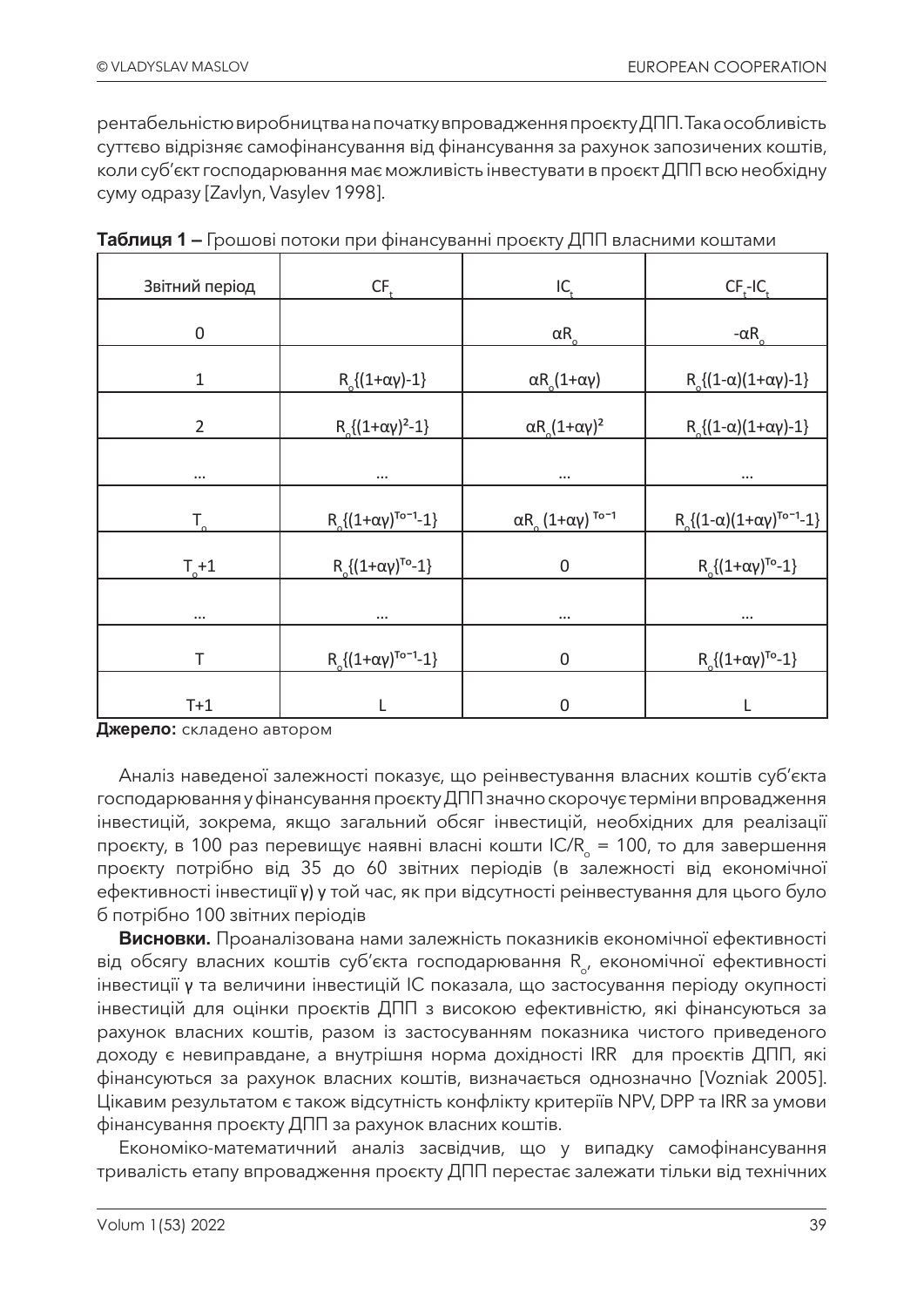його характеристик і залежить також від фінансових характеристик суб'єкта господарювання, на якому він впроваджується, а систематичне реінвестування власних коштів у фінансування проєкту ДПП призводить до степеневого зростання в часі прибутку на етапі впровадження проєкту ДПП, коли його результати починають бути ефективними безпосередньо в процесі впровадження.

#### **Список використаної літератури**

- Возняк, Г. В., & Кузнєцова, А. Я. (2005). Методичні особливості оцінки ефективності фінансування інноваційних проектів прибутком від основної діяльності. *Актуальні проблеми економіки*, №4 (46).С.81-92.
- Кузнєцова, А. Я., Кліпкова, О. І., & Маслов, В. О. (2021). Методологія оцінювання ефективності проєктів державно-приватного партнерства. *Фінансовокредитна діяльність: проблеми теорії та практики*. – № 6. С. 339-349
- Кузнєцова, А. Я. (2005). *Фінансування інвестиційно-інноваційної діяльності: Монографія*. Інститут економічного прогнозування НАН України та ін. Л.: Львів. банків. ін-т НБУ, 367 с.
- Кузнєцова, А. Я., Козьмук, Н. І., Кліпкова, О. І., & Стецевич, А. І. (2021). Структурна парадигма інноваційно-інвестиційного партнерства. *Фінансово-кредитна діяльність: проблеми теорії та практики*. Вип.2. – № 37. –С. 351-361.
- Белз, О. (2004). Економічна оцінка ефективності інвестиційних проектів. *Вісник Львів. Ун-ту.*- Серія екон., Вип.33. С.184-192.
- Возняк, Г. В., & Кузнєцова, А. Я. (2005). Методичні особливості оцінки ефективності фінансування інноваційних проектів прибутком від основної діяльності. *Актуальні проблеми економіки*, №4 (46). С.81-92.
- Завлин, П. Н., & Васильев, А. В. (1998). *Оценка эффективности инноваций*. СПб.: Издательский дом "Бизнес-пресса", 216 с.
- Возняк, Г. В. (2005). Економіко-математичний аналіз оцінки ефективності інноваційних проектів, що фінансуються за рахунок власних коштів. Збірник наукових праць: *Проблеми і перспективи розвитку банківської системи України*. Суми: Українська академія банківської справи, том 14, С.348-362.
- Korbus, B., Srokosz, T., & Wawrzyniak, M. (2010). *Partnerstvo publiczno-prywatne: Poradnik.* Urząd Zamówień Publicznych Departament Informacji, Edukacji i Analiz Systemowych. Warszawa. r.158 с. [in Polish]
- Korbus, B. (2010). *Partnerstwo publiczno-prywatne: Poradnik*, red. B. Korbus, Warszawa, s. 21. [in Polish]
- Brzozowska, K. (2010). *Partnerstwo publiczno-prywatne w Europie: cele, uwarunkowania, efekty*. Warszawa, s. 29-30. [in Polish]
- *Ustawa z dnia 19 grudnia 2008 r. o partnerstwie publiczno-prywatnym* (Dz.U. z 2009 r. Nr 19, poz. 100), zwana dalej ustawą o PPP. [in Polish]
- Kasan-Kok, T., & Załęczna, M. (2010). Partnerstwo publiczno-prywatne w rozwoju przestrzeni miejskiej. *Polska praktyka na tle regulacji unijnych*, Warszawa 2010, s. 25. [in Polish]
- Gonet, W. (2009). *Komentarz do ustawy o partnerstwie publiczno-prywatnym.* Wzory umów i pism. Wyd. LexisNexis, Warszawa, s. 54. [in Polish]
- *Zgodnie z art. 6 ust. 2 pkt. 2 PartPublPrywU*, terminy i wysokość przewidywanych płatności lub innych świadczeń podmiotu publicznego, jeżeli są one planowane, stanowić będą obligatoryjne kryterium oceny ofert w postępowaniu o wybór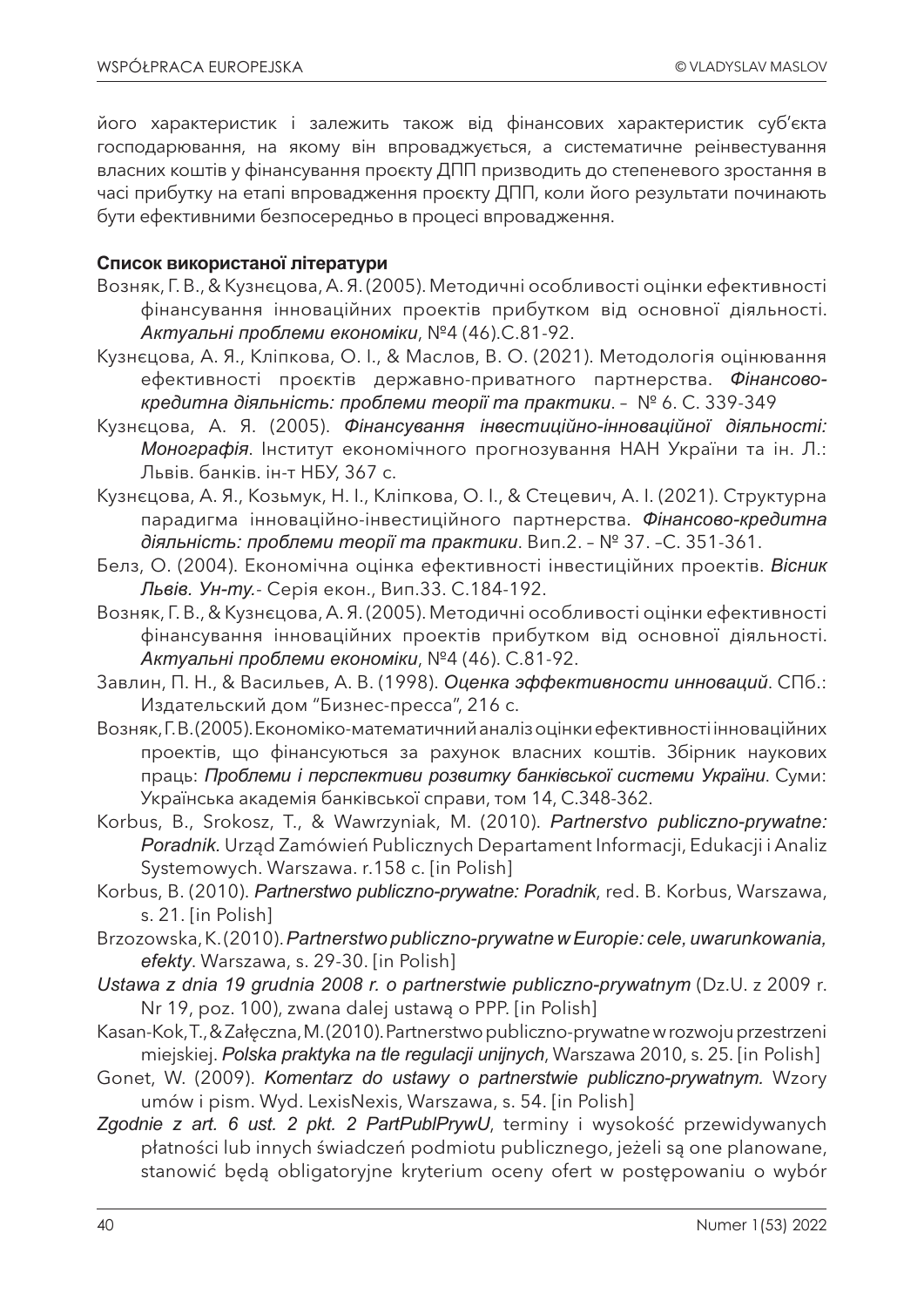partnera prywatnego. Najkorzystniejszy bilans wynagrodzenia i innych kryteriów odnoszących się do Zgodnie z art. 6 ust. 2 pkt. 2 PartPublPrywU, terminy i wysokość przewidywanych płatności lub innych świadczeń podmiotu publicznego, jeżeli są one planowane, stanowić będą obligatoryjne kryterium oceny ofert w postępowaniu o wybór partnera prywatnego. Najkorzystniejszy bilans wynagrodzenia i innych kryteriów odnoszących się do przedsięwzięcia (z punktu widzenia strony publicznej) będzie również przesądzał o wyborze danej oferty, jako najkorzystniejszej – art. 6 ust. 2 pkt. 1 PartPublPrywU.

#### **References**

- Korbus, B., Srokosz, T., & Wawrzyniak, M. (2010). Partnerstvo publiczno-prywatne: Poradnik. Urząd Zamówień Publicznych Departament Informacji, Edukacji i Analiz Systemowych. Warszawa. r.158 с. [in Polish]
- Korbus B. (2010) Partnerstwo publiczno-prywatne: Poradnik, red. B. Korbus, Warszawa, s. 21. [in Polish]
- Brzozowska, K. (2010). *Partnerstwo publiczno-prywatne w Europie: cele, uwarunkowania, efekty*. Warszawa, s. 29-30. [in Polish]
- *Ustawa z dnia 19 grudnia 2008 r. o partnerstwie publiczno-prywatnym* (Dz.U. z 2009 r. Nr 19, poz. 100), zwana dalej ustawą o PPP. [in Polish]
- Kasan-Kok, T., & Załęczna, M. (2010). Partnerstwo publiczno-prywatne w rozwoju przestrzeni miejskiej. *Polska praktyka na tle regulacji unijnych*, Warszawa 2010, s. 25. [in Polish]
- Gonet, W. (2009). *Komentarz do ustawy o partnerstwie publiczno-prywatnym.* Wzory umów i pism. Wyd. LexisNexis, Warszawa, s. 54. [in Polish]
- *Zgodnie z art. 6 ust. 2 pkt. 2 PartPublPrywU*, terminy i wysokość przewidywanych płatności lub innych świadczeń podmiotu publicznego, jeżeli są one planowane, stanowić będą obligatoryjne kryterium oceny ofert w postępowaniu o wybór partnera prywatnego. Najkorzystniejszy bilans wynagrodzenia i innych kryteriów odnoszących się do Zgodnie z art. 6 ust. 2 pkt. 2 PartPublPrywU, terminy i wysokość przewidywanych płatności lub innych świadczeń podmiotu publicznego, jeżeli są one planowane, stanowić będą obligatoryjne kryterium oceny ofert w postępowaniu o wybór partnera prywatnego. Najkorzystniejszy bilans wynagrodzenia i innych kryteriów odnoszących się do przedsięwzięcia (z punktu widzenia strony publicznej) będzie również przesądzał o wyborze danej oferty, jako najkorzystniejszej – art. 6 ust. 2 pkt. 1 PartPublPrywU. [in Polish]
- Vozniak, H. V., & Kuznyetsova, A. Ya. (2005). Metodychni osoblyvosti otsinky efektyvnosti finansuvannia innovatsiinykh proektiv prybutkom vid osnovnoi diialnosti [Methodological features of assessing the effectiveness of financing innovative projects by profits from the main activity]. *Aktualni problemy ekonomiky*. №4 (46). S.81-92. [in Ukrainian].
- Kuznyetsova, A. Ya., Klipkova, O. I., & Maslov, V. O. (2021). Metodolohiia otsiniuvannia efektyvnosti proiektiv derzhavno-pryvatnoho partnerstva. *Finansovo-kredytna diialnist: problemy teorii ta praktyky*. – № 6. - S. 339-349 [in Ukrainian].
- Kuznyetsova, A. Ya., (2005). *Finansuvannia investytsiino-innovatsiinoi diialnosti: Monohrafiia* [Financing of investment and innovation activities: Monograph]. Instytut ekonomichnoho prohnozuvannia NAN Ukrainy ta in. L: Lviv. bankiv. in-t NBU, 367 s. [in Ukrainian].